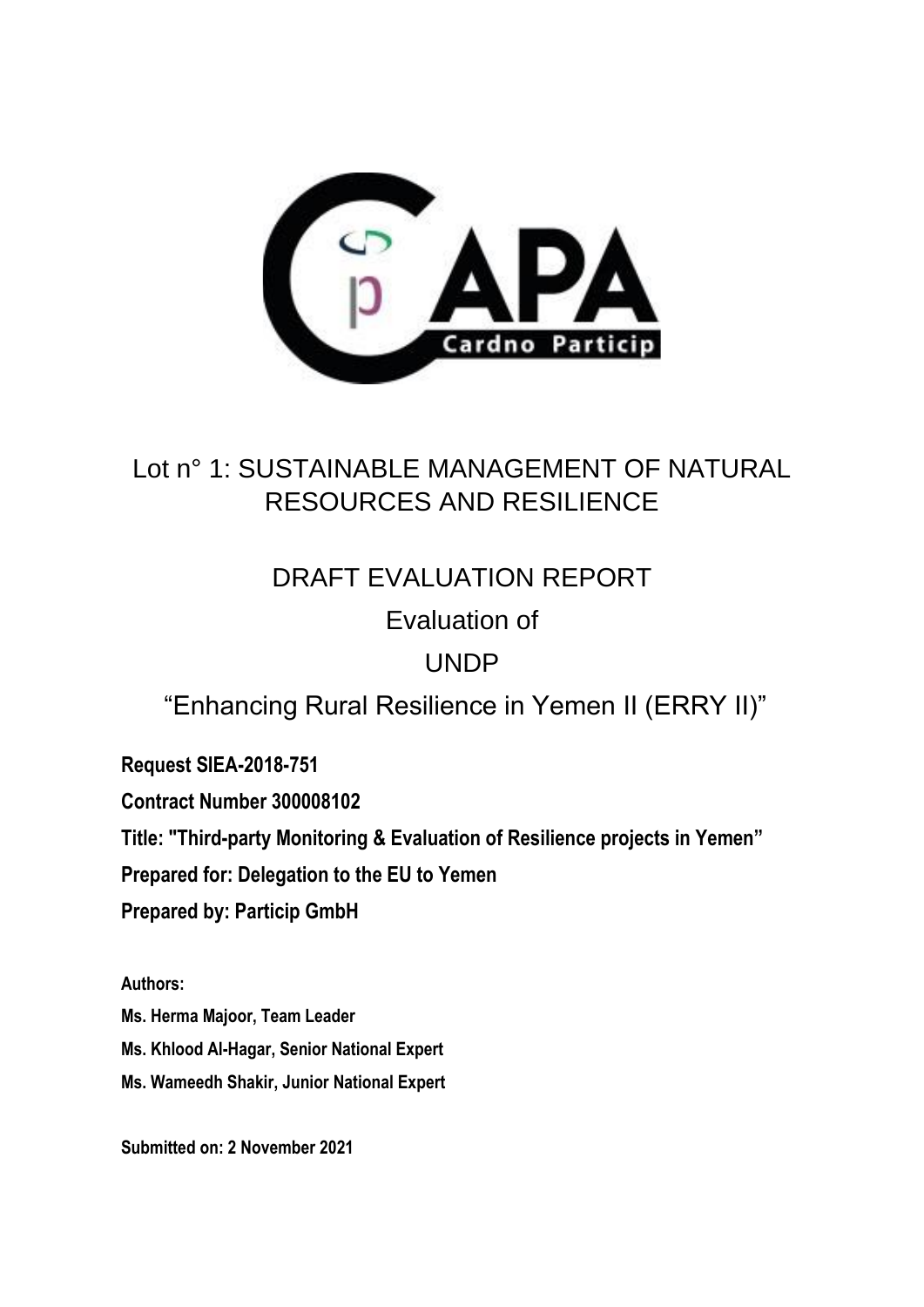#### Framework Contract Services for the Implementation of External Aid EuropeAid/138778/DH/SER/Multi

Draft Evaluation Report for the Evaluation of UNDP's project "Enhancing Rural Resilience in Yemen II (ERRY II)"

# **TABLE OF CONTENTS**

| 1            |          |  |  |  |  |  |  |
|--------------|----------|--|--|--|--|--|--|
|              |          |  |  |  |  |  |  |
|              | 1.1.1    |  |  |  |  |  |  |
|              | 1.1.2    |  |  |  |  |  |  |
|              | 1.1.3    |  |  |  |  |  |  |
|              |          |  |  |  |  |  |  |
|              | 1.2.1    |  |  |  |  |  |  |
|              | 1.2.2    |  |  |  |  |  |  |
|              |          |  |  |  |  |  |  |
|              | 1.3.1    |  |  |  |  |  |  |
|              | 1.3.2    |  |  |  |  |  |  |
|              | 1.3.3    |  |  |  |  |  |  |
|              |          |  |  |  |  |  |  |
|              | 1.4.1    |  |  |  |  |  |  |
|              | 1.4.2    |  |  |  |  |  |  |
|              | 1.4.3    |  |  |  |  |  |  |
|              |          |  |  |  |  |  |  |
|              |          |  |  |  |  |  |  |
|              |          |  |  |  |  |  |  |
|              |          |  |  |  |  |  |  |
| $\mathbf{2}$ |          |  |  |  |  |  |  |
|              |          |  |  |  |  |  |  |
|              |          |  |  |  |  |  |  |
|              |          |  |  |  |  |  |  |
|              |          |  |  |  |  |  |  |
|              |          |  |  |  |  |  |  |
|              |          |  |  |  |  |  |  |
| 3            |          |  |  |  |  |  |  |
|              |          |  |  |  |  |  |  |
|              |          |  |  |  |  |  |  |
|              |          |  |  |  |  |  |  |
| 4            |          |  |  |  |  |  |  |
|              | Annex 1. |  |  |  |  |  |  |
|              | Annex 2. |  |  |  |  |  |  |
|              | Annex 3. |  |  |  |  |  |  |
|              | Annex 4. |  |  |  |  |  |  |
|              | Annex 5. |  |  |  |  |  |  |
|              | Annex 6. |  |  |  |  |  |  |
|              | Annex 7. |  |  |  |  |  |  |
|              |          |  |  |  |  |  |  |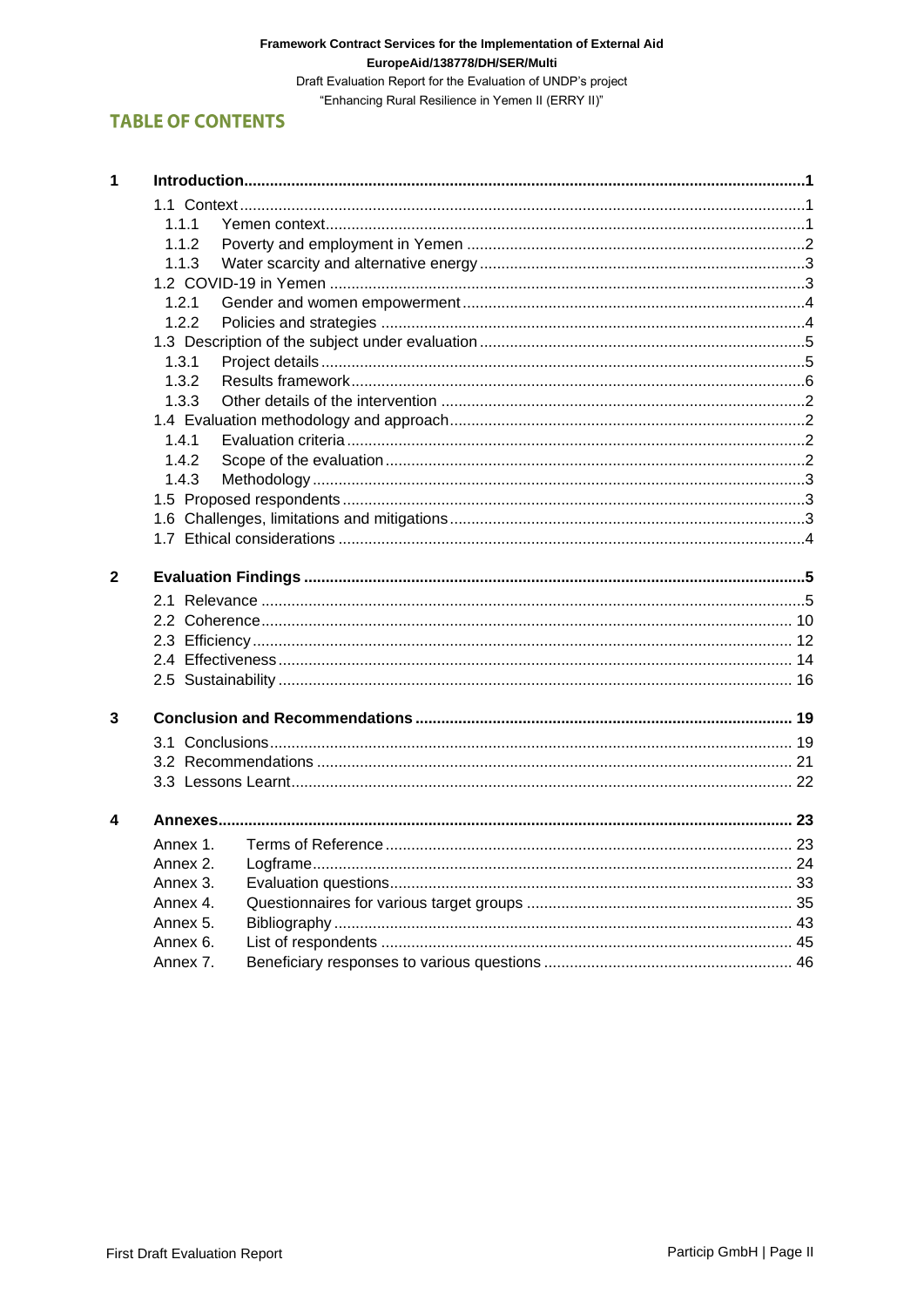# **ACRONYMS**

| EC            | <b>European Commission</b>                                                                                      |
|---------------|-----------------------------------------------------------------------------------------------------------------|
| EU            | <b>European Union</b>                                                                                           |
| <b>ERRY</b>   | <b>Enhancing Rural Resilience in Yemen</b>                                                                      |
| <b>FAO</b>    | Food and Agriculture Organization                                                                               |
| <b>FCDO</b>   | Foreign, Commonwealth & Development Office                                                                      |
| <b>FFS</b>    | <b>Farmer Field School</b>                                                                                      |
| GIZ           | Deutsche Gesellschaft für Internationale Zusammenarbeit                                                         |
| <b>HRP</b>    | Humanitarian Response Plan                                                                                      |
| <b>IDP</b>    | <b>Internally Displaced Person</b>                                                                              |
| <b>ILO</b>    | International Labour Organization                                                                               |
| <b>INGO</b>   | <b>International NGO</b>                                                                                        |
| KI            | Key Informant                                                                                                   |
| KII           | Key Informant Interview                                                                                         |
| M&E           | <b>Monitoring and Evaluation</b>                                                                                |
| <b>NGO</b>    | Non-governmental Organization                                                                                   |
| OECD/DAC      | Organization for Economic Cooperation and Development/ Development Assistance<br>Committee                      |
| <b>PUNO</b>   | <b>Participating United Nations Organizations</b>                                                               |
| <b>SCMCHA</b> | Supreme Council for Management and Coordination of Humanitarian Affairs and<br><b>International Cooperation</b> |
| <b>SFD</b>    | Social Fund for Development                                                                                     |
| Sida          | Swedish International Development Agency                                                                        |
| <b>SIERY</b>  | Strengthening Institutional and Economic Resilience in Yemen                                                    |
| <b>SPCRP</b>  | Social Protection for Community Resilience Project                                                              |
| <b>TOR</b>    | <b>Terms of Reference</b>                                                                                       |
| <b>TPM</b>    | <b>Third-Party Monitoring</b>                                                                                   |
| <b>TVET</b>   | <b>Technical and Vocational Education and Training</b>                                                          |
| <b>UN</b>     | <b>United Nations</b>                                                                                           |
| <b>UNDP</b>   | <b>United Nations Development Programme</b>                                                                     |
| <b>VAPG</b>   | <b>Village Agricultural Producers' Group</b>                                                                    |
| <b>VCC</b>    | <b>Village Cooperative Council</b>                                                                              |
| <b>WFP</b>    | <b>World Food Programme</b>                                                                                     |
| <b>WUA</b>    | <b>Water Users Association</b>                                                                                  |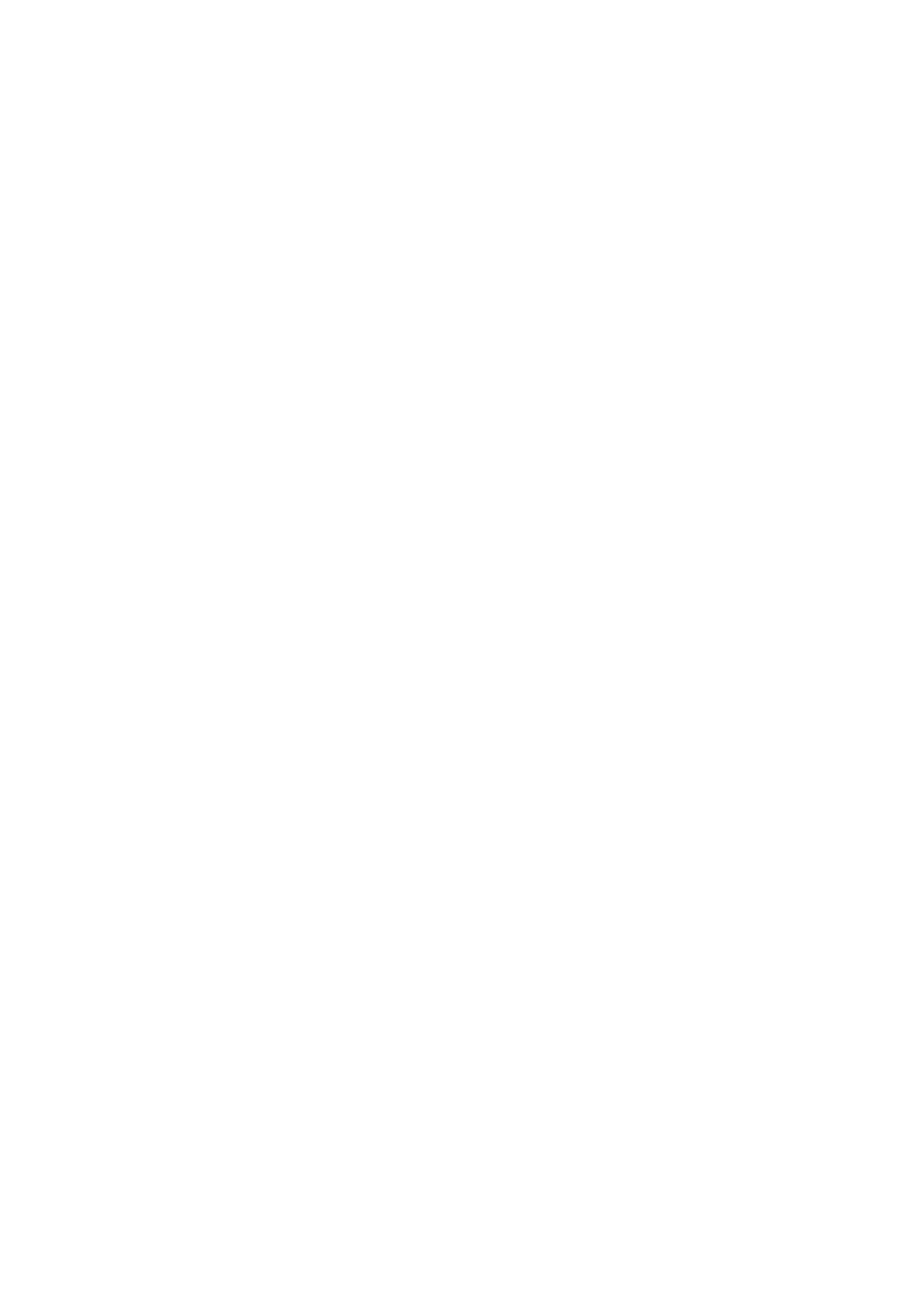# <span id="page-4-0"></span>**1 Introduction**

The EU Delegation to Yemen is currently implementing projects within 4 major sectors:

- 1) Resilience including institutional, economic and people's resilience (12 contracts);
- 2) Social sectors: health and education (4 contracts);
- 3) Human Rights & Civil Society Organisations (4 contracts); and
- 4) Stabilisation (2 contracts).

Many projects include activities overlapping different sectors in order to provide the flexibility to adapt to the needs of the current humanitarian crisis.

Due to the security, logistical and operational obstacles that confront projects operating across frontlines and in all geographical areas in Yemen, Third-Party Monitoring (TPM) and evaluation support is seen as a necessity by EU. Therefore, EU has issued a contract for Third-party Monitoring & Evaluation of resilience projects in Yemen in the areas of migration, TVET and financial inclusion", which includes TPM as well as evaluation exercises.

The evaluation of United Nation Development Programme's (UNDP's) "Enhancing Rural Resilience in Yemen II" is part of these services. Annex 1 contains the Terms of Reference (TOR) for this assignment.

# <span id="page-4-1"></span>**1.1 Context**

This section provides a concise overview of the most recent information about the Yemen context, with specific focus on the sectors relevant to this assignment.

#### <span id="page-4-2"></span>**1.1.1 Yemen context**

Yemen has gone through a devastating war and a terrible humanitarian crisis. This escalated in March 2015 when a Saudi-led military coalition intervened in Yemen, after the transitional process was derailed by the armed Ansar Allah (Houthis) group, who violently took control of the capital, Sana'a in September 2014.<sup>1</sup> Civilians all across the country have faced the consequences, with more than 20.7 million people – 66 percent of the population –estimated to need humanitarian assistance in 2021, 12.1 million people of whom are in acute need.<sup>2</sup>

The economy has deteriorated further in 2020/21 as a result of the fighting.<sup>3</sup> In addition, the effect of the COVID-19 pandemic has also hit the Yemeni economy hard.<sup>4</sup> The global COVID-19 turndown led to a sharp drop in remittances, the largest source of foreign currency and a lifeline for many families where 80 percent of people live below the poverty line. Moreover, the economy and the currency continued to collapse making the Yemeni Government unable to subsidize food and other commodities. Further, 90 percent of the food and commodities in Yemen are imported.

Even before 2020, the war had paralysed large parts of the public sector while the private sector has also suffered. Already by late 2015, half of the private sector companies had laid off staff or reduced salaries.<sup>5</sup> Since then, the economy has shrunk by half, and more than 80 percent of Yemenis now live

<sup>1</sup> Boley. J., Evans. K. & others. (2017). *A Conflict Overlooked: Yemen in Crisis, Conflict Risk Diagnostic 2017*. Reliefweb, page 1. Available at: [https://reliefweb.int/sites/reliefweb.int/files/resources/1540\\_0.pdf](https://reliefweb.int/sites/reliefweb.int/files/resources/1540_0.pdf) [Accessed 26 May 2021].

<sup>2</sup> OCHA. (2021). Humanitarian Needs Overview: Yemen. Page 6. Available at:

[https://reliefweb.int/sites/reliefweb.int/files/resources/Yemen\\_HNO\\_2021\\_Final.pdf](https://reliefweb.int/sites/reliefweb.int/files/resources/Yemen_HNO_2021_Final.pdf) [Accessed 26 May 2021].

<sup>3</sup> OCHA, Humanitarian Needs Overview-Yemen

<sup>4</sup> <https://www.worldbank.org/en/country/yemen/overview>

<sup>5</sup> Bertelsmann Stiftung, *BTI 2020 Country Report — Yemen*. Gütersloh: Bertelsmann Stiftung, 2020.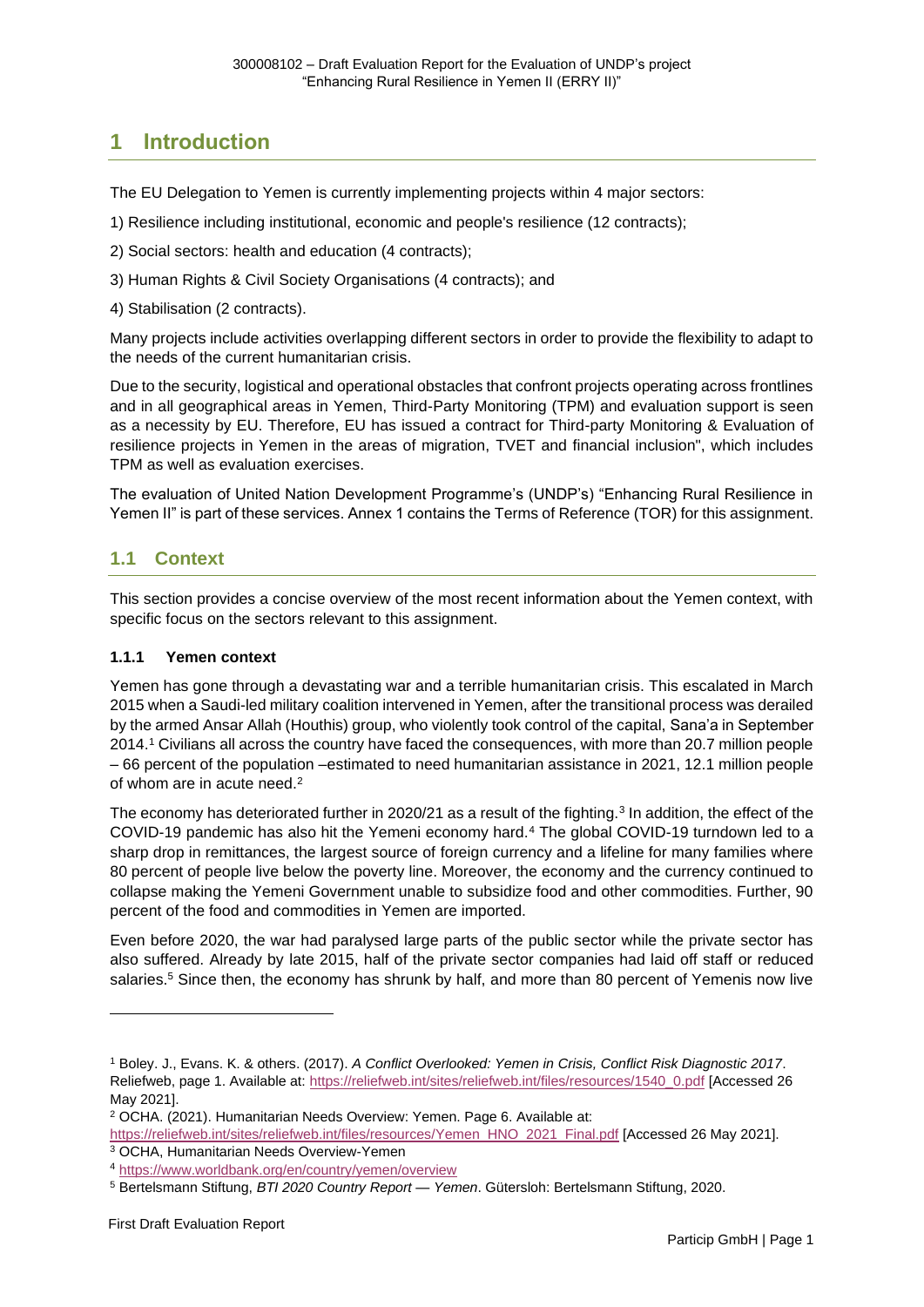below the poverty line. This collapse is most visible in loss of income, depreciation of the Yemeni Rial, loss of Government revenue, commercial import restrictions and rising commodity prices. More than 40 percent of Yemeni households are estimated to have lost their primary source of income, and jobs have become scarce.<sup>6</sup> Opportunities for day labourers were minimal even before the war, and the war has only exacerbated unemployment rates.<sup>7</sup>

In June 2020, the Undersecretary General for Humanitarian Affairs Mark Lowcock in his briefing to the United Nations Security Council on Yemen, warned of Yemen "falling off the cliff" as over the past months. The Yemeni Rial has declined against foreign currencies to the lowest rate since the war began in March 2015, registering 800 Rials to the US dollar, yet further declines have not been stopped.<sup>8</sup> As the Rial loses its value against other currencies, prices are becoming extremely high, while people are not receiving salaries; thus, vegetables, food, cloths, goods, even services (including cooking gas, water, electricity) are piled in the marketplaces, as nobody can afford them.<sup>9</sup>

#### <span id="page-5-0"></span>**1.1.2 Poverty and employment in Yemen**

Poverty in Yemen is a chronic phenomenon, increasing over the years. It is estimated that the poverty rate reached 76.9 percent in 2016. Estimates also show that the poverty rate jumped from 77.9 percent in 2017 and further to 78.8 percent in 2018. If the current situation continues to deteriorate with the economic decline and aggravated humanitarian conditions, poverty rates are likely to exceed 80 percent in 2020.<sup>10</sup>

In 290 out of 328 districts, less than 50 percent of the total population have access to sustainable livelihoods.<sup>11</sup> The lack of economic opportunities is seen as the main reason behind declining livelihoods for all population groups in the governorates and districts assessed. Suspension of salaries came second, while deteriorated livelihoods due to inflation came third. The absence of economic opportunities and the high proportion of youth among total population (60 percent), make livelihoods promotion an urgent matter.<sup>12</sup>

Women in Yemen are scarce among non-agricultural professional and technical workers (only 15 percent are female<sup>13</sup>). The Labour Force Survey carried out in 2013-2014 by the Yemeni government shows that the labour force participation rate is 65.8 percent for men and 6 percent for women.<sup>14</sup> In the informal sector, less than 5 percent was female in 2007.<sup>15</sup> If women are working in the informal sector, they are mainly employed in service provision and sales jobs at stores and markets.<sup>16</sup> The proportion of employed persons with informal jobs is 81 percent, 83 percent women and 81 percent men.<sup>17,18</sup>

<sup>6</sup> OCHA, *Humanitarian Needs Overview-Yemen,* Humanitarian Programme Cycle 2021, Issued February 2021

<sup>7</sup> Semnani. S., (2019), Yemen Urban Displacement in a Rural Society, USAID, October 2019

<sup>8</sup> [https://reliefweb.int/report/yemen/under-secretary-general-humanitarian-affairs-and-emergency-relief](https://reliefweb.int/report/yemen/under-secretary-general-humanitarian-affairs-and-emergency-relief-coordinator-mark-28)[coordinator-mark-28](https://reliefweb.int/report/yemen/under-secretary-general-humanitarian-affairs-and-emergency-relief-coordinator-mark-28)

<sup>9</sup> <https://www.france24.com/en/20200128-currency-crisis-brings-new-hardship-to-war-weary-yemen>

<sup>10</sup> Ministry of Planning & International Cooperation Economic Studies & Forecasting Sector. (2020). *Yemen 2020 Socio-Economic, Issue (51) August 2020*. Page 4

<sup>11</sup> OCHA et al, (IOM, UNHCR), *MCLA Comprehensive Report 2018*, January 2019. See Ministry of Planning & International Cooperation Economic Studies & Forecasting Sector. (2020). *Yemen 2020 Socio-Economic, Issue (51) August 2020*. Page 6

<sup>12</sup> ibid

<sup>13</sup> Yemen Labour Force Survey 2013-2014, Republic of Yemen, ILO, March 2015

<sup>14</sup> ibid

<sup>15</sup> Mansur Omeira, From informality to decent work in Yemen, ILO, March 2013.

<sup>16</sup> The Yemeni Center for Social Studies, *Women in the Informal Sector*, 2008

<sup>&</sup>lt;sup>17</sup> The concept of informal sector differs from informal employment, which refers to jobs as observation units as opposed to the concept of informal sector that refers to production units as observation units. Informal employment includes causal labour, limited time workers, daily wage labour, and self-enterprise.

<sup>18</sup> Yemen Labour Force Survey 2013-2014, Republic of Yemen, ILO, March 2015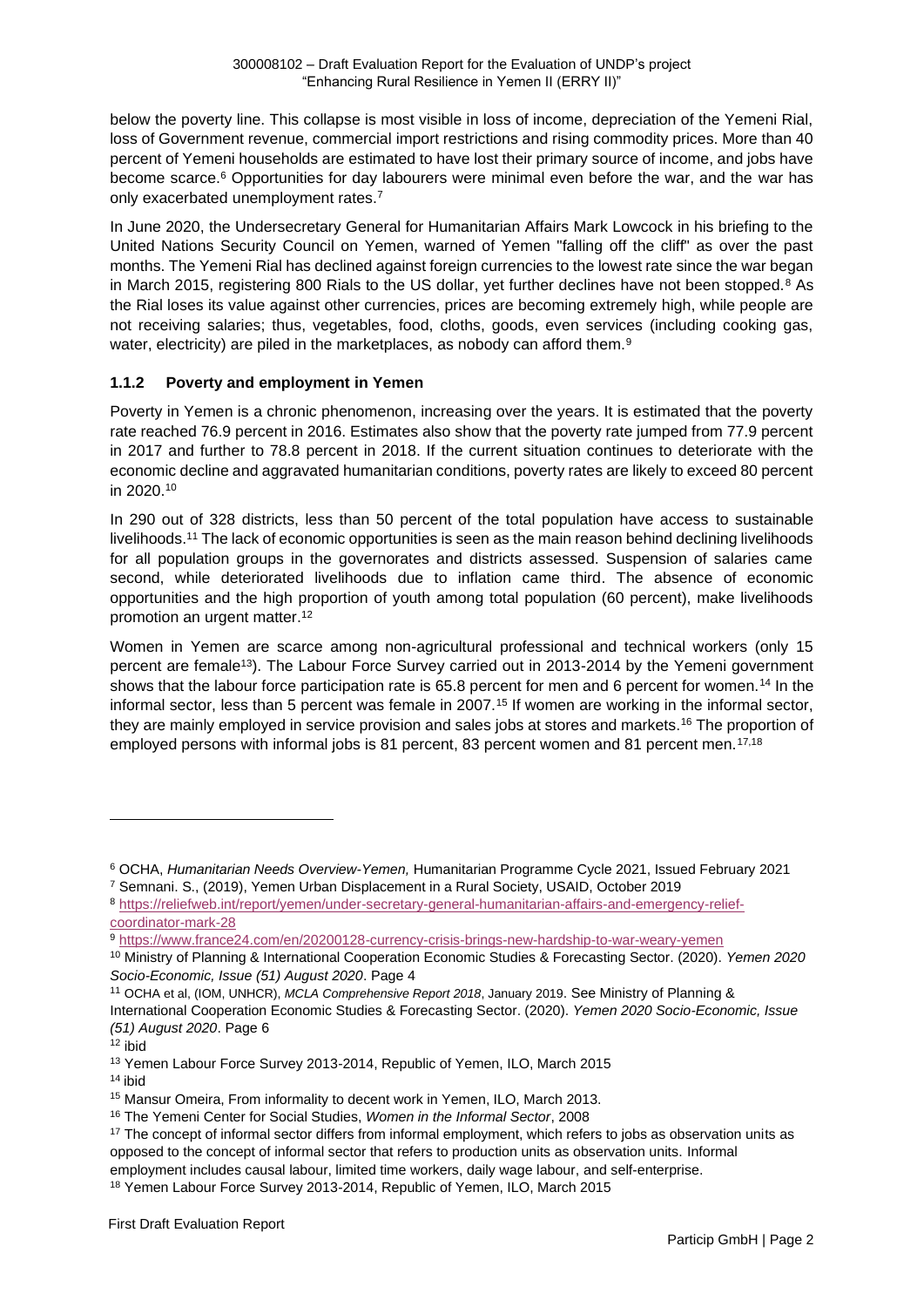High unemployment rates and low job opportunities for youth including educated youth are among the major challenges facing the economy and development. This also contributes to undermining political and security stability in Yemen, given the limited capacity of the formal private sector. Unemployment rates have escalated since 2015, from 22.1 percent in 2015 to 32 percent in 2019 and further to 34 percent in 2020.

Reports show that the unemployment rate among young people remains very high, above 40 percent.<sup>19</sup> Additionally, the suspension of salaries has led to income loss, more unemployed people and disruption of economic activities and livelihoods. Likewise, unemployment trends suggest that the rate will go up to 60 percent in 2019 and 2020, citing limited economic growth to create new jobs and absorb new entrants to the labour market.

#### <span id="page-6-0"></span>**1.1.3 Water scarcity and alternative energy**

Yemen suffers from natural disasters and environmental degradation and hazards. This puts nearly 18 million people in need of water support across Yemen. Years of conflict, an economic crisis and existing water scarcity have left many communities without reliable access to the water they need to survive.<sup>20</sup>

For a long time, Yemen has been considered one of the world's most water-poor countries, estimated to have the lowest water per capita availability globally. Water scarcity is partly due to dry weather conditions, exacerbated by recent climate change, as well as rapid population growth. Additionally, more and more groundwater is used for agriculture through rapid extraction (among other methods) for more water intensive crops such as qat. The result is that groundwater is now being depleted far quicker than it can be replenished.<sup>21</sup>

Even before the war Yemen regularly faced power cuts. As the war broke out the national grid collapsed in the early stages of the conflict in 2014 and is still not functioning well.<sup>22</sup> Reportedly, diesel scarcity, war damage to major ports such as Al-Hudaydah, and a strict trade blockade caused fuel imports to drop to one percent of the monthly needed supply in September 2016.<sup>23</sup> The fuel shortages led to long electricity blackouts. To grapple with this diesel market instability Yemen has started to embrace solar energy. Markets for solar panels are booming to meet the basic needs of households. Solar energy has now spread to the health, education and agriculture sector.<sup>24</sup>

# <span id="page-6-1"></span>**1.2 COVID-19 in Yemen**

While Yemen is already suffering from the worst humanitarian crisis in the world Covid-19 has increased Yemen's risk of deterioration. Besides its impact on peoples' health Covid-19 brings a serious economic crisis, and its impact is pushing the country to the brink of famine.<sup>25</sup>

[https://reliefweb.int/sites/reliefweb.int/files/resources/Yemen\\_HNO\\_2021\\_Final.pdf](https://reliefweb.int/sites/reliefweb.int/files/resources/Yemen_HNO_2021_Final.pdf) [Accessed 12 June 2021]. <sup>22</sup> Conflict and Environment Observatory. April 2021. *Report: Groundwater Depletion Clouds Yemen's Solar Energy Revolution*. Available at:<https://ceobs.org/groundwater-depletion-clouds-yemens-solar-energy-revolution/>

<sup>&</sup>lt;sup>19</sup> FAO, Technical Secretariat for Food Security, Latest Developments in Food Security in Yemen Report 2015. See Ministry of Planning & International Cooperation Economic Studies & Forecasting Sector. (2020). *Yemen 2020 Socio-Economic, Issue (51) August 2020*. Page 13

<sup>20</sup> UNICEF Yemen. 19 May 2020. Available at:<https://www.unicef.org/yemen/stories/water-essential-lifeline> [Accessed 12 June 2021].

<sup>21</sup> OCHA. 2021. *Humanitarian Needs Overview: Yemen*. Page 45. Available at:

<sup>[</sup>Accessed 12 June 2021]. <sup>23</sup> MDPI, Basel, Switzerland. 2020. Conflict Resilience of Water and Energy Supply *Infrastructure: Insights from Yemen*. Page 13. [https://res.mdpi.com/d\\_attachment/water/water-12-](https://res.mdpi.com/d_attachment/water/water-12-03269/article_deploy/water-12-03269-v2.pdf) [03269/article\\_deploy/water-12-03269-v2.pdf](https://res.mdpi.com/d_attachment/water/water-12-03269/article_deploy/water-12-03269-v2.pdf) [Accessed 12 June 2021].

<sup>&</sup>lt;sup>24</sup> Conflict and Environment Observatory. April 2021. Report: Groundwater Depletion Clouds Yemen's Solar Energy Revolution

<sup>25</sup> UNDP. 2020. The Strategic Framework for an Immediate Response to Covid-19 in Yemen (2020-2021).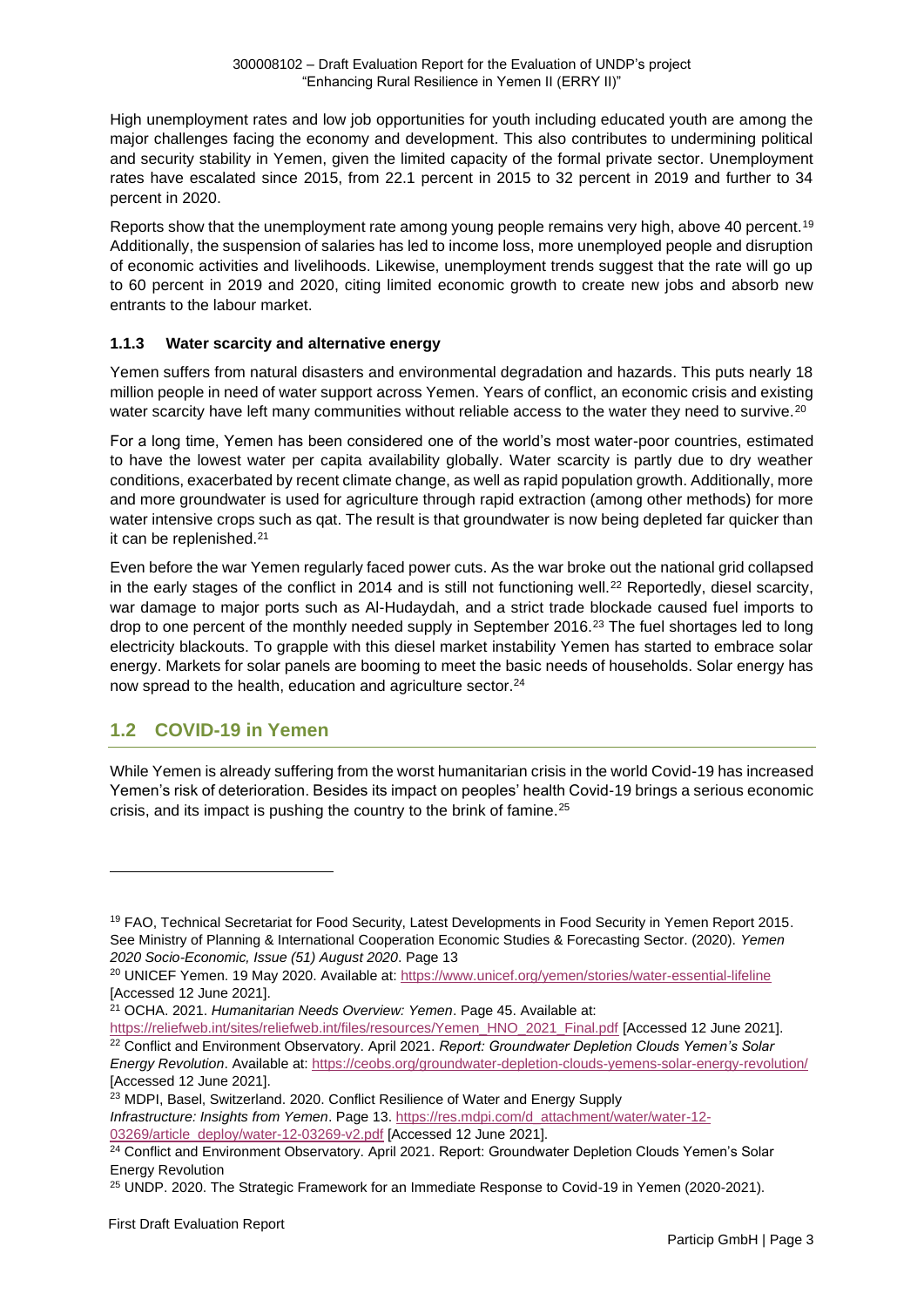The Strategic Framework for an Immediate Response to Covid-19 in Yemen (UNDP, 2020) states that Covid-19 threatens the Yemeni economy with a severe economic downturn from its direct and indirect effects. This is expected to impact the Yemeni economy directly through lower domestic supply and demand, but also indirectly through lower international oil prices in the global markets. As oil is the main source of income for the Yemeni government, the fiscal deficit has made salary payments more difficult.

Additionally, the global shock of Covid-19 has caused a steep decline in humanitarian support for Yemen. This can be attributed to tightening budgets of humanitarian responses as well as the decrease in oil revenues for Gulf Cooperation Council countries which are among the main funders for the Yemen Humanitarian Response Plan.

#### <span id="page-7-0"></span>**1.2.1 Gender and women empowerment**

The ongoing conflict in Yemen, as well as the complex humanitarian situation, have an impact on gender roles, gender relationships and women empowerment. People in Yemen have lost income and livelihoods, combined with rising prices and shortages of food and commodities. Women had to start seeking income generating activities outside of the home and men seem to be taking on or, at least sharing a small part of some of the domestic work within the home. Displacement has affected women's ownership especially of houses, land and assets including jewellery, animals and livestock.<sup>26</sup>

According to the CARE Gender and Conflict Analysis,<sup>27</sup> women participated in 38 percent of decisionmaking. The household survey results, however, showed lower rates for decisions concerning access to health care, deciding to visit relatives, and whether children attended school. Decision-making in the community remained largely controlled by men. This is attributed to chronic gender inequalities that inhibit meaningful participation of women. Access to decision-making spaces was seen to be influenced by a woman's level of literacy, education, status in society status, and economic status.

Since the conflict, access to services and assistance has become a challenge, especially for women, whose movement are restricted by barriers based on traditions, culture, the lack of security, the need for ID documents as well as transportation costs. Access to safe water was identified as one of the biggest challenges for both men and women. Prior to the conflict, many homes had a water source, or an available water source nearby. However, now families have to collect water from alternative sources, often far from their house. This has increased the burden of work, particularly for women and girls, and has increased safety risks.<sup>28</sup>

#### <span id="page-7-1"></span>**1.2.2 Policies and strategies**

The Humanitarian Response Plan Yemen (HRP) (2021) follows the approach of integrating humanitarian, development, and peace support to respond to the current context in Yemen which poses multiple challenges. Such integrated support is essential to address the systemic causes of conflict and vulnerability and in strengthening resilience against recurrent shocks. In addition, the HRP (2020) adjusted operations in 2020 to respond to the COVID-19 pandemic.

The HRP (2021) has three strategic objectives. Strategic Objective 2 is dedicated to overcoming hunger, prevent famine, malnutrition and restore livelihoods by providing food, livelihoods and nutrition assistance, increasing household incomes and resilience to shocks and advocating for measures that bring economic stability. The objective will target 16 million vulnerable people with estimated budget of \$2.26 billion.

Nonetheless, the HRP is severely underfunded.<sup>29</sup> The UN and other humanitarian actors developed a simple, but urgent response to Covid-19 under the Strategic Framework for an Immediate Response to

<sup>&</sup>lt;sup>26</sup> Haneef., C. 2019. CARE Gender and Conflict Analysis Taiz and Aden Governorates, Republic of Yemen. CARE International. Switzerland. September 2019.

<sup>27</sup> ibid

<sup>28</sup> ibid

<sup>&</sup>lt;sup>29</sup> UNDP. 2020. The Strategic Framework for an Immediate Response to Covid-19 in Yemen (2020-2021).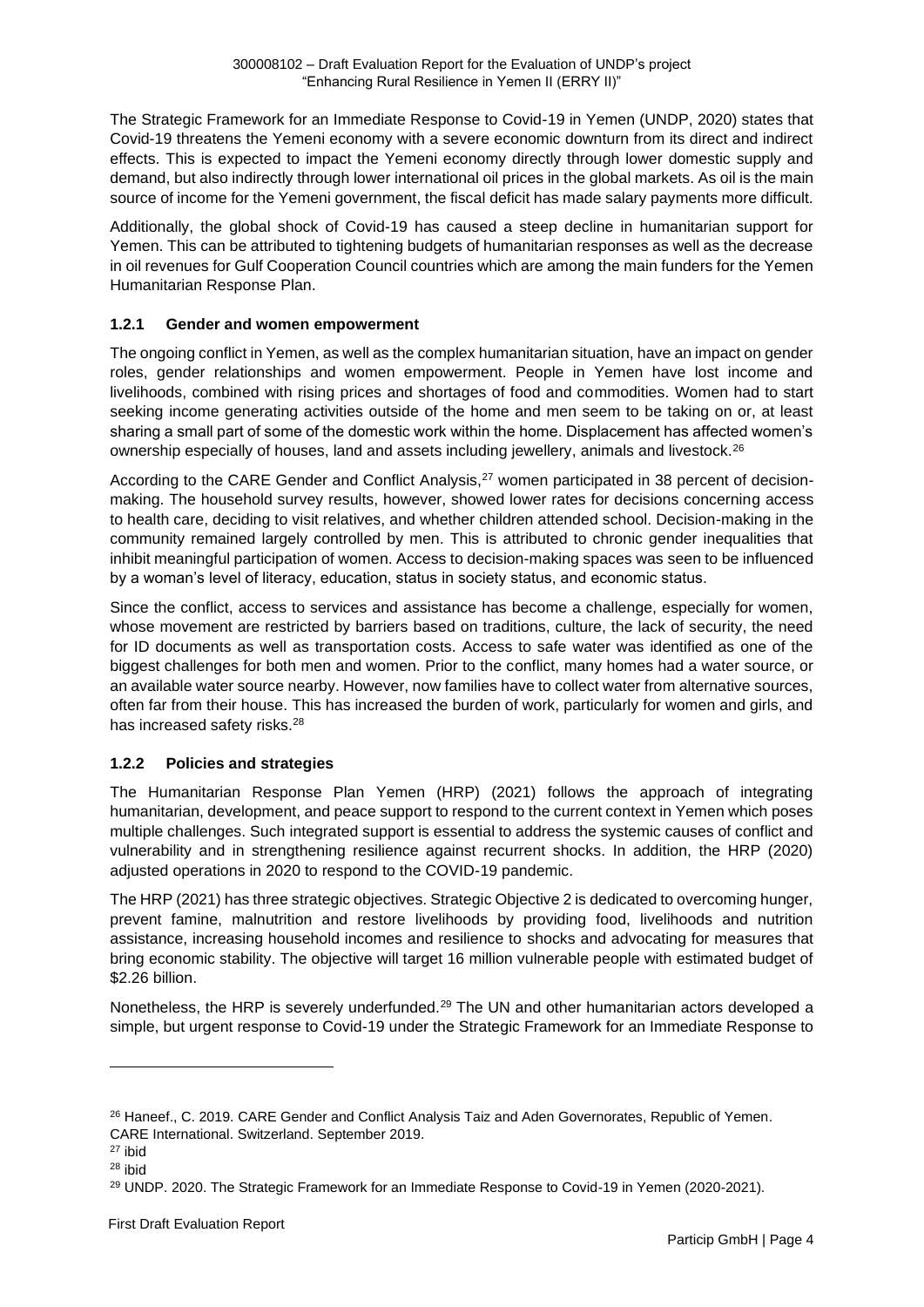Covid-19 in Yemen (UNDP 2020). This includes: 1) protect the health system during the COVID-19 crisis; 2) protect people through social protection and basic services; 3) protect jobs, small and medium sized enterprises, and the vulnerable workers in the informal sector through economic recovery; 4) help guide the necessary surge in fiscal and financial stimuli to make the macroeconomic framework work for the most vulnerable while fostering sustainable development and strengthening multilateral and regional responses; 5) promote social cohesion, build trust through social dialogue and political engagement, and invest in community led resilience and response systems.

The water policy developer in Yemen is the National Water Resources Authority, established in 1995. In 2002, Law No. 33 of 2002 – known as the "Water Law" – was promulgated. It was amended by Law No. 41 of 2006, but its by-laws were only issued in 2011, demonstrating the intensity of the debate around its implementation. Yemen's energy policy has largely been focused on diesel and gas electricity generation, which supplied cities, leaving most rural areas without any national links. Yemen has a lot of potential for renewable energy sources – namely, solar, wind and geothermal. Though the first steps are taken, the country still lacks administrative strategies to promote and regulate the use of sustainable energy resources.<sup>30</sup>

Solar energy in Yemen might be a double-edged sword. While solar pumps improve access to water and save energy, solar energy for irrigation might lead to over-abstraction of groundwater and could add pressure to already stressed water resources. There are around 100,000 pumps in use in Yemen for irrigation purposes. Replacing diesel and electric powered pumps with solar pumps without clear rules and restrictions, particularly on qat farms, could lead to the expansion of the cultivation area and, hence, to an unforeseen increase in groundwater abstraction.<sup>31</sup>

# <span id="page-8-0"></span>**1.3 Description of the subject under evaluation**

#### <span id="page-8-1"></span>**1.3.1 Project details**

The project "Enhancing Rural Resilience in Yemen II (ERRY II)" with the project code MIDEAST/2018/40734 and MIDEAST/2019/41456 is implemented and led by UNDP under indirect management, in consortium with International Labour Organization (ILO), the Food and Agriculture Organization (FAO) and the World Food Programme (WFP).

The budget of the project is Euro 46 million. Out of this amount, EUR 35 million is funded by the EU, EUR 10 million is funded by Sida and approximately EUR 1 million is co-financed by the United Nations. The project duration is three years, from 1 March 2019 to 28 February 2022.

The programme design was based on the experience of the Enhancing Rural Resilience in Yemen project (ERRY), including its Mid-Term Review, where interventions related to strengthening livelihoods opportunities and community assets and enhancing the local capacities had been perceived as highly relevant and critical.

The program aims to improve the food security and nutrition status of the targeted population, and to prevent vulnerable households from developing negative coping strategies and remaining dependent on humanitarian assistance.

<sup>30</sup> Aklan.M., Lackner.H. 2021. *Solar-Powered Irrigation In Yemen: Opportunities, Challenges And Policies*. Page 3-6. Available at[: https://sanaacenter.org/files/Rethinking\\_Yemens\\_Economy-policy\\_brief\\_22.pdf](https://sanaacenter.org/files/Rethinking_Yemens_Economy-policy_brief_22.pdf) [Accessed 14 June 2021]

 $31$  ibid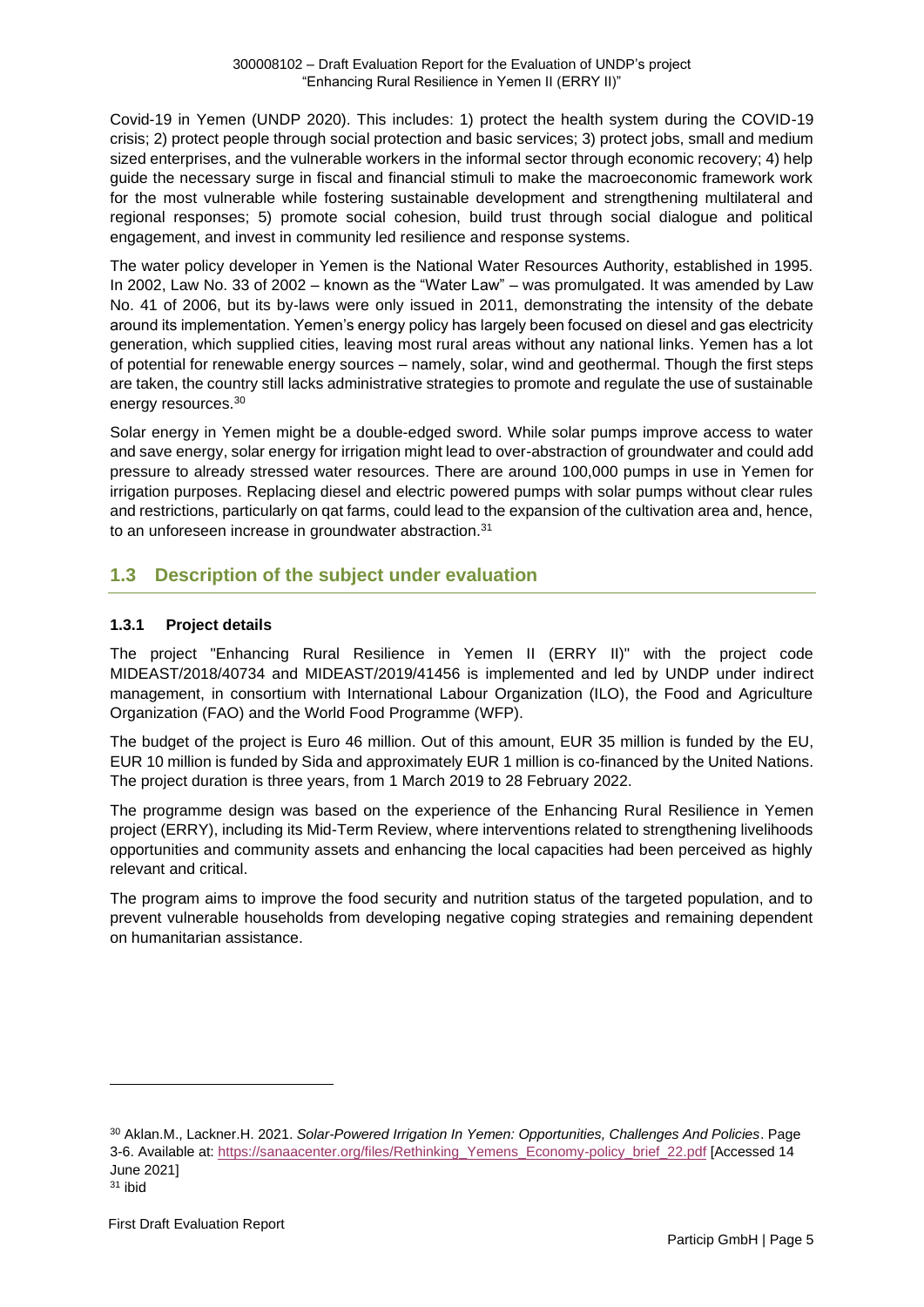#### <span id="page-9-0"></span>**1.3.2 Results framework**

The logframe of this action is included in Annex 2.The overall objective of the action is

"*to contribute to reduced vulnerability and strengthened resilience of crisis-affected communities in Yemen through the creation of sustainable livelihoods and improving access to basic services*."

There is one specific objective (outcome) with three linked outputs and a number of activities (the most important ones reflected below) linked to each outcome area, namely:

**Specific Objective: Crisis affected communities are better able to manage local risks and shocks for increased resilience and self-reliance** 

**Output 1: Community livelihoods and productive assets are improved to strengthen resilience and self-reliance**

*Activity Result 1.1 (by FAO): Skills developed, and food security improved for vulnerable farming households through agricultural value chain development.* 

- Support farmers and women headed households to improve sorghum, millet, tomato, dairy products and selected value chains.
- Provision of veterinary services, development of feed resources capacity building to farmers
- **•** Training of farmers and farmer associations on entrepreneurship skills

*Activity Result 1.2 (by UNDP and WFP): Livelihoods are stabilized, and community assets rehabilitated through labour intensive emergency employment for vulnerable households and individuals*

- Provide training to women engaged in rural agriculture on business development services, marketing skills, saving schemes, diversification of livelihoods.
- Provide labour intensive emergency employment for vulnerable households and individuals.
- Design and implement labour intensive Cash for Work identifying key community assets and social services for rehabilitation and engage and select beneficiaries.

*Activity Result 1.3 (by UNDP, FAO and ILO): Sustainable livelihoods opportunities are created in the post-cash for work phase to support self-employment through entrepreneurship development for vulnerable households and individuals*

- Strengthen training for the trainers and train business advisors in agricultural businesses, and in the viable businesses identified through the local market assessments
- Provide life skills and business development and vocational training in identified viable businesses and support business development (top up grant) and recovery.

*Activity Result 1.4 (by ILO): Sustainable livelihoods opportunities created in the post-cash for work phase support employability through on-the-job training*

- Provide competency-based technical skills training to cash-for-work beneficiaries interested in
- wage employment.

*Activity Result 1.5 (by UNDP and ILO): Capacity of the private sector is strengthened to contribute to emergency crisis response and job creation*

Develop the capacity of the private sector through training and follow up support on how to develop and implement participatory local economic support establishment of local small and medium size enterprise (SME) networks and capacity-building.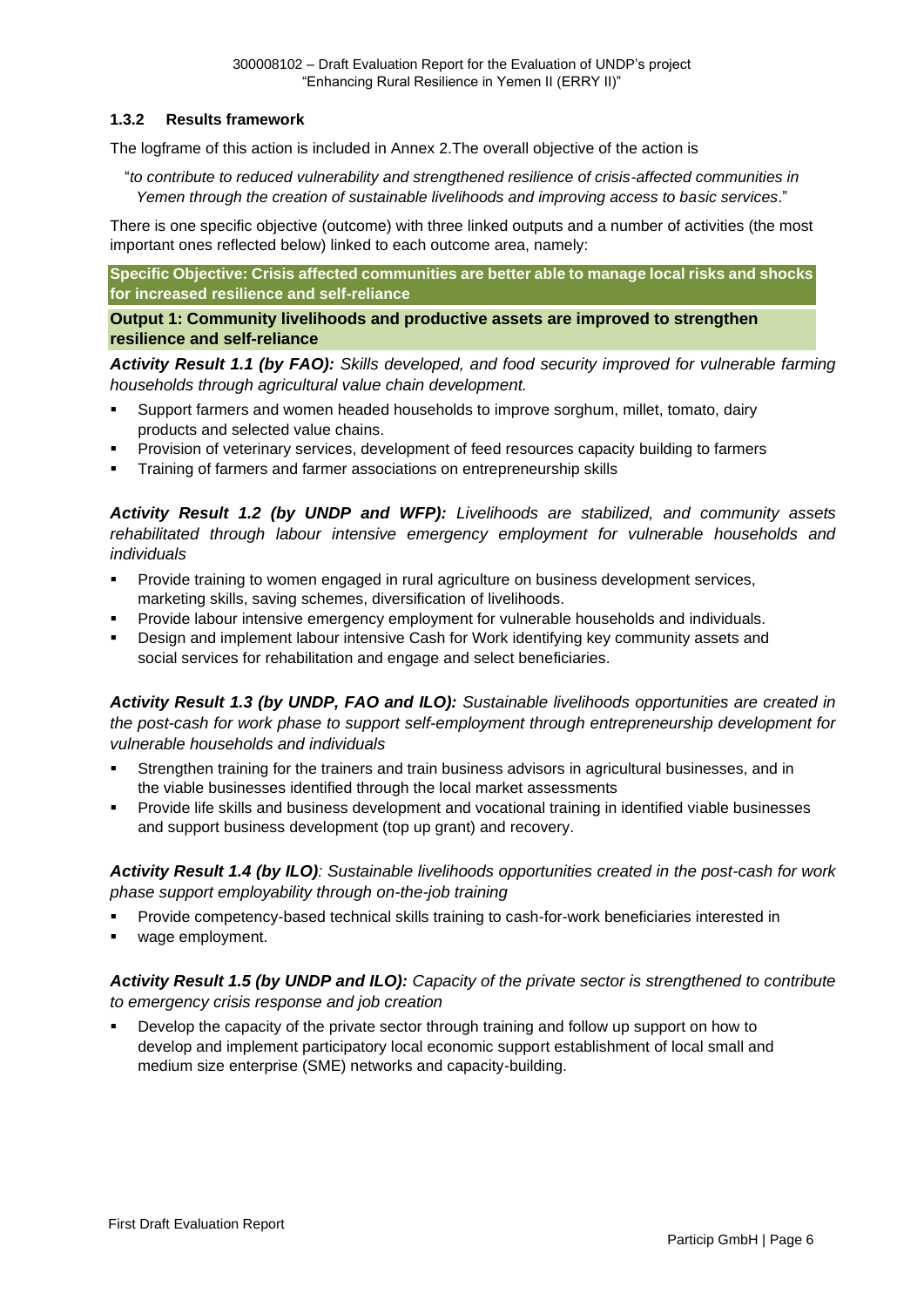**Output 2: Vulnerable communities benefit from solar energy for sustainable livelihoods opportunities and enhanced social service delivery (UNDP)**

*Activity Result 2.1 (by UNDP): Energy resilience of key basic services such as schools, health facilities, water and local administration offices is strengthened through improved access to reliable alternative sources of energy*

- Development of technical specifications and procurement of solar equipment
- Install solar energy systems for social services for improved services
- Install solar energy for vulnerable households
- **•** Install solar energy systems for productive assets and community production facilities.

*Activity Result 2.2 (by UNDP and ILO): Women and youth play an active role in the provision of solar energy in their communities through solar microenterprises*

- Develop competency-based curricula based on the new and emerging youth and women-friendly solar technology occupations.
- Provide vocational solar skills training to technicians (women and youth)
- Promote solar micro business and business connection and networking among rural and urban dealers' communities.

#### **Output 3: Communities and local authorities have enhanced capacities to respond to conflict and gender sensitive community priority needs**

#### *Activity Result 3.1 (by UNDP and FAO): Water User Associations (WUA) established*

**Establish or revive Water User Associations (WUA)** 

*Activity Result 3.2 (by UNDP): Community-based organizations have enhanced capacities to develop conflict- and gender- sensitive community resilience plans reflecting community priority needs and actions* 

- Insider Mediators (IM) recruited and trained based on specific criteria and vetted.
- Production of conflict analysis and conflict scans.
- **Establishment of community committees and facilitation of community dialogues around priority** conflicts by IMs with participation of communities
- Capacity building of partners on gender, conflict sensitive approach and social cohesion
- **Establish/operationalise Village Cooperative Councils (VCC) through training and technical** support
- **•** Develop community resilience plans based on conflict scans and prioritisation for gender and conflict sensitive community initiatives
- Provide block grant based on community compact for 248 priority community initiative identified under Community Resilience Plans

*Activity Result 3.3 (by UNDP): Local authorities are better able to plan, monitor and coordinate gender- and conflict-sensitive resilience building, recovery priorities and response at the district level through a participatory approach*

- **•** Conduct public service damage assessment by citizen and a develop citizen monitoring system.
- (Re) activate District Management Teams to restore minimum public service delivery
- Provide necessary technical capacity building support to local authorities for planning and implementation of the recovery plans
- Develop conflict and gender sensitive district recovery plans with monitoring framework and implement priority interventions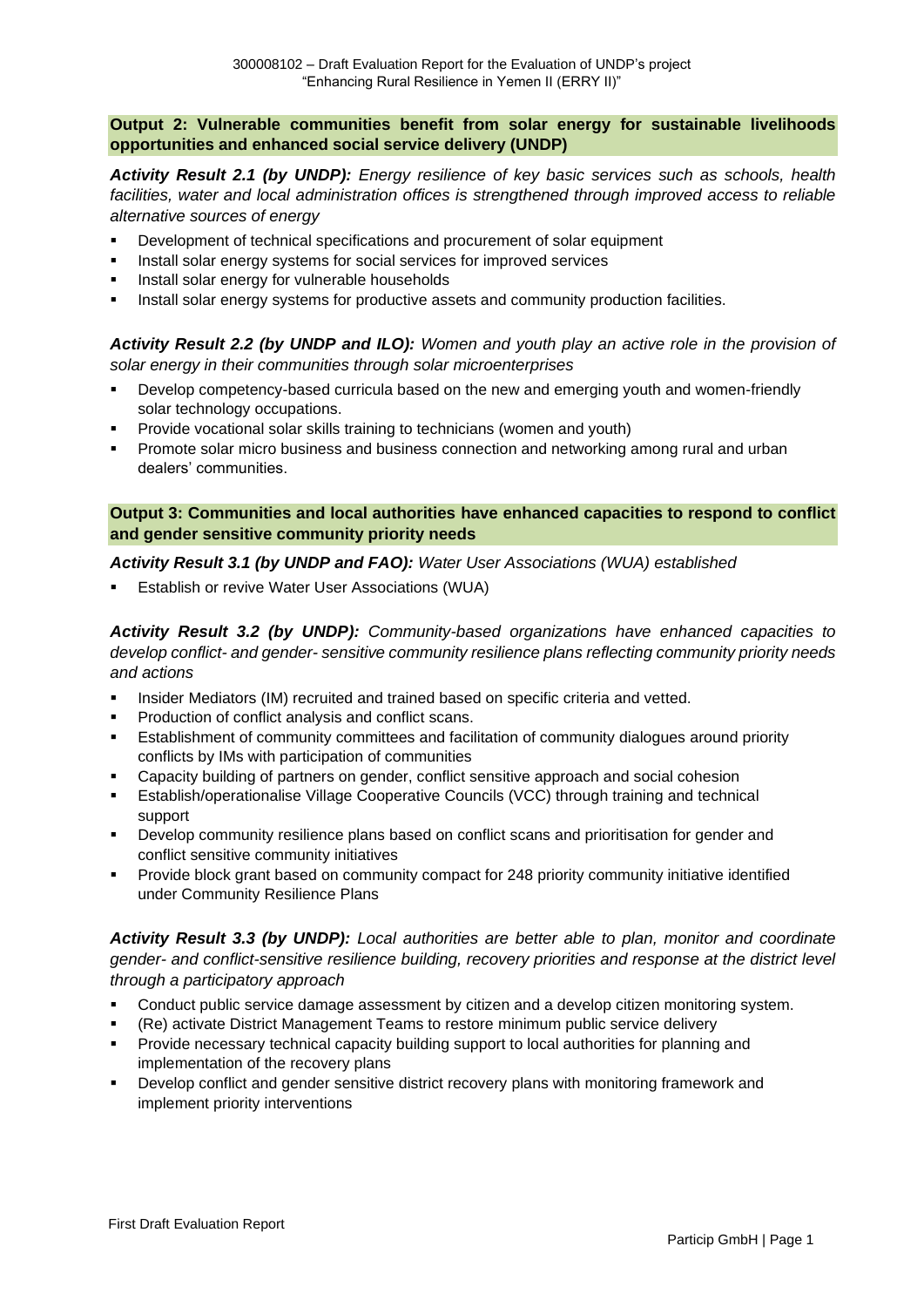#### <span id="page-11-0"></span>**1.3.3 Other details of the intervention**

ERRY II was designed whilst taking into consideration the lessons learned from its predecessor, ERRY I. The project was specifically designed to address problems of the Yemeni population related to conflict and increased vulnerability, increasing food insecurity, loss of livelihoods and increased unemployment rate, higher vulnerability of youth and women, high internal displacement, collapse of basic services and capacity of local institutions, land ack of access to energy. To do so, the project consists of six components:

- **Livelihood Component**
- Solar Component
- **Food Assistance for Assets Component**
- Agricultural Value Chain Component
- Social Cohesion and Local Governance Component
- Skills and Entrepreneurship Employment Component

It will target 740,000 beneficiaries in sixteen districts in six governorates, namely Abyan, Hajjah, Hodeida, Lahj, Taiz and Sana'a. ERRY II aims at targeting the most vulnerable groups, notably unemployed youth, women, socially excluded and other marginalized groups, including internally displaced persons (IDPs), returnees and stressed host communities, households with highest levels of food insecurity and malnutrition, women-headed households, as well as people with disabilities and minority groups. Governorates have been selected based on accessibility, levels of food insecurity, potential for agriculture and presence of partner agencies.

# <span id="page-11-1"></span>**1.4 Evaluation methodology and approach**

The European Commission has established systematic and timely evaluation of its programmes and activities as a priority. The focus of its evaluations is on the assessment of achievements and on the quality and the results of Actions in the context of an evolving cooperation policy with an increasing emphasis on result-oriented approaches. Therefore, this evaluation will look for evidence of why, whether or how results were linked to the EU intervention under consideration and sought to identify the factors driving or hindering progress.

#### <span id="page-11-2"></span>**1.4.1 Evaluation criteria**

The evaluation is based on a comprehensive analysis of project implementation along the five OECD-DAC evaluation criteria relevance, coherence, efficiency, effectiveness, and sustainability. Since the intervention is ongoing, the evaluation was treated as a mid-term evaluation and hence, impact was not assessed. As per consultation with the EUD, the evaluation team has made a strong effort to bring out lessons learned.

Up to now, there has not been any monitoring report of ERRY II under the TPM contract. Four monitoring assignments are planned or have been recently initiated.

#### <span id="page-11-3"></span>**1.4.2 Scope of the evaluation**

The evaluation has assessed the above-mentioned project for its implementation period from 1 March 2019 until the moment the data were collected (August 2021) and has looked into all activities of the project. Interviews have taken place with key stakeholders covering all five specifically targeted governorates in order to get a good overview. As for beneficiary interviews, to respond to time constraints, beneficiaries have been randomly sampled from two districts from governorates in the north and one in the south.

The evaluation has made an effort to consider whether, and if so how, gender equality and women empowerment had been considered in the identification/formulation documents and the extent to which they have been reflected in the implementation of the Action and its monitoring.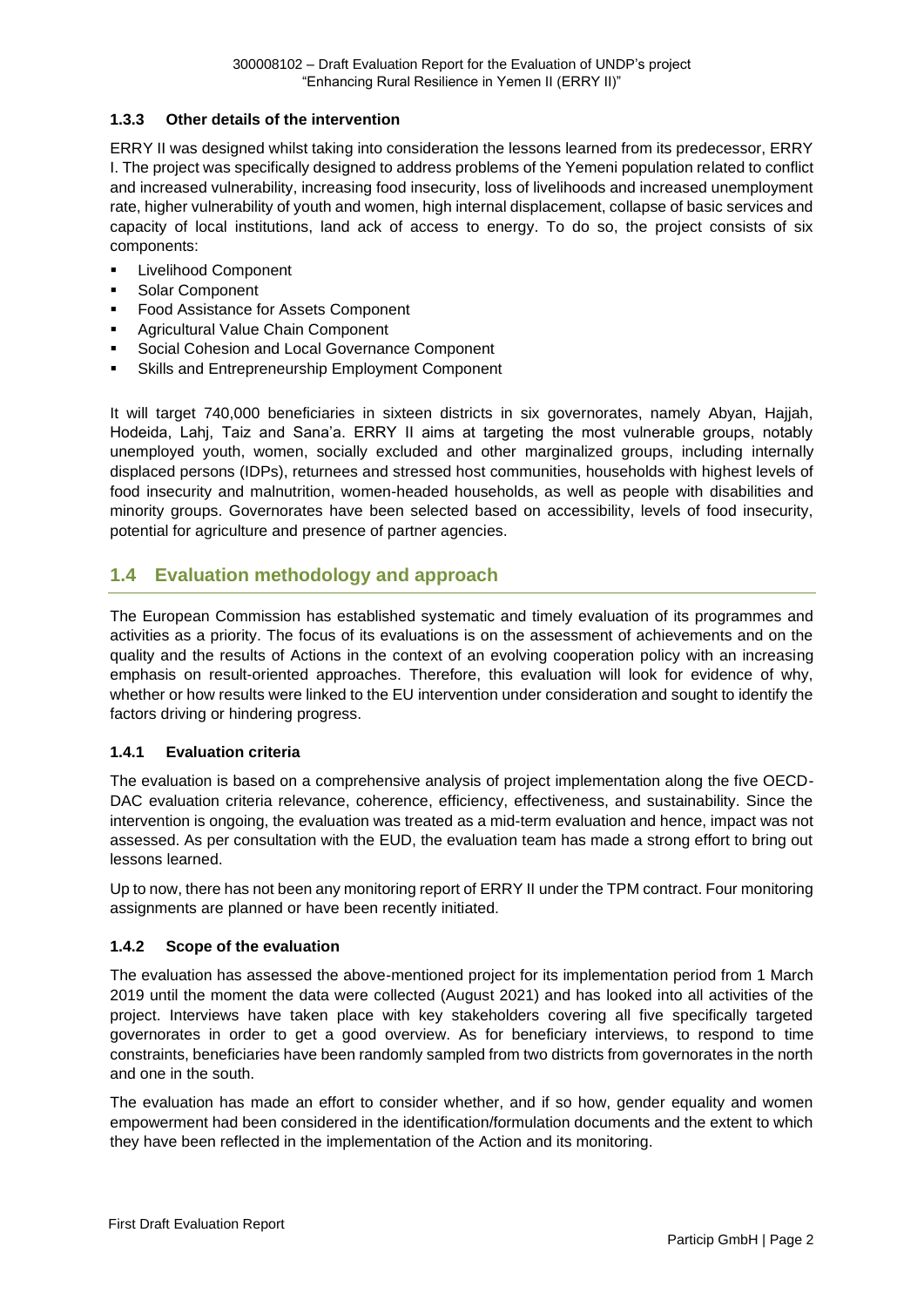#### <span id="page-12-0"></span>**1.4.3 Methodology**

The methodology is based on evaluation questions, which are grouped per DAC criterion, and which were agreed with EU preceding the data collection (Annex 3). Based on the evaluation questions, semistructured questionnaires were developed for KIIs and surveys for beneficiary interviews (Annex 4). The KII questionnaires were sufficiently structured to allow synthesising and analysis of the data but leave room for the interviewers to adapt the questions to the area of interest and knowledge of the respondent.

The methodology includes a desk review of project documents (see Annex 5), key informant interviews (KIIs) with a representative sample of 30 key stakeholders, field surveys with 24 beneficiaries (approximately half of them being men and half women), and field observation from the three sampled governorates (see the table in section [1.5\)](#page-12-1). The governorates proposed for data collection include one from the south (Abyan, proposed district Khanfir) and two from the north (Hodeida (proposed district Az Zuhrah)) and Taiz (proposed district Ash-Shamayatayn).<sup>32</sup> Due to COVID-19 restrictions Focus Group Discussions will not be considered.

The assignment was implemented along the following phases:

- 1) The inception phase, which entailed compilation and review of documents relevant to the evaluation and identification of priority issues with assistance of the EUD. Furthermore, the issues and questions outlined in the ToR were studied to develop the approach of the evaluation. Tools and methodology were developed, and information gaps identified. The outcome of the desk review phase provided the team with a first insight into key issues and hypotheses to test in the next phase.
- 2) The field phase, during which interviews were held, and primary data collected. Team members from Particip located in the field in Yemen have collected data from beneficiaries at field level. Two national experts have conducted interviews with key informants (KIs) by phone or over internet.
- 3) The synthesis phase, where data were analysed and assessed as per evaluation questions and the DAC criteria. Based upon this analysis, the report was developed, containing findings, lessons learned, conclusions and recommendations. The national experts have developed a draft report, which was then finalised by the team leader.

This is the first draft of the evaluation report. After having received feedback, the team will adapt the report to the comments and suggestions of the EU and the Reference Group in an iterative manner, until the EU is satisfied with the contents. Thereupon, the final version of the report will be submitted.

# <span id="page-12-1"></span>**1.5 Proposed respondents**

On 8 June 2021, the evaluation had an introductory call with UNDP. Based on this consultation and the available documentation, a list of key respondents was drawn up, which can be found in Annex 6. UNDP provided the contact details of key stakeholders and respondents. The team has randomly sampled beneficiary respondents and key stakeholders, distributed over the various stakeholder groups.

# <span id="page-12-2"></span>**1.6 Challenges, limitations and mitigations**

In consultation with UNDP, the team had to interview beneficiaries by phone, since obtaining approval of SCAMCHA for on-site interviews is a complex process. In addition, as a result of the COVID pandemic, travelling was difficult or impossible. Conducting interviews by phone at least mitigated this constraint, as this limited the risk of spread of COVID. Nonetheless, even if a sufficient amount of food quality data has been collected, phone interviews do not offer the possibility of more in-depth interaction with the respondents and field observations.

<sup>&</sup>lt;sup>32</sup> For the purpose of having an alternative in requesting permission from SCAMCHA, district Bani Qa'is in governorate Hajjah will also be proposed.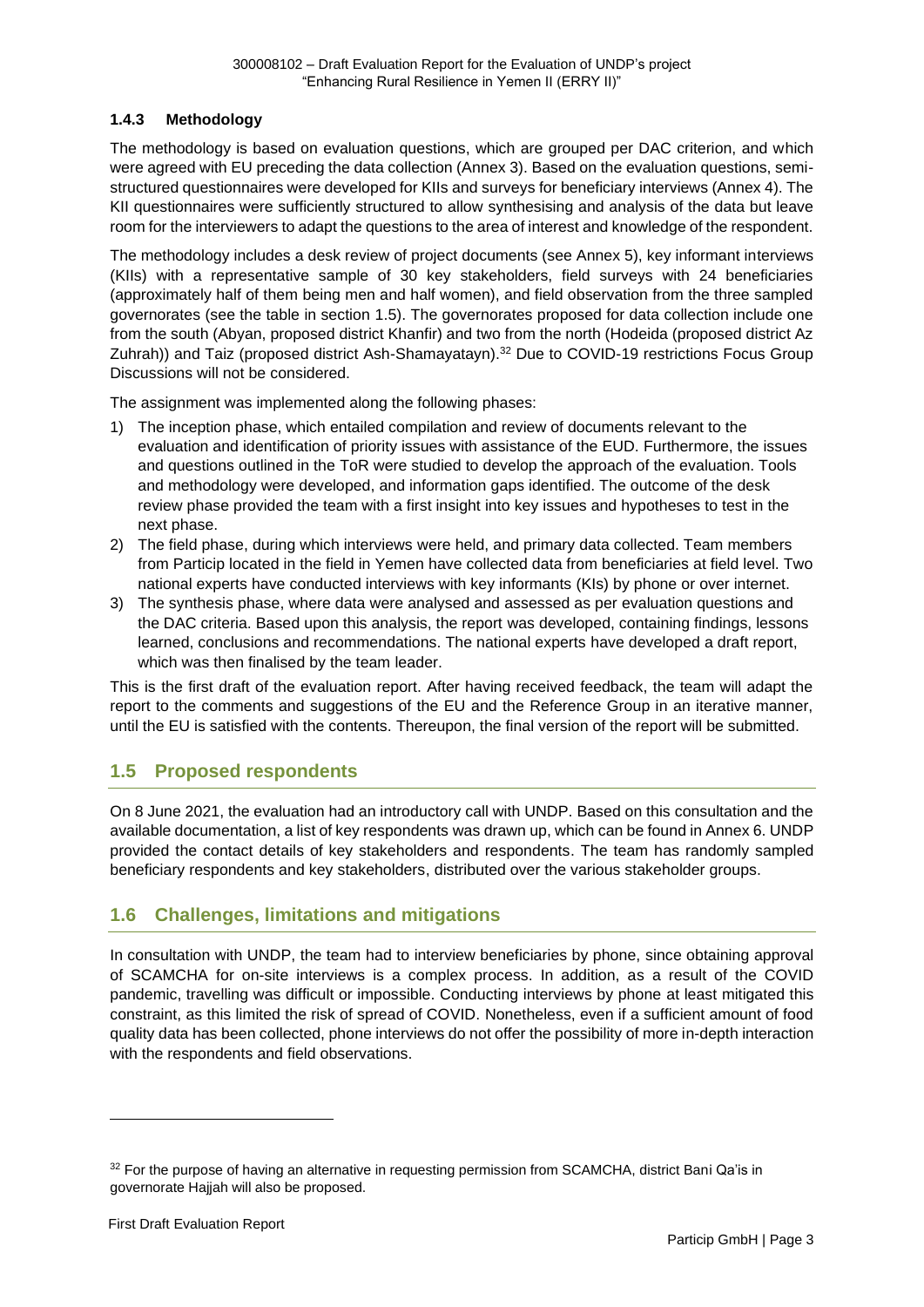Furthermore, the time and budget available were limited, and thus, no large-scale data collection could take place, and no statistically significant data could be produced. The number of interviewed beneficiaries was relatively low; hence their perceived challenges came out under various questions.

Lastly, it is assumed that interviewees sometimes tend to give socially acceptable answers, reply in a way that leads to conclusions matching their views or respond in a more positive way than is justifiable, since they desire the project to continue. The evaluation has made the utmost effort to ask semistructured questions that were sufficiently open to avoid creating bias. Moreover, triangulation was used by comparing outcomes from interviewees from different backgrounds and with findings from the desk review.

# <span id="page-13-0"></span>**1.7 Ethical considerations**

Ethical considerations of respondents was of utmost priority in determining appropriate methods and implementation. All information collected from interviews was treated as confidential, and respondents were informed about the confidentiality at the onset of each interview. Information was used solely for facilitation of the analysis. Respondents were not quoted in the report without their permission. Interviewees were approached respectfully, and the evaluators tried to use as little time as possible, in particular in interviews with the beneficiaries.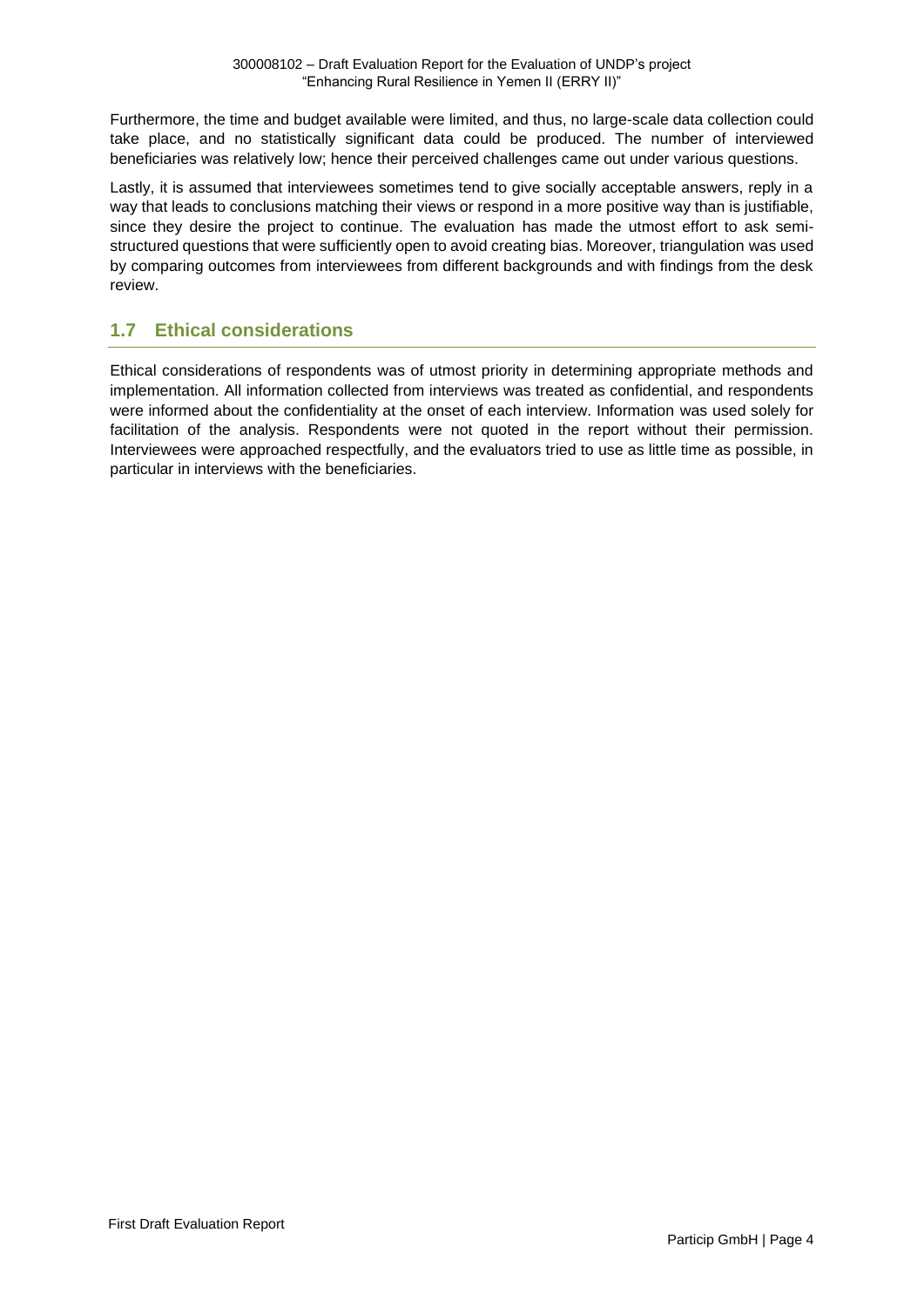# <span id="page-14-0"></span>**2 Evaluation Findings**

### <span id="page-14-1"></span>**2.1 Relevance**

EQ 1: To what extent do the project objectives and design correspond to the needs and rights of the beneficiaries and the policies and priorities of partners at the different levels?

**1.1 Were the most suitable beneficiaries targeted and how vulnerable were they? What were the targeting criteria? Is there a targeting strategy, if yes, what does it say?**

A targeting strategy has been developed for ERRY II, identifying the criteria of the most vulnerable beneficiaries and their needs and constraints. The targeting criteria were revised, based on lessons learned from ERRY I. The project was found to target the most suitable beneficiaries based on this strategy. The strategy helps prioritizing the most vulnerable groups and the populations in need in geographical areas, which had the highest poverty indicators and the highest levels of food insecurity and malnutrition. The targeted vulnerable groups included IDPs, returnees and stressed host communities, households with high levels of food insecurity and malnutrition, women-headed households, and people with disabilities. Many respondents from NGOs including Implementing Partners (IPs) stated that the ERRY II targeted those in need, including from remote geographical areas where no one had worked before, such as Sirar district in Abyan governorate.

General targeting criteria were used by all UN partners under the ERRY II project to ensure vulnerable people were reached. Specific targeting criteria were then developed by each UN agency and used for each component, to ensure that the activities were suitable and feasible for participants. For example, the targeting criteria for the emergency employment intervention include youths between 18 and 40 years old and beneficiaries from households that have children. For ILO, the targeting criteria for beneficiaries, who participate in the apprenticeship or small business, include people above 18 years old with a basic education level, with a basic literacy level. Targeted groups for cereal, sorghum and millet value chain differ from livestock fattening beneficiaries. Dairy production's beneficiaries are all female small farmers. In livestock and crop value chains, small farmers or land holders are targeted, with a minimum of 30% women, youth and IDPs.

The Participating United Nations Organizations (PUNOs) inform their IPs about the number of beneficiaries, which they are supposed to reach with their intervention in each area. The IPs then select that number of beneficiaries among the most vulnerable people by engaging the community. A few KIIs found that this approach, combining a predefined number of beneficiaries with a fixed budget, sometimes hampers addressing needs optimally, in favour of prioritising the exact number of planned beneficiaries.

Some local IPs conduct assessments for verification. The Village Cooperative Councils (VCCs) and local committees confirmed that participatory methods to identify and select the beneficiaries were used. For example, in Khanfar, youth, unemployed, poor people with necessary skills were targeted, while women were targeted by health awareness. The process was also found to partly depend on the integrity of the registrants (such as people who are nominated by the local council or under the votes of the community). Most government respondents said that they were not part of identifying the beneficiaries, but they confirmed that ERRY II targets the most underserved regions and the communities most in need.

A few KIs reported that IPs sometimes struggle, when the number of people in need in a certain location is larger than the numbers targeted by the PUNOs, which is the case in most locations. Also, sometimes the IPs have to ensure complementarity of activities for selected beneficiaries and find that beneficiaries are not always eligible for more than one activity. Verifying and adjusting the lists of beneficiaries then takes additional time.

The PUNOs had agreed at the onset to work in the same district and location to achieve synergy in order to maximise impact. At times, specific targeting criteria and characteristics of activities, or absence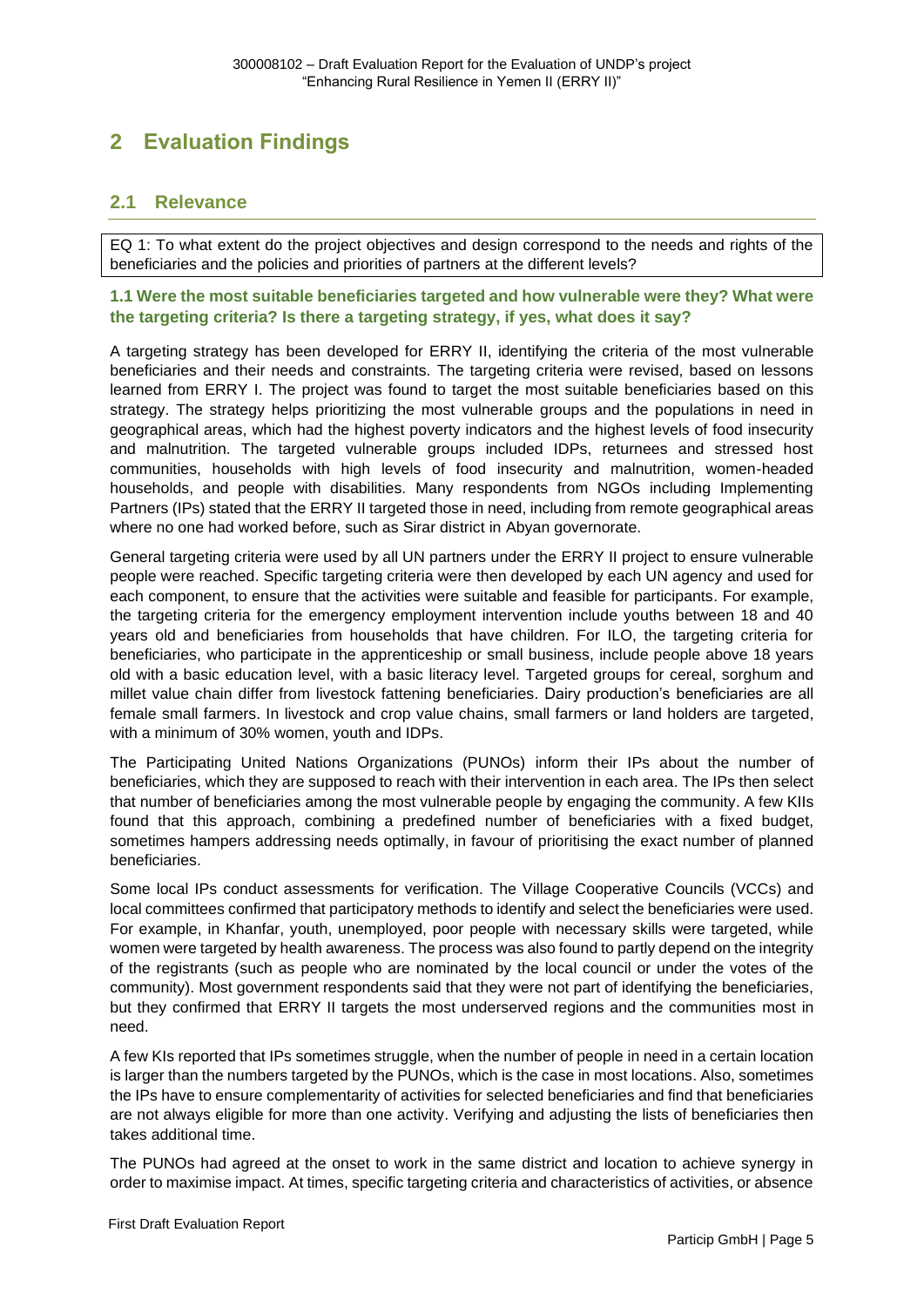of approval by the Supreme Council for Management and Coordination of Humanitarian Affairs and International Cooperation (SCMCHA) in the north, prevented the PUNOs from working in the same district. It also happened that the PUNOs worked in the same district but in different communities, so that the envisaged synergy could not take place.

Some of the targeting criteria were found to have an implicit risk of promoting unwanted results by some KIs. For example, the criteria of having a big family and pregnant women were said to potentially have encouraged families to increase their size, to ensure they were targeted by the ERRY I and II.

#### **1.2 Is the collaboration and task distribution between collaborating UN partners and potential implementing partners adequate?**

The task distribution among UN partners and implementing partners was based on the mandates, expertise, and experience of each agency, in relation to the project and its objectives. The plan for the task distribution was said to be based on the agreement that components and activities by each PUNO would be complemented by the other activities in every community (see also question 1.1), which happened only partly. Challenges that were faced, including permission issues, limited the synergy considerably, and finally, it only took place in eight districts out of 17.

The task distribution between international NGOs (INGOs) and local NGOs was found suboptimal by some KIs, because INGOs may be doing the same work in districts that local NGOs are doing in other districts. They believed that if the same work can be done by local NGOs and INGOs do not bring in any specific added value, more local NGOs can be given the chance to grow though such projects. A few KIs also stated that the role of Search for Common Ground (which focuses on conflict resolution and gender training only) is a good example of bringing specific knowledge to the project.

A few KIs reported that some of the tasks that need technical knowledge and skills, like agriculture, irrigation, and infrastructure, were distributed to INGOs and local NGOs that are not experts in the required field. A local authorities' respondents demonstrated their discontent with INGOs and local NGOs working in technical fields without sufficient expertise and without hiring experts with such expertise, in particular in the seed value chain. They said that a mistake can affect the livelihood of many farmers. Some IPs found that vendors brought seeds with poor or mixed quality, leading to inadequate crop growth.

The collaboration was based on the plan that the four UN organizations had developed at the design stage. There are some good examples of how the organizations complement each other. ILO and its local partners for instance targeted beneficiaries who worked on cash for assets with WFP. ILO provided the beneficiaries of the WFP with training and in-kind grants to start their own business, which helped them gather a more sustainable income. Also, FAO, UNDP and the IPs implement joint components such as solar energy. FAO identifies the need, and the beneficiaries with UNDP install the solar system. Training is also an example of a joint component between FAO and the ILO. FAO forms women's groups in each village, and each woman receive a cow and equipment. ILO then trains women on how to market their dairy products.

The four UN organizations also developed an M&E plan, where they can jointly monitor progress and measure achievements. The joint Coordination Unit holds monthly meetings and follows up with action points. The PUNOs share reports and conduct joint missions. There is also a sub-coordination level group, where they discuss challenges or delays and suggest alternatives. Many PUNOs and IP staff believed that the synergy approach has helped coordination, collaboration and task distribution improve when compared to the first phase, but nonetheless, there is also ample room for improvement. Some local authorities however found that the coordination with the local authorities still needs to be improved.

#### **1.3 What kinds of assessments have been conducted, and were beneficiaries engaged? Has a gender analysis been conducted and has gender been considered in other assessments?**

The design of ERRY II had relied on the lessons learned from ERRYI, on regular interaction with beneficiaries, and on joint missions by PUNOs. Also, a baseline assessment was conducted to provide benchmark data for measuring progress and effectiveness. During the implementation, some PUNOs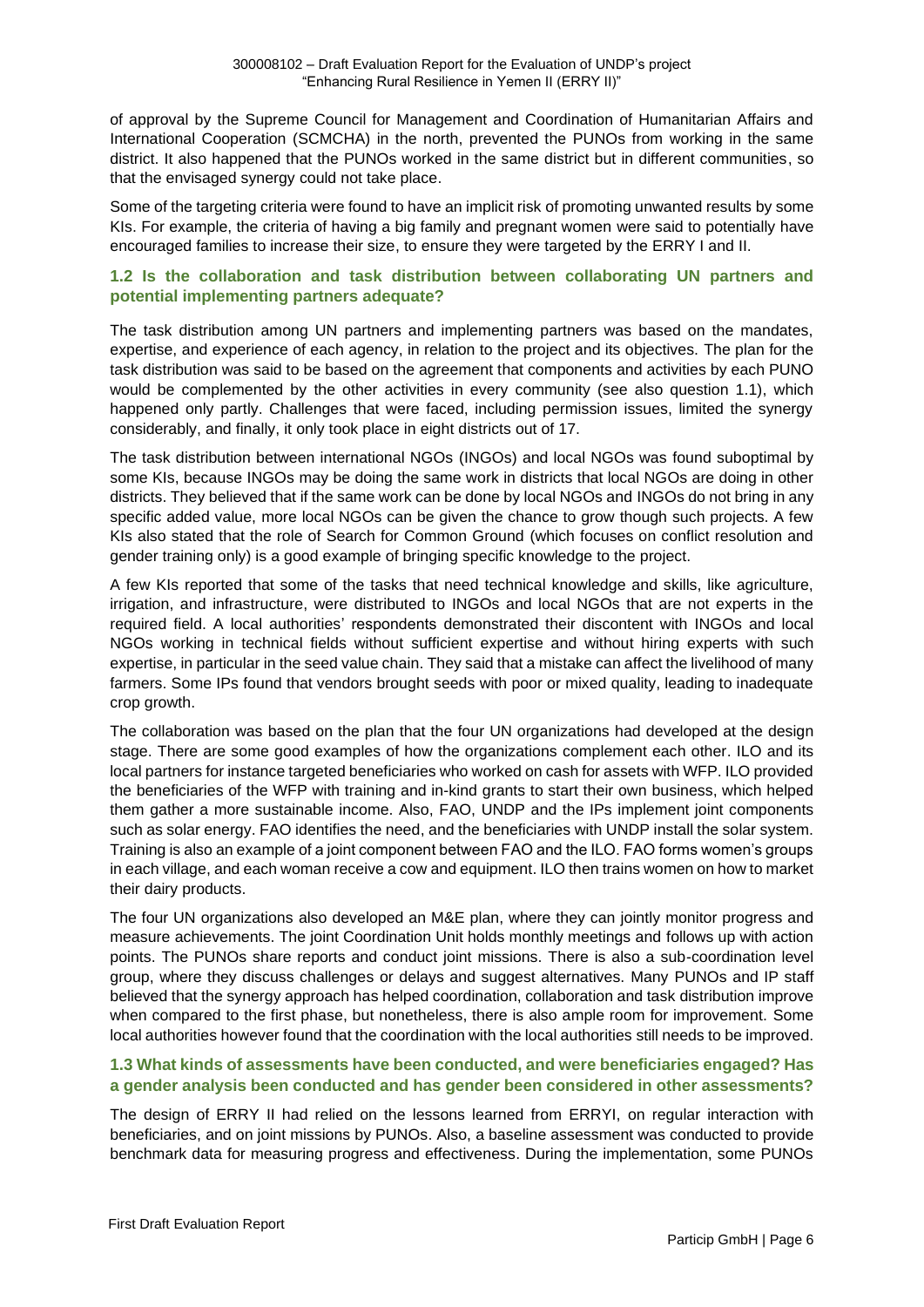and their partners worked with local communities to draw plans, which included situation and problem analyses. Moreover, each PUNO conducted specific assessments for each component via IPs.

The assessment findings have been used to inform ERRY II. Some IPs stated that they usually conduct additional assessments including needs assessments, target group assessments, and market assessments. The majority of KII respondents confirmed that gender is always considered in all assessments.

Some local authorities participated in assessing community needs to develop village and sub-district resilience plans, a process that was supported by the Social Fund for Development (SFD), providing training in needs assessments and planning. According to many KIIs, the participatory development of such resilience plans with the communities can also be seen as an assessment. For example, three village-level and one district-level project were identified after a needs assessment was conducted. This included schools' rehabilitation, construction of village roads and reforming of the water supply network; for the district-level project, a hangar for the industrial and technical institute was built.

Multiple capacity assessments were conducted but the findings did not always lead to adaptations to implementation. This included a local market without the capacity to provide solar tools for young entrepreneurs. Furthermore, an assessment into necessary skills for women revealed that they did not only need sewing skills, but also community development skills, which was not followed up. Also, environmental risk assessments had not been conducted as a basis to the multiple environment and climate change related activities, which had been implemented.

Some KIs found that comprehensive needs assessments were lacking, and that the project only used voluntarily needs assessments focusing on certain topics, such as youth needs assessments by young people in the community. They found that pre-implementation assessments to design the project's interventions and choose appropriate approaches were not sufficiently conducted.

Almost half of the beneficiaries stated that they had participated in the assessments (Table 1). The beneficiaries mentioned that the assessments were conducted by most PUNOs and their IPs. The beneficiaries, who were selected to participate in the survey, were involved in assessments related to skills and entrepreneurship, agriculture value chain, emergency employment, livelihood, social cohesion, solar energy, and local governance.

**Table 1:Have you participated in any type of needs assessment for ERRY II?**

| <b>Response</b> | <b>Male</b> |         |    | <b>Female</b> | <b>Total</b> |       |  |
|-----------------|-------------|---------|----|---------------|--------------|-------|--|
| Yes             | 3           | 30.0%   | 9  | 64%           | 12           | 50%   |  |
| <b>No</b>       |             | 70.0%   | 5  | 36%           | 12           | 50%   |  |
| Don't know      | 0           | $0.0\%$ | 0  | 0%            | 0            | $0\%$ |  |
| Total           | 10          | 100%    | 14 | 100%          | 24           | 100%  |  |

The beneficiaries were asked about the most important challenge that they or their household had faced in the past years. Almost half of both men and women mentioned financial difficulties and their inability to provide the basic needs of their families.

Some KII respondents highlighted a number of issues regarding the conducting of needs assessments, which included the lack of technical knowledge, especially in agriculture in general and seeds in particular. Local authorities found that assessment and addressing of irrigation challenges, including repair of canals and pipes, needed more attention. They also said that the needs that came out in assessments could not always be incorporated into the ERRY II activities. For example, in some villages, there were too few classrooms in schools and roads, but the project was not able to address these needs.

#### **1.4 What are the policies and strategies of government and humanitarian/development partners working on resilience? Is the ERRY II aligned to these?**

ERRY II is aligned with the resilience related policies of the government, as well as with the policies and strategies of the EU and Yemen on resilience. Some PUNOs and IPs reported that they were not aware of the contents of resilience policy by government or humanitarian or development partners. There are a few policies at national level that are designed for components which are relevant to resilience.

Still, there are policies focusing on components that contribute to resilience, such as cash for work, that are known and used. UN organizations were perceived as being influential players in resilience, and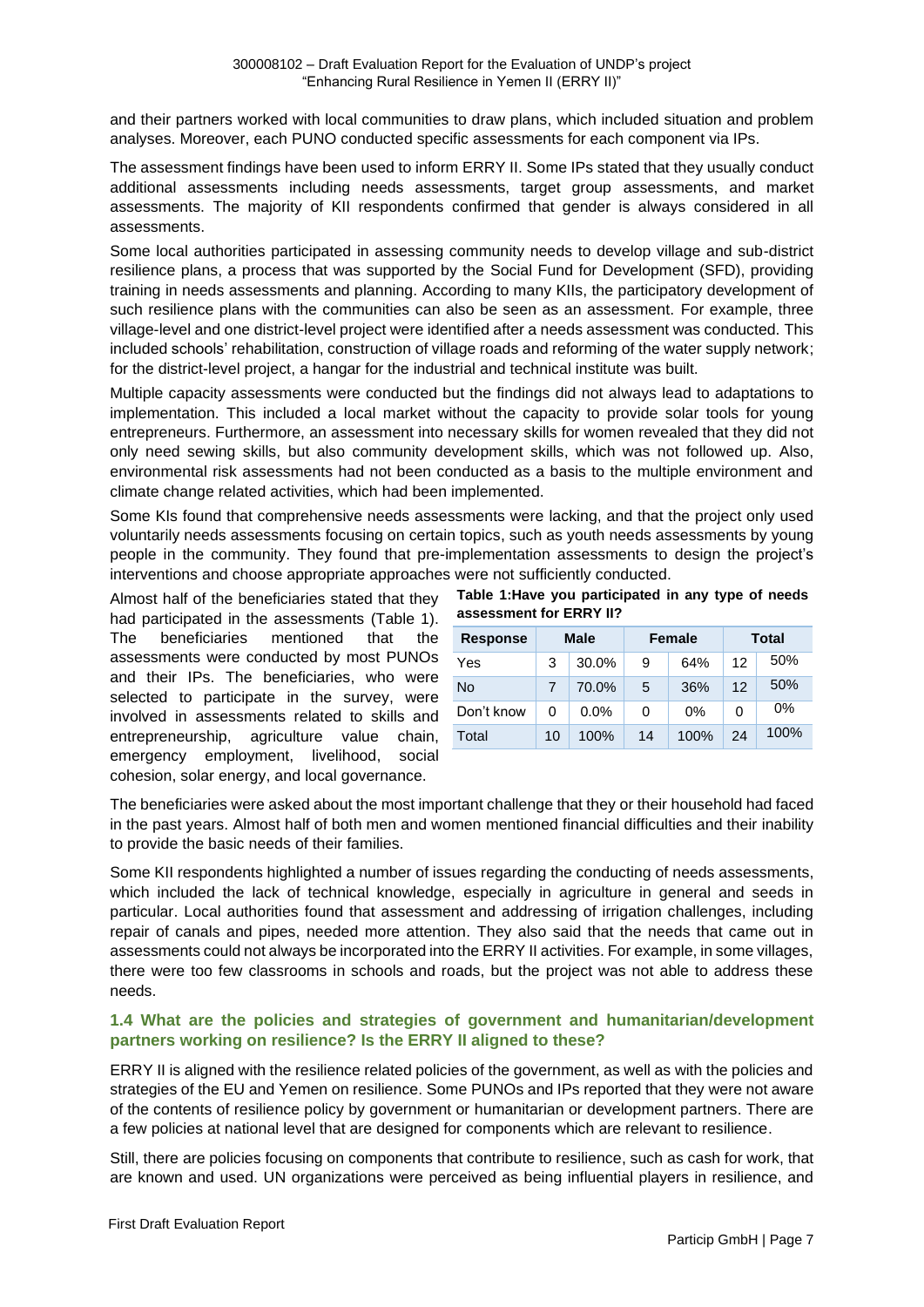they work with other partners like SFD, which is one of the pioneer organizations in this field. One example of aligning such policies and strategies is that all the organizations working on cash for work pay the same daily rate.

A few local authority members stated that interventions are only acceptable if based on a local authority plan, but that IPs sometimes implement activities according to their own plans. A VCC member confirmed that most IPs implement the activities of ERRY II according to the resilience plan they prepared, but sometimes PUNOs and IPs also implement other activities with other projects without considering these resilience plans. It had happened a few times that PUNOs and their partners started to implement their activities even before developing the resilience plan.

#### **1.5 How has ERRY II adapted itself to the changing context, i.e., the COVID pandemic, the conflict situation or natural disasters?**

ERRY II has applied various measures to adapt to the changing context. For example, UNDP worked with IPs such as Search for Common Ground to analyse the conflict and train all partners on conflict sensitivity. For COVID-19, PUNOs and the IPs reported that they suspended many activities until they provided the protection measures and precautions for all components, such as wearing face masks, and safe distancing. Coordination meetings were held online. When on field visits, the organisations took all necessary precaution. Nonetheless, the level of coordination among partners has been affected by the COVID-19 pandemic since the level of interaction was affected, and due to higher work pressure as a result of mitigation measures.

At the beginning of the COVID-19 breakout in 2020, the safety and protection requirements and equipment had not been available. Government and donors decided that the activities had to be discontinued until a budget for COVID-19 requirements was provided to IPs based on an approved COVID-19 related plan. Now, all activities are implemented under COVID-19 protocol. For example, IPs use soap and sterilizers, especially for cash-for-work beneficiaries; workers were divided into groups, safe social distancing in work sites was marked with phosphoric lines, awareness was raised, and some of the training workshops for young entrepreneurs were conducted online. In the field training schools, a protocol was developed, trained and adhered to, and safety tools were distributed to all farmers and engineers, as well as to women. Most meetings are currently still being held online.

#### **1.6 Is the approach the most appropriate for the beneficiaries and local capacities?**

ERRY II has seven areas of intervention,<sup>33</sup> which are all relevant to the needs of the beneficiaries and the targeted rural communities. The PUNOs and their IPs have demonstrated sufficient capacity to implement the project. The project being based on lessons learned from ERRY I and on first-hand experience of the beneficiaries on their needs during the conflict, makes it suitable to improve their resilience during the war. The increasing engagement of local NGOs and the SFD, with their long experience in community-based activities, was found beneficial to ensuring the most appropriate approaches were selected.

According to SFD, the target beneficiaries are able to select their priority intervention as the approach is fully bottom-up. The activities and approaches were seen as adapted to locally driven solutions and based on beneficiaries' insights. For example, women were allowed to work as a group for solar panels instead of individually based on their own request and this turned out to be one of the success stories. Also, the COVID-driven delay of shipments led to UNDP encouraging the local manufacture of some tools for ERRY II.

Some respondents found the role of government in the implementation too limited, and saw scope to improve this by strengthening complementarity. They also found that cross-collaboration between ERRY II activities and the other projects of the PUNOs could be enhanced. An example mentioned was for WFP to contract the projects producing dairy or food crops for their school feeding program.

<sup>33</sup> Cash for Work and Assets; crops and livestock value chains; micro-businesses; solar energy; social cohesion; local governance and skills development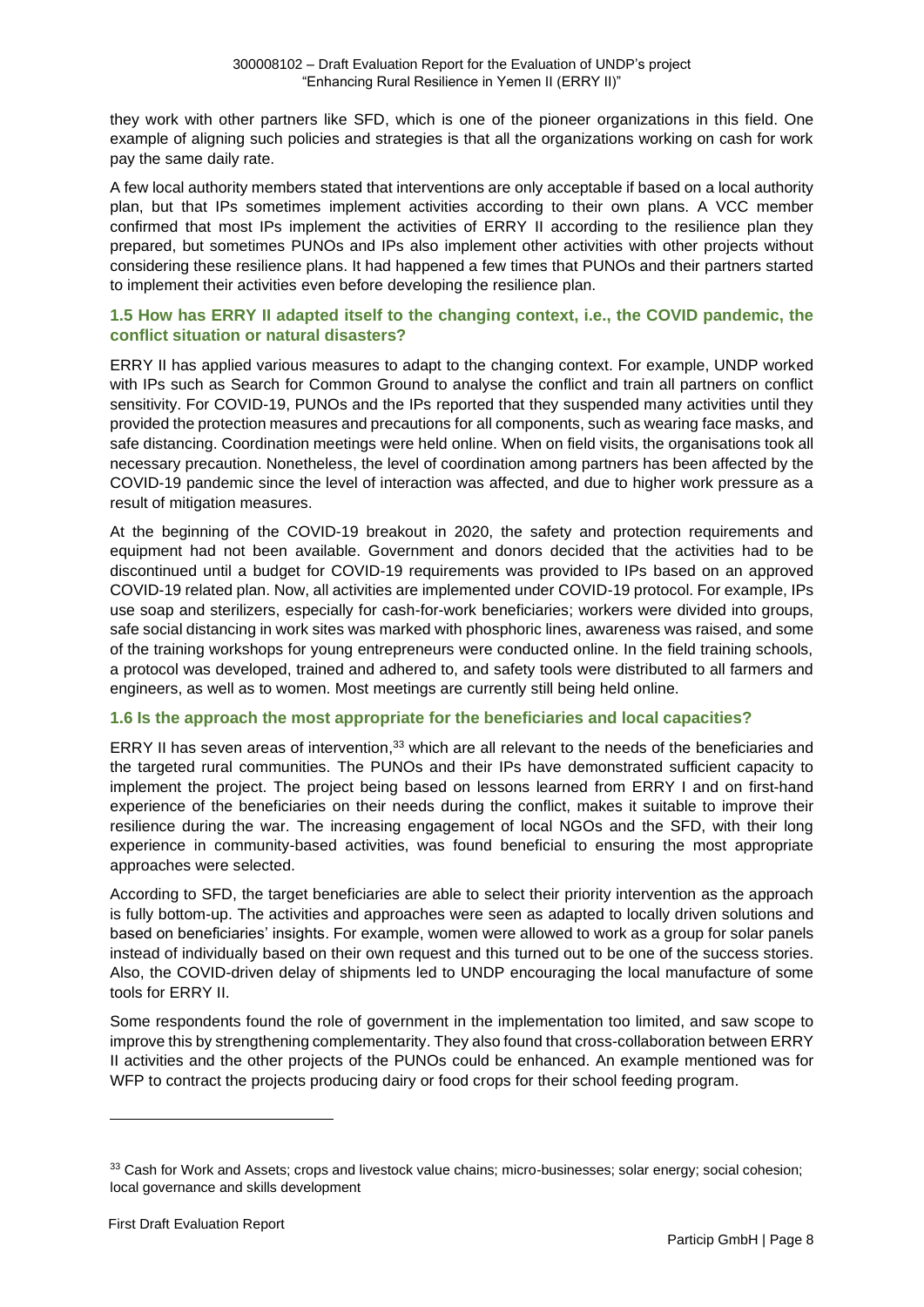Local authorities indicated that ERRY II has met a number of needs of the communities and made a positive change in living conditions. Nonetheless, since conditions are deteriorating for vulnerable people, notable for displaced people but also for the communities, the need for food assistance still persists. The allocated budget for ERRY II was perceived as insufficient in the face of existing and increasing needs. Also, some KIs found that certain priorities were overlooked, such as irrigation-related needs in a number of districts.

Among the beneficiaries, 83% found that ERRY II activities were suitable (table 2); all men were positive, whilst 71% of women agreed. Those who did not find the activities suitable, said that they had received training but no in-kind grants,

#### **Table 2: Were the ERRY II support/activities suitable for you?**

| <b>Response</b>                  | <b>Male</b> |       | <b>Female</b> |         | Total |      |
|----------------------------------|-------------|-------|---------------|---------|-------|------|
| Yes                              | 10          | 100%  | 10            | 71%     | 20    | 83%  |
| <b>No</b>                        | 0           | $0\%$ | 3             | 22%     | 3     | 13%  |
| I did not participate in ERRY II | 0           | $0\%$ |               | 7%      |       | 4%   |
| Total                            | 10          | 100%  | 14            | $100\%$ | 24    | 100% |

that prices had increased, or that they had received too little animal feed.

When the beneficiaries were asked what else they would like to engage in that would be more suitable for them, 20% responded that they would like to continue training in the same projects. The others included campaigns raising awareness about the cleanliness of the environment, farming drills, manufacturing of cheese and dairy, awareness, education projects, goat farming, wool production using machines, and supporting IDPs.

When beneficiaries were asked if receiving an in-kind grant was the best option to address the challenges that they face, 79% agreed, again with a higher percentage of men (table 3). The 21% of the beneficiaries, who said that the grants were not the

#### **Table 3: Was receiving an (in-kind) grant for you the best option to address the challenges?**

| <b>Response</b>                  | Male |       | Female |       | Total |      |
|----------------------------------|------|-------|--------|-------|-------|------|
| Yes                              | 9    | 90%   | 10     | 71%   | 19    | 79%  |
| No                               |      | 10%   | 4      | 29%   | 5     | 21%  |
| I did not participate in ERRY II | 0    | $0\%$ | 0      | $0\%$ |       | 0%   |
| Total                            | 10   | 100%  | 15     | 100%  | 25    | 100% |

best option to address the challenges they face, said that the (in-kind) grants were insufficient to make a living, for instance in terms of animal feed or receiving one sewing machine.

Some IPs said that many beneficiaries were not happy about the quantity that they received directly, such as the seeds, especially in the southern areas, where the agricultural holdings are bigger than the

ones in the north. They also reported that some of the beneficiaries who worked in cash for work or cash for assets, were engaged less days than they had expected. Some said that the beneficiaries found that livestock support was less than

| Table 4: Did anything happen that made it more difficult to |
|-------------------------------------------------------------|
| implement what you have learned/acquired under ERRY II?     |

| <b>Response</b>                  | <b>Male</b> |       | <b>Female</b> |      | <b>Total</b> |       |
|----------------------------------|-------------|-------|---------------|------|--------------|-------|
| Yes                              |             | 10%   |               | 7%   | 2            | 8%    |
| <b>No</b>                        | 9           | 90%   | 12            | 86%  | 21           | 88%   |
| I did not participate in ERRY II | 0           | $0\%$ |               | 7%   |              | 4%    |
| Don't know                       | $\Omega$    | 0%    | 0             | 0%   | 0            | $0\%$ |
| Total                            | 10          | 100%  | 14            | 100% | 24           | 100%  |

what they expected from such organizations.

When the beneficiaries were asked if anything happened that made it more difficult to implement what they have learned or acquired under ERRY II, 88% answered no. Among the 8% percent who said yes, there were those saying that after training, they were not eligible for in-kind grants like sewing machines and did not have enough money to open new projects (table 4).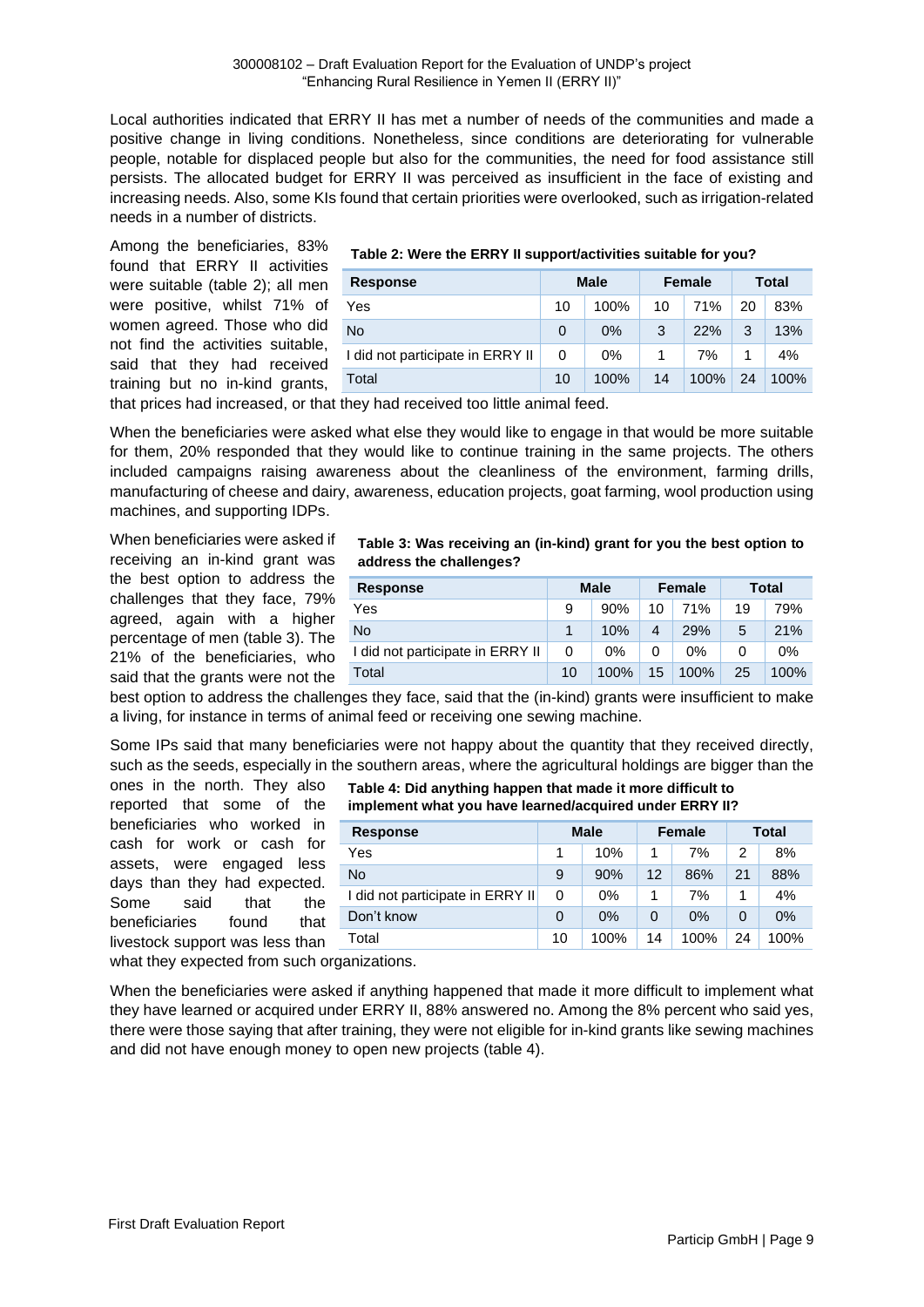#### **1.7 Is there a complaint mechanism for beneficiaries? Is it working well?**

All PUNOs and IPs have a complaint mechanism, which includes toll free phone numbers, complaint boxes, and hotlines. The complaint mechanisms are usually managed by M&E staff in each organization. They also have a policy, which prescribes how to respond, based on the type of the complaint.

IPs perceived the main complaint to be related to targeting, as many people feel they are eligible, but only a fixed number is selected. The IPs found that even if those complaining people were mostly poor, they were not eligible according to ERRY II targeting criteria. A few IPs had received complaints regarding the work of some contractors, and they had conducted comprehensive investigation including field visits to assess this.

Most complaints go directly to a case manager and are treated as confidential. The community committees also receive complaints from citizens and discuss them with the local authority. A few local authorities and local committee members said that most of the beneficiaries are illiterate, so they are not fully aware of the complaints mechanism and what confidentiality means.

Beneficiaries were well aware of the existence of the mechanism (table 5) but did not use it

#### **Table 5: Knowledge about and use of complaint mechanism**

| <b>Response</b>             | Male  | <b>Female</b> |
|-----------------------------|-------|---------------|
| Know about mechanism        | 80%   | 86%           |
| Do not know about mechanism | 20%   | 14%           |
| Launched a complaint        | 0%    | 29%           |
| Did not launch a complaint  | 100%  | 71%           |
| Response was helpful        | 0%    | 25%           |
| Response was not helpful    | $0\%$ | 75%           |

frequently. Only a proportion of women had used it (29%) and among them, just a quarter found the response helpful.

#### **1.8 Does ERRY II have any influence on conflict risks, conflict dynamics, violence, lack of human security and other dimensions of fragility?**

Most respondents agreed that ERRY II had influenced conflict risks and dynamics. Training on conflict resolution is an important component of ERRY II and includes conflict analysis and finding solutions through the community. Also, ERRY II was perceived to have addressed lack of resources and services that is sometimes at the basis of conflicts, such as related to roads and water. The project solved disputes over water resources by working through Water Users Associations (WUAs). Other examples mentioned included stopping cross-border animal diseases, conducting awareness campaigns for the entire community on planting vegetables and sorghum for better nutrition, and addressing cropdamaging insects coming in from other fields.

The IPs agreed that though ERRY II positively influences the resilience of families, especially in agricultural practices and livestock, access to the market will only be pursued once the marketing plan is in force, for marketing dairy products and fertilizer production.

# <span id="page-19-0"></span>**2.2 Coherence**

EQ 2: To what extent is the project coherent with other relevant interventions at the local or supra-local level, financed by the EU or by other donors?

#### **2.1 Do the implementing organisations coordinate sufficiently (internally and externally), to avoid duplication and overlap? Was complementarity observed?**

Components of ERRY II were found to internally complement each other, and the design ensures maximum benefit for the beneficiaries and avoid duplication. Moreover, the targeted areas/district were selected carefully, so as not to overlap with or duplicate other projects. The IPs also ensure coordination in terms of providing support for various interventions. For example, the SFD is implementing the ERRY II Local Governance component, which is coordinated with the EU funded Social Protection for Community Resilience Project (SPCRP) and the Strengthening Institutional and Economic Resilience in Yemen (SIERY) Project as well as with governance-related projects funded by FCDO, GIZ and the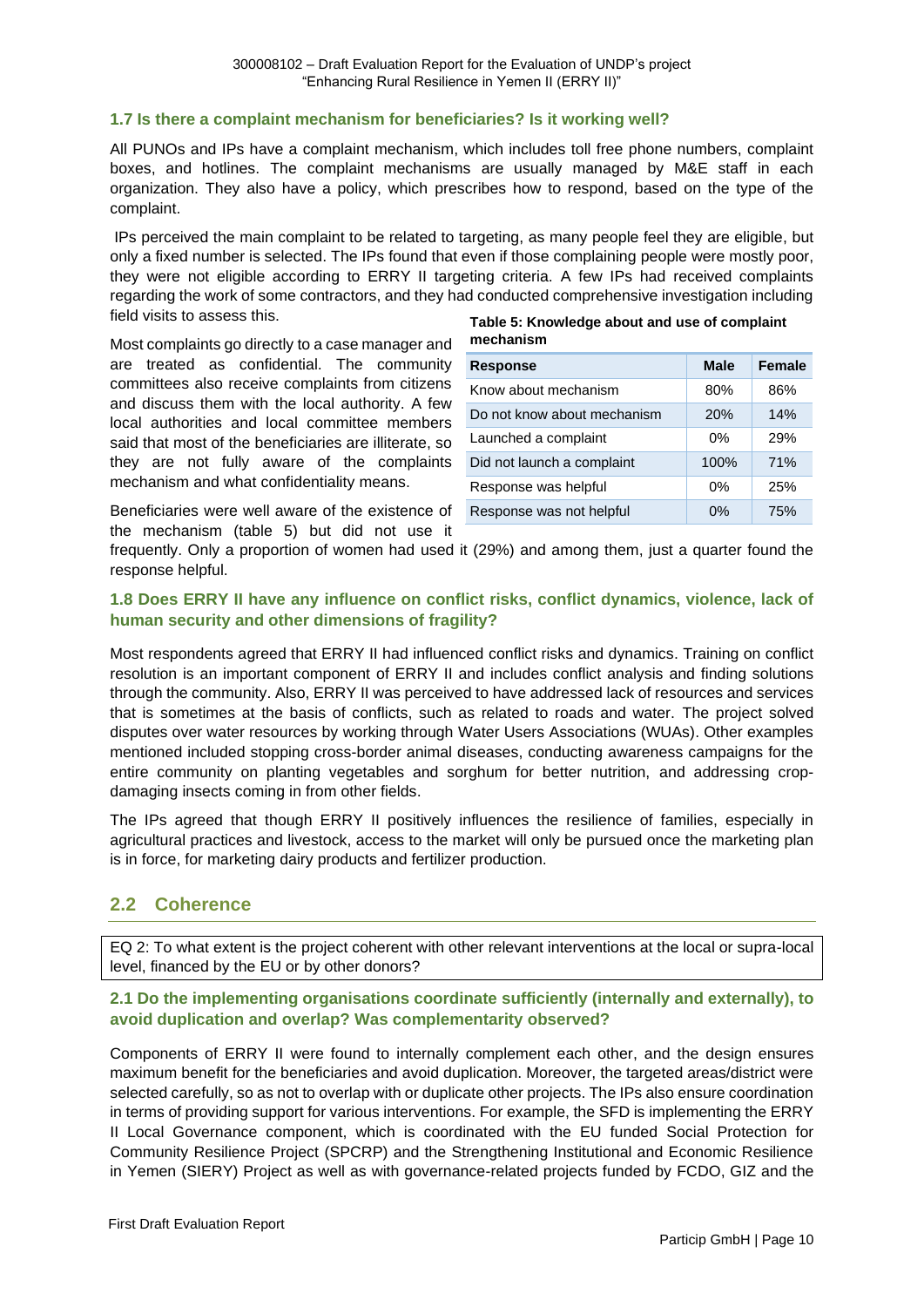World Bank. ERRY II complemented these interventions by targeting vulnerable households and communities that had not been targeted by other projects with resilience and livelihood interventions.

Most PUNOs and IPs also found coordination to be addressed through their participation in the Food Security and Livelihood Cluster. The IPs confirmed that coordination takes place through attending regional food security and livelihood cluster meetings. Meetings with UN are conducted only bilaterally, with each UN agency separately. IP headquarters coordinates with each UN agency in Sana'a, while the field staff coordinates with the VCCs, local authority, and project's volunteers by conducting regular meetings, yet these meetings are also bilateral meetings.

#### **2.2 To what extent is the action coherent with actions of other development partners?**

Most KIs found the action is coherent with actions of others, including those funded by EU. ERRY II also works with staff from relevant ministries to ensure coherence of some components, like vocational training.

According to some government staff, there is a lack of institutional arrangement and partnership within the relevant ministries, if compared to the offices at governorate and district levels. Government and other KIs recommended the project to operate via official channels and frameworks to ensure effectiveness and quality from governmental cadre, who are experienced in such interventions.

Some KIs reported not to understand, why ERRY II did not work more closely with government agencies like the Ministry of Agriculture and the agricultural extension workers, who are specialists with experience, working in every village that ERRY II operates in. According to the project documents, 34 ERRY II has collaborated with this in its fight against animal disease outbreaks, as a campaign was carried out in close coordination with local authorities and the Ministry of Agriculture. There is no evidence however of a likewise collaboration in seed distribution and crop production.

A large part of the PUNOs' and IPs' work was found to be based on the humanitarian-developmentpeace nexus, which aims to increase the coherence to address vulnerability before, during and after crises and ensure to increase the coordination to effectively meet the needs of the most vulnerable people. KIs however perceived, that the humanitarian-development-peace nexus approach was not applied in some of the targeted districts, where the role of government in development and peace was limited.

#### **2.3 What is the comparative advantage/ of the four UN agencies in implementing this intervention?**

Each of the four PUNOs has a mandate and focus that is important to ERRY II and its component, and the agencies are mostly complementary. Under ERRY II, the task distribution was designed in such a way, that any potential overlap was avoided and the PUNOs were able to combine their particular strengths into a coherent programme.

KIs saw this engagement of four UN agencies, each with their own extensive knowledge and experience in the components that they are engaged in, as an important added value. The increasing engagement of local IP actors, who can help provide flexible and locally driven solutions, was cited as added value as well. This had enabled the project to test also innovative solutions such as a solar panel project led by female entrepreneurs. KIs also reported that ERRY II had reached out to areas where others did not, like the Sirar district. Moreover, the joint nature of ERRY II had allowed providing internally and externally complementary activities to targeted regions, communities and beneficiaries, even if the PUNOs had not managed that in all target districts.

<sup>34</sup> Progress Report. Supporting Resilient Livelihoods and Food Security in Yemen (ERRY II). January-July 2021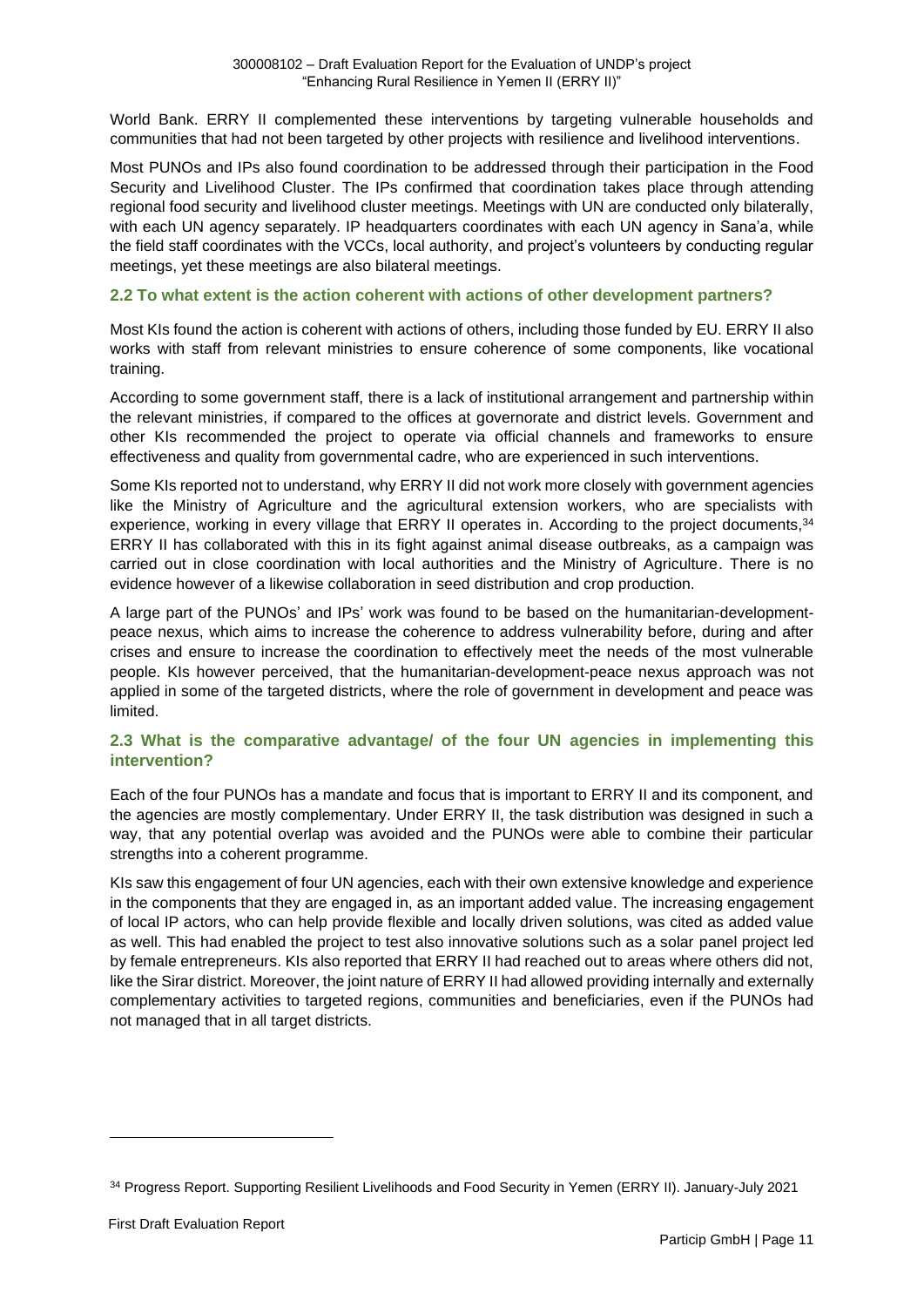# <span id="page-21-0"></span>**2.3 Efficiency**

EQ 3: To what extent are resources being efficiently allocated to achieve the expected results?

#### **3.1 Has ERRY II faced any delays or postponements? What was the reason? What has been/is being done to mitigate this?**

Most KII respondents said that a number of activities under ERRY II had initially faced delays and postponements for various reasons. One of the reasons was the delay of obtaining permission in areas in North Yemen. Furthermore, the COVID-19 pandemic also caused delay, as was indicated under question 1.5. The PUNOs were able to apply mitigation measures in most cases though. An example brought up was that when cash for work activities were delayed so that beneficiaries could not be trained on time, their household members were trained in their place, so that both activities still benefited the same household.

IPs confirmed that delays were more significant in the north. Getting on-time project agreement from authorities in the north took more than eight months on average. This was more than expected and led to delays of up to two months even for simple activities. IPs found that such delays were unavoidable but were able to complete most of the activities on time by intensifying their work pace.

Other mitigation measures that were shared included replacing project, pending over a long-term landownership, with alternative projects from the VCC plan.

A few IPs said that they were delayed at the onset, because they had to sign two agreements, one for EU support and one for SIDA, and believed combining the procedure would make it easier to start the interventions on time.

#### **3.2 Does ERRY II efficiently provide the expected services to the ultimate beneficiaries in an inclusive manner?**

Each PUNO operates in accordance with its own regulations, rules, and procedures. And they have resources dedicated to results. ERRY II was perceived to efficiently provide the expected services to the ultimate beneficiaries and in an inclusive manner, as also emerges from the response to question 1.1. All PUNOs and IPs showed a high level of flexibility, which helped to efficiently provide the expected services. Some KIs stated that services were provided best, where PUNOs implemented their activities in a complementary manner, targeting the same communities and beneficiaries. This was for instance the case if beneficiaries received cash for work and subsequently received small grants and training to start their sustainable income.

Some IPs found that for instance solar energy and chairs provided to schools and health facilities efficiently served large groups of beneficiaries. VCCs reported that even though vulnerable beneficiaries had improved their lives considerably, it would have been even more efficient to focus strongly on rehabilitating agricultural land and terraces, building water barriers and dams, and fixing roads.

Some services did not meet expectations. One of these mentioned was an unfinished road in one of the villages, and also the distribution of low quality and low quantity seeds for farmers with large agricultural holdings. FAO said that they are aware of the issues facing distribution of seeds and they are working on it with authorities and IPs.

When beneficiaries were asked about their rating of ERRY II services, 79% rated it good (table 6). The beneficiaries who rated the services as limited or poor said they had only received small quantities of seed ten months ago, and that not all trainees had received sewing machines.

#### **Table 6: How would you rate the services of ERRY II?**

|         | <b>Female</b> | <b>Male</b> | <b>Total</b> |
|---------|---------------|-------------|--------------|
| Good    | 79%           | 77%         | 78%          |
| Limited | $0\%$         | 15%         | 7%           |
| Poor    | 21%           | 8%          | 15%          |
| Total   | 100%          | 100%        | 100%         |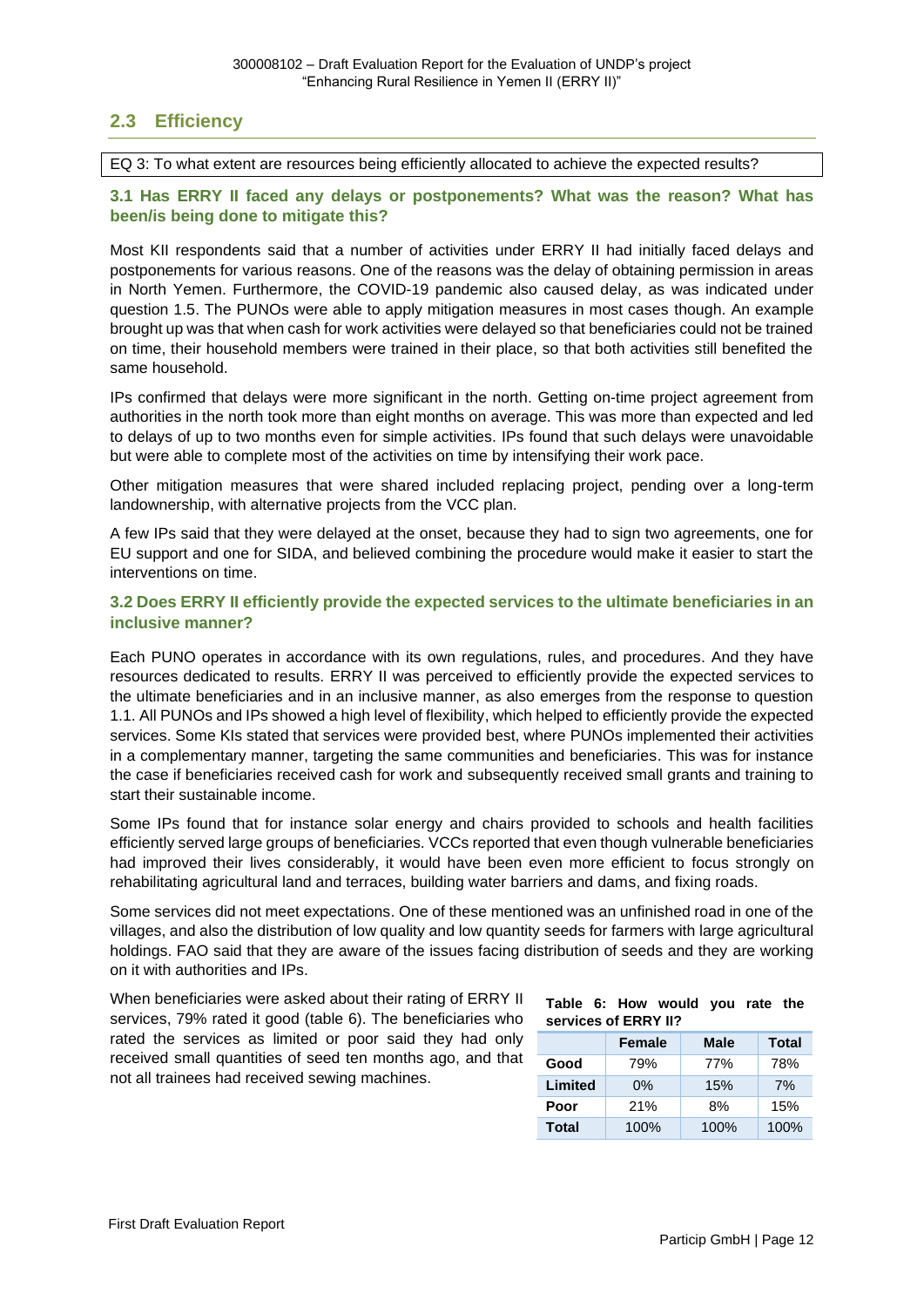#### **3.3 Could ERRY II have used alternative options to decrease costs? Are other organisations using more cost-efficient methods?**

Most KIs said that there many actors in Yemen implementing similar activities and even the PUNOs themselves implement similar activities, funded by other donors. Nonetheless, none of these interventions has a comprehensive design comparable to ERRY II. The majority said that it is difficult to compare costs, since these vary based on donors' requirements and budget, the targeted areas, and whether the IP is local or international.

PUNOs and IPs among others try to increase cost efficiency through the in-kind contribution from local communities, which reduces the cost and ensures ownership at the same time.

All IPs use their own rates for trainers and experts. Some KIs said that local NGOs may face challenges due to the small budget, which does not allow them to pay the staff and trainers the same rate as others do. This hampers their access to good quality experts and experts being paid higher rates at INGOs is seen to potentially affect their credibility.

Some KIs reflected that the project cost can be reduced by reducing the number of INGOs that work as IPs, also because they charge relatively high overhead costs. Even if the work that INGOs and local NGOs do is the same (be it in different districts) and their work and reports have the same quality, the costs of INGOs are higher due to this overhead.

#### **3.4 Did ERRY II have the right mix of human resources to support the action? If not, what capacity or expertise was insufficiently available?**

ERRY II is seen as having the right mix of human resources to support the action by KIs. They said that the PUNOs have an adequate mix of international and national experts in terms of expertise and

experience. The project also includes IPs, who have long and leading experience, such as SFD. Moreover, most of the IP staff is trained on relevant subjects. In relation to gender balance among staff and experts, all organizations involved in ERRY II have a policy that ensures equal rights and opportunities for women.

| Table 7: Beneficiary rating of staff<br>capacity/ knowledgeability |     |     |     |  |  |  |  |
|--------------------------------------------------------------------|-----|-----|-----|--|--|--|--|
| <b>Male</b><br><b>Total</b><br><b>Female</b>                       |     |     |     |  |  |  |  |
| Good                                                               | 93% | 90% | 92% |  |  |  |  |
| Limited                                                            | 0%  | 10% | 4%  |  |  |  |  |
| <b>Neutral</b><br>7%<br>4%<br>0%                                   |     |     |     |  |  |  |  |
| <b>Total</b><br>100%<br>100%<br>100%                               |     |     |     |  |  |  |  |

When asked about their rating of the staff capacity and knowledgeability, beneficiaries were positive; 93% of women and 90% of men rated it as good. No reason was provided by those who gave a less favourable rating.

#### **3.5 Do monitoring systems use gender and age-related disaggregation and gender-sensitive questions? Are monitoring systems inclusive when it comes to marginalized people (IDPs, returnees) and vulnerabilities?**

ERRY II has a monitoring system, which produces regular technical and financial reports. The report provides a description of the implementation, difficulties encountered, changes introduced, and to what extent outputs and outcomes have been achieved against planned indicators. Findings are based on joint field visits.

The monitoring system uses gender and age-related disaggregation (and measures indicators of female-headed households). It also uses gender sensitive questions. TPM was hired to follow the progress of the ERRY II as well. The TPM finalized their first monitoring report in June 2021. The TPM monitoring includes data collection on marginalized people (IDPs, returnees) and vulnerabilities womenheaded household, pregnant and lactating women.

PUNOs and IPs ensure that WUAs and VCCs include women members, as part of managing and monitoring the activities in the field. According to the progress report of the first half of 2021, the project has developed a new information management system with a stronger gender focus. The project conducted the micronarrative including gender impact, which is being monitored at three stages: baseline, midline, and end line. The micronarrative captures the effects of the project on women and men in terms of short stories. Furthermore, KAP surveys and longitudinal surveys are conducted.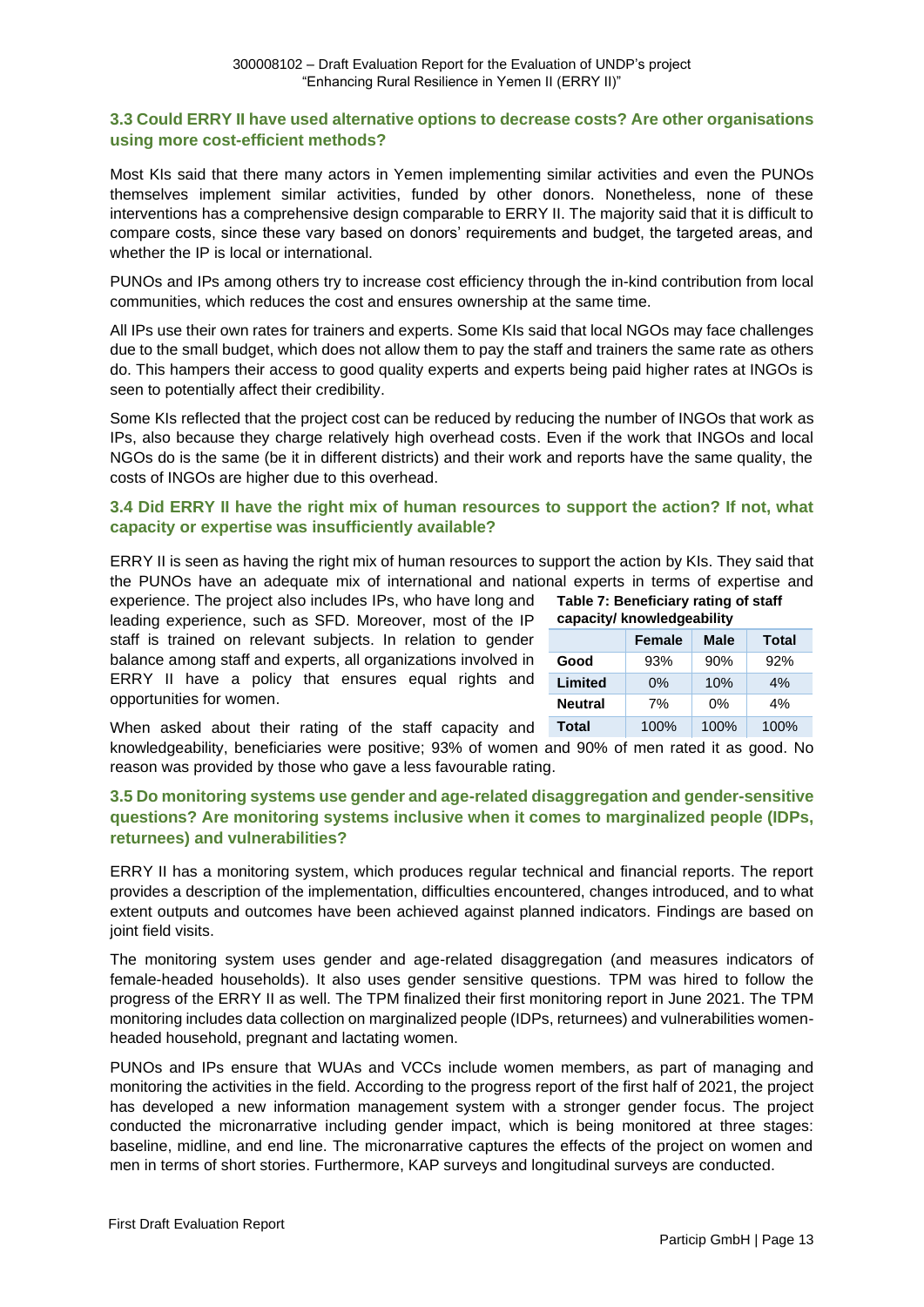#### **3.6 Have the results of monitoring systems been analysed and used to inform adaptations to the action?**

According to project managers, results of monitoring systems are regularly analysed and used to inform adaptations to the action, as per policy of the four UN organizations. For example, the TPM report was shared with all PUNOs who came out with a management response and made adaptations to the observations.

# <span id="page-23-0"></span>**2.4 Effectiveness**

EQ 4: To what extent are the project outputs achieved, what was their quality and how far are they contributing to achieve the expected results?

#### **4.1 To what extent has ERRY II currently achieved its planned objectives, outputs and outcomes? What was the quality?**

The majority of KIs found that despite the earlier delays, the project has achieved most planned objectives, outputs and outcomes at this point in time and in the expected quality. Nonetheless, some outstanding issues remain. FAO is still behind on its plan because they can't distribute seeds in North Yemen. During the last PUNO meetings, it was decided to reallocate \$90,000 from the FAO budget to UNDP as UNDP is about to finish all its targets and has space to contribute to the FAO target. The PUNOs understand the challenges that FAO faces, including getting the permission from the authorities.

Some IPs have already finished the activities based on their plan. Up to July 2021, almost 70% of the project achievements were met in the south in the area of value chain development, providing equipment and training to farmers, vaccination of livestock and farming and marketing production. In the north, there is still a delay because of the permission from the authorities. Some projects have not finished yet and KIs were not sure that they can be finished, such as a village-market joint road in Bani Qais district, Hajja, where only half has been paved.

#### **4.2 What is the likelihood that planned objectives, outputs and outcomes will be fully achieved by ERRY II's end date? Which ones are unlikely to be met? Why?**

Most planned objectives, outputs and outcomes will be fully achieved by ERRY II's end date. PUNOs and IPs believed that where there were currently delays or activities not yet implemented as per plan, alternatives and budget reallocations had already been put in place to rectify this. This included replacing the seed component with irrigation, which is still under negotiation with Sida and the local authorities.

#### **4.3 Does ERRY II have indications for early impact or indicating that future impact is likely to be achieved?**

A number of early impacts were already observed by KI respondents. Improving the livelihood of the beneficiaries was one of the perceived early impacts. ILO for example found that income has improved for 70% of the beneficiaries, who had received training on small projects. Another early impact is the increased ability of the local community to analyse the conflict, to come up with solutions for conflict resolution, and to implement projects to address the conflict. The ability of the local communities to organize through local committees at different levels and develop resilience plans based on the current situation and prioritize their need is another sign of early impact. Some said that empowering women is an impact, as the women-led solar project is one the success stories of the project.

Early indications are found in beneficiary success stories notably in dairy, for 90% of women who were trained in the processes of dairy production, producing and marketing cheese and yogurt. Many interventions in the dairy sector have led to improvement of the income of the (mostly female) beneficiaries. Examples provided were FAO's investment in a local farmer, who supplies the village dairy production centres with additional milk. In these centres, women work in groups and to process their own cows' milk, supplemented by the farmer's milk.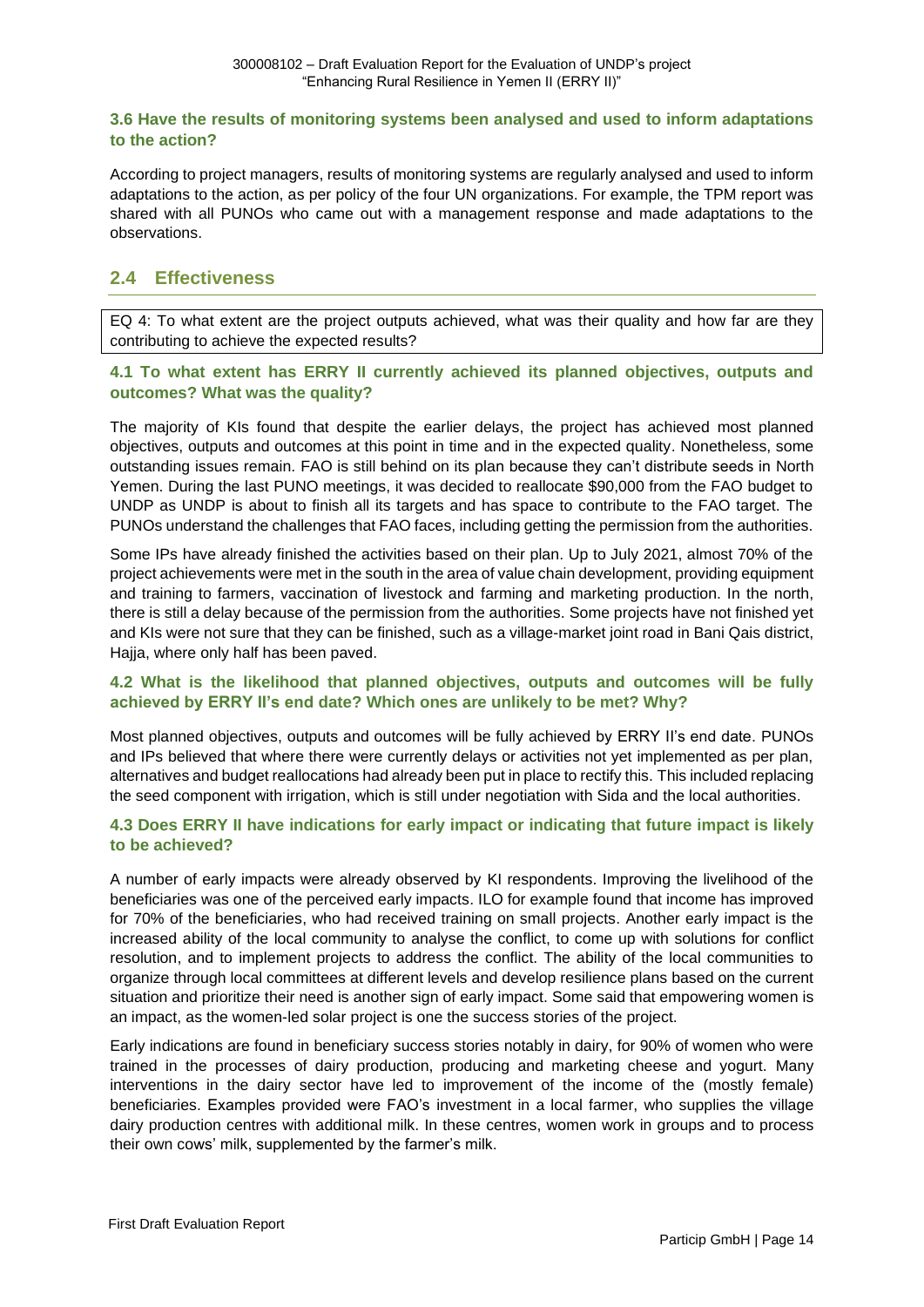A gabion project in Abyan, which watered 4,000-5,000 acres, benefited many families, and improved their income. Cash for work projects were seen as providing the workers not only with cash, but also with long-term working skills. Some of them now are skillful masters, getting a daily labour rate of YR 4,000, compared to YR 2,000 before the project. Some beneficiaries said that they paid off their debts, other built roofs for their damaged houses, while others bought motorcycles to serve as local taxi and earn income. Children as well benefited from rehabilitating schools and classroom furniture.

When the beneficiaries were asked if participation had any effect on them and/or their household in financial terms, 75% responded positively (Table 8).

The reasons beneficiaries gave for positive effects included their and their household's better financial situation, the situation in the communities in terms of water and roads, and their increased skills and

| Table 8: Effect of the participation in ERRY II as |
|----------------------------------------------------|
| perceived by beneficiaries                         |

|                           | <b>Female</b> | <b>Male</b> | Total |
|---------------------------|---------------|-------------|-------|
| Yes, we are better<br>off | 71%           | 80%         | 75%   |
| <b>No</b>                 | 29%           | <b>20%</b>  | 25%   |
| Total                     | 100%          | 100%        | 100%  |

capacities. Annex 7 contains a sample of the responses given by beneficiaries.

When beneficiaries were asked if they and their family were able to live a decent life through the ERRY II support, 71% was positive (Table 9). The 29% who were less positive said that they were still in need of food and money, and that they had not received sewing machines.

When the beneficiaries were asked if they were able to generate sufficient income with the grant, 50% of women and 70% of men answered positively (Table 10). This was attributed among others to the project helping beneficiaries create capital, buy equipment, get trained and own a business (see also Annex 7 for a list of responses).

**Table 9: Beneficiaries' perceived ability to live a decent life**

|            | <b>Female</b> | Male | Total |
|------------|---------------|------|-------|
| Yes        | 64%           | 80%  | 71%   |
| Nο         | 36%           | 20%  | 29%   |
| Don't know | $0\%$         | 0%   | $0\%$ |
| Total      | 100%          | 100% | 100%  |

|  | Table 10: Beneficiaries' perceived ability to |  |  |
|--|-----------------------------------------------|--|--|
|  | generate a better income through ERRY II      |  |  |

|            | <b>Female</b> | <b>Male</b> | Total |            | Female | <b>Male</b> |
|------------|---------------|-------------|-------|------------|--------|-------------|
| Yes        | 64%           | 80%         | 71%   | <b>Yes</b> | 50%    | 70%         |
| <b>No</b>  | 36%           | 20%         | 29%   | No         | 43%    | 20%         |
| Don't know | 0%            | 0%          | 0%    | Don't know | 7%     | 10%         |
| Total      | 100%          | 100%        | 100%  | Total      | 100%   | 100%        |

Those who were not able to generate a sufficient income also provided reasons. They said it was related to their work being of voluntary nature, to the income being improved but not enough, to the support being solar panels for the school, and to getting too little animal feed and not getting a sewing machine.

#### **4.4 To what extend are result inclusive for all vulnerable groups, including from a gender perspective?**

Most KIs found that the results were inclusive for all identified vulnerable groups through the ERRY II targeting criteria, which prioritised such groups. Local authorities confirmed that vulnerable groups benefited from district and village projects, for instance because their children go to school along with other community children. Women benefited from water and health facilities projects, young men and women from cash for work and cash for assets and farmers from agriculture, irrigation and livestock interventions either directly or indirectly as the project targeted the whole community's resilience. Women IDPs also benefited from cash for work, as was illustrated from an example in AzZahrah were a female IDP established a small grocery store in her village.

A few KIIs observed that deviations from selection methods sometimes led to decreased inclusivity. They mentioned among others the selection depending on pre-lists of PUNOs or IPs, involvement of local authorities such as Aqels and Sheikhs, and engagement of NGOs who had limited knowledge of the interventional areas.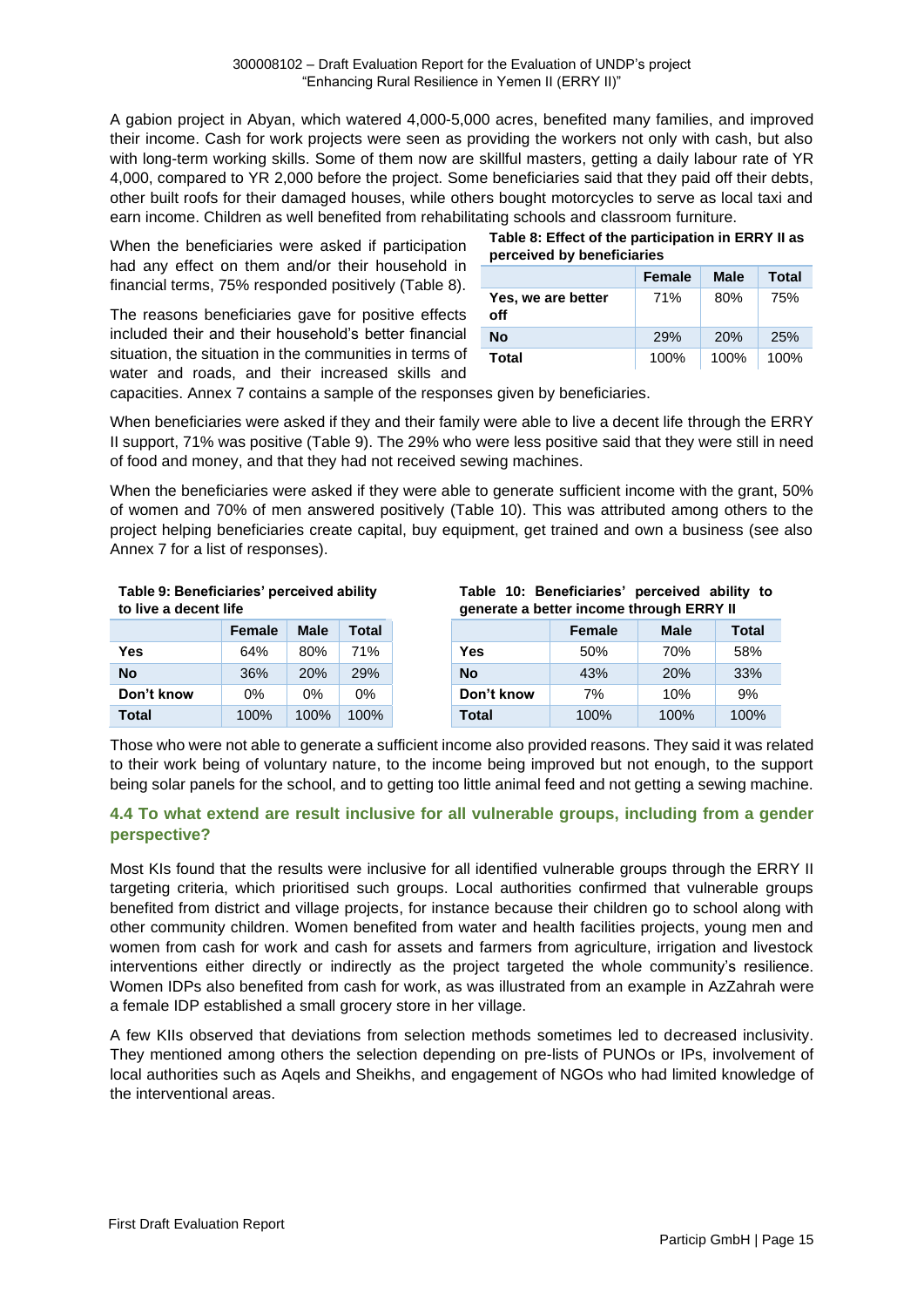#### **4.5 Were there any positive or negative unintended effects?**

Empowering local NGOs to be IPs for PUNOs was seen as an unintended positive effect, other positive effects were seen as planned results of ERRY II.

Some KIs noticed a negative effect in women being selected for the first stage but ineligible for the second stage of an activity. They thought that this may discourage them and their families in future, where it is already difficult to equally engage women to begin with. They came up with an example where a trained woman appeared not eligible for a sewing machine, and her father said: "*I knew that I should not have allowed you to get out of the house, you are a shame, and your place is the house not go out and fail us*". It was understood that there are reasons behind eligibility, but the KIs thought that such sensitive gender issues should be treated with exceptional care.

A few KIs thought that one of the negative unintended effects could be that some families try to increase the number of children or have a pregnant woman in the household to be eligible for the support, which might affect the well-being of mothers and children. They based that on their observation, that the number of pregnant women had increased, and many families have children at an age of less than one year. They found that this could have been avoided by, instead of targeting large families, using the proportion of children in school as a criterion, or mothers breastfeeding up to two years.

A few KIs stated that some seed distribution had a negative impact, since they were brought in from outside the regions, which had caused genetic changes. Approval of the governorate's agriculture research center was therefore brought up as essential.

#### **4.6 What factors have driven results, and what factors have hampered achieving results?**

In general, results were perceived as being driven by the synergy approach, the capacity, experience and expertise of PUNOs and their partners. Also, the engagement of local NGOs to find locally owned solutions and the close work with local communities and authorities has contributed to driving results. Moreover, lessons learned from ERRY I have helped address challenges and include the best solutions from the onset. Hampering factors were authorities' lengthy approval procedures, especially in the north, and COVID-19 related challenges.

#### <span id="page-25-0"></span>**2.5 Sustainability**

EQ 5: Is an appropriate exit strategy planned and implemented? To what extent are context-specific factors addressed by this strategy?

#### **5.1 Does ERRY II avail of a documented exit strategy? What is its quality? To what extent is it gender sensitive? Was it developed in a participatory manner, and if so, which stakeholders had been involved? Is it being implemented?**

The majority of the PUNOs said though there is no formal exit strategy, a sustainability strategy exists. ERRY II was designed to enable beneficiaries to be independent and not rely on humanitarian assistance only. Some PUNOs and IPs found that working with the relevant ministries and other partners should ensure the project's sustainability.

One of the local IPs said that as a local NGO, they are trying to develop a sustainable vision and plan for livestock dairy production. This process is still an idea, which will be discussed with women farmer groups, and in three months a consultative workshop will be held. Some KIs reported that cash for work and cash for assets components have a sustainability and exit plan which focuses on delegating the responsibility of community assets' maintenance to the VCCs, while IPs provide needed equipment for maintenance.

Despite all this firm believe in activities on the ground, as reflected above, being firmly anchored in sustainability, there is no documented exit strategy. Some KIs voiced ideas on what such exit strategy should entail, but the development process has not even started.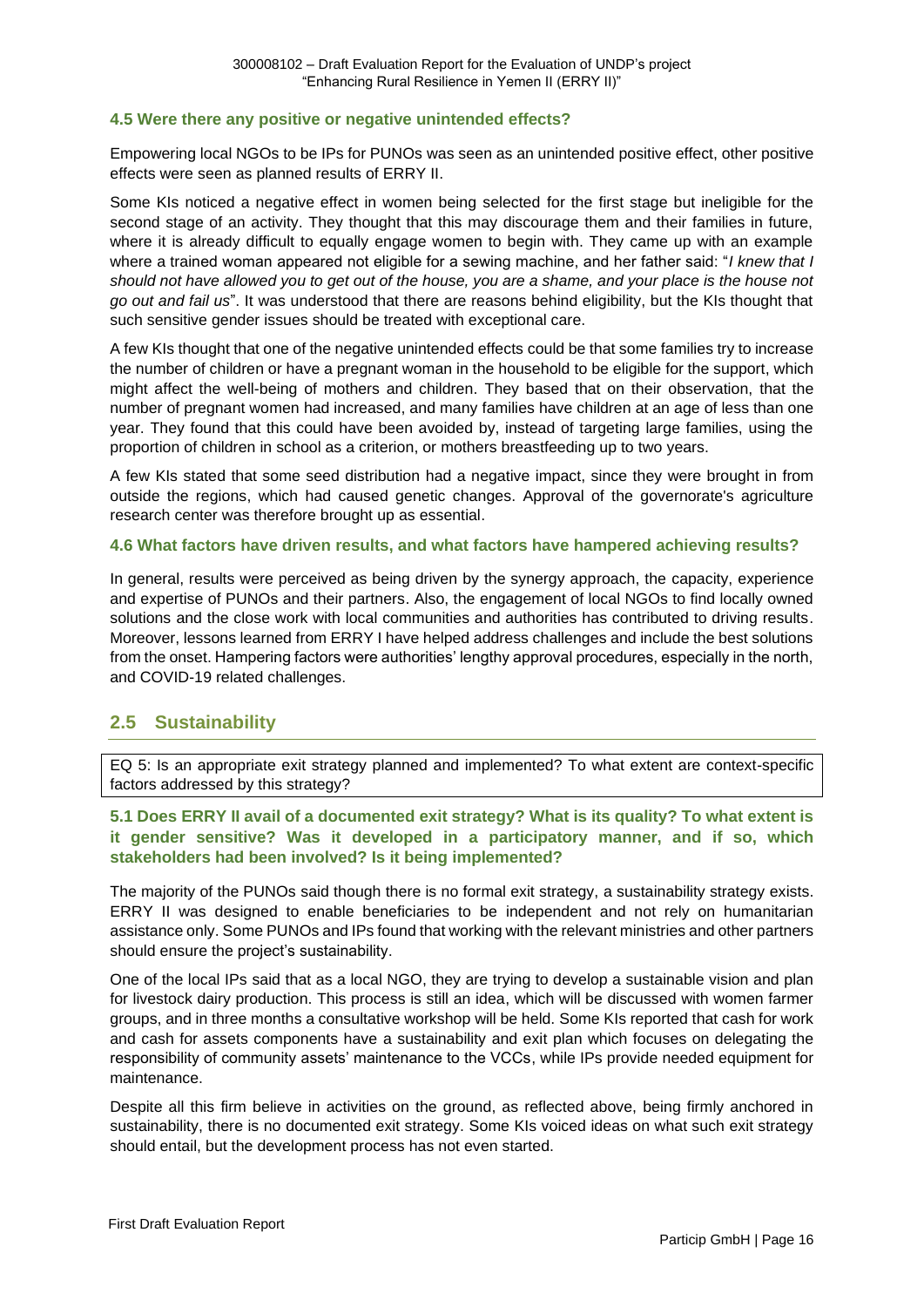#### **5.2 To what extent and how has the capacity of beneficiaries and stakeholders increased under ERRY II? Does it enable them to sustain results obtained under ERRY II?**

The majority of KIs found that the capacity of beneficiaries and stakeholders had increased under ERRY II. The beneficiaries participated in vocational training including on micro-business and maintaining solar panels with ILO and UNDP and their IPs. Beneficiaries also received training on maintaining road and water projects by WFP and UNDP, and farmers were trained in maintenance by FAO. Even without a documented strategy, maintenance of infrastructure was a standard part of the project by working with community committees, and solar panels need little financial input in the coming years, whilst they allow beneficiaries and communities large savings on diesel consumption.

Local NGOs' capacity has been built by PUNOs on different topics, including cash for work and training on micro-business by UNDP. ILO trained their local NGOs on micro-business and its global curriculum. FAO trained its local partners on programming and administration skills. Many respondents from local NGOs confirmed that their capacity strengthened under ERRY II, which included engagement in field activities and preparing proposals, though they perceived it as not sufficient yet.

The increased capacity of the community was seen as most important. This was achieved through forming local committees, preparing resilience plans and implementing the construction or rehabilitation of assets like gabions, lighting, water pipes, schools and health facilities. Capacity building of youth beneficiaries in solar energy was seen as valuable too.

Some KIs perceived that the project had built the capacity of the relevant ministries, for example, regarding agriculture value, quality outputs, office administration, and extension approach. FAO also has a training program for field implementers (master training).

#### **5.3 Are funds needed the phasing out and to continuations of services post-project? Are these budgeted and available, or have sources been identified?**

KIs from the PUNOs, IPs, local communities, and local authorities said that the need for funds to phase out depends on the activity. Budgets for maintenance for instance were developed together with community committees.

For supporting individual beneficiaries to sustain their income after the project, UNDP has realized that it is important for the beneficiaries who received in-kind grants to start their micro-business, to connect with a microfinance institution to take loans to sustain and expand their project.

#### **5.4 Can the results of ERRY II be maintained by beneficiaries if economic or other external factors change? Are solutions provided by the project suitable for longer-term?**

Some of KIs found that most of the ERRY II results will be maintained by beneficiaries even if economic or other external factors change, because many communities developed resilience plans to address such changes. Moreover, most of the training that beneficiaries obtained addressed maintaining the results during the challenging times and conflict. Nonetheless, if beneficiaries get injured or sick, and lose their income for a long time, this is also a threat as there is no fallback mechanism. A few KIs found it only moderately likely that beneficiaries can maintain

the results.

This is because the situation in Yemen is really complicated, and thus, only beneficiaries who have access to resources like access to markets or loans probably can maintain the project results. A few KIs also said that maintaining results cannot be achieved unless the project continues for at least two years. A few said that the war, the currency collapse, the high prices, and the unavailability of materials in the market are outside factors that present continuous risk and obstacles to maintaining the micro-business.

|  | Table 11: Do you think you will be able to |  |
|--|--------------------------------------------|--|
|  | continue the work/business you have        |  |
|  | started under the project?                 |  |

|            | <b>Female</b> | Male  | <b>Total</b> |
|------------|---------------|-------|--------------|
| Yes        | 86%           | 90%   | 88%          |
| <b>No</b>  | 14%           | 10%   | 12%          |
| Don't know | 0%            | $0\%$ | 0%           |
| Total      | 100%          | 100%  | 100%         |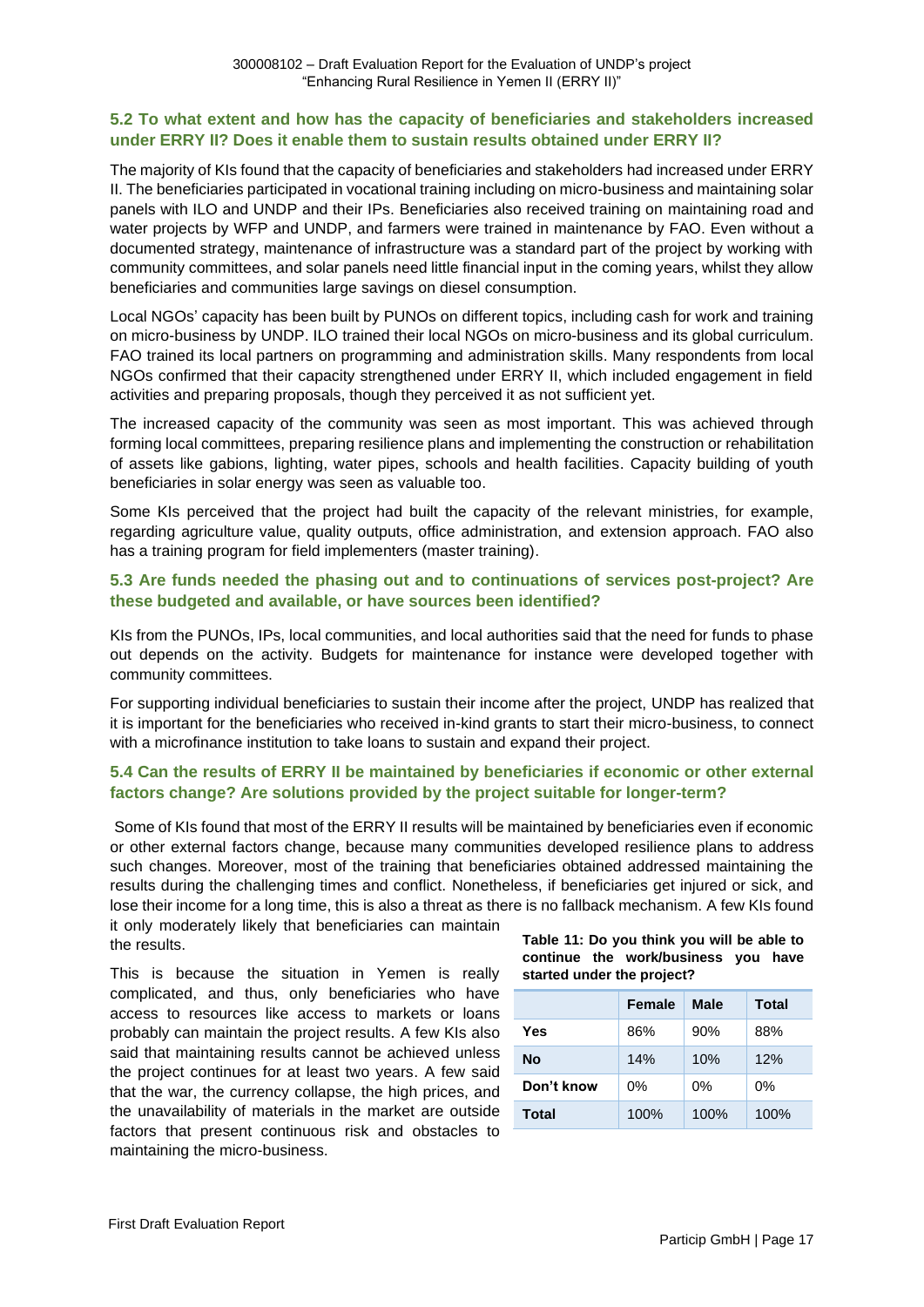Some KIs perceived that especially in agriculture and irrigation, there will be no sustainable results if ERRY II discontinues. For example, even though new techniques like pipe irrigation and solar energy are beneficial, this is new to Yemen, and it takes time to set up an entire sustainable system.

Beneficiaries were positive about their chances to continue the business with 88% perceived to be able to do so (Table 11). The 12% that did not trust their ability to continue, brought up their lack of money, not having livestock to apply their learning and not having seeds to plant.

When beneficiaries were asked if they think of anything external can happen and force you to stop their work/business, half of the women and men said no, and 13% did not know. The remaining 37% brought up external factors like corona, diseases, conflict, climate related issues and deteriorating economic conditions.

#### **5.5 To what extent have the government and the private sector been involved in ensuring sustainability of ERRY II?**

Some KIs found that the role of government in ERRY II has decreased after ERRY I, due to a change in implementation modality in favour of NGOs. In ERRY I, agricultural offices had the capacity to provide extensionists for 2,400 beneficiaries. In ERRY II, local NGOs appeared not to have the capacity (yet) to cover the 21,000 beneficiaries that are currently assisted with similar activities, and they had to contract agricultural office's extensionists, leading to higher operational expenses.

According to VCCs, the private sector at the community and village level contributed especially to community initiatives and village projects, for example by building classes by contributing with part of the budget. The government on the other hand contributed at district level in paving the roads and added to the community's contribution with 10% - 20% of the budget.

Some government KIs reported that in order to ensure sustainability, the government's role should be stronger than supervision only.

#### **5.6 How far has resilience of the various beneficiaries increased to shocks and pressure?**

INGOs found that they had managed to support many families, which will remain resilient only as long as the project continues, but that the conflict is still too damaging to the economic situation for them to remain resilient.

A few KIs stated that during implementation of the project, they could measure the resilience by the short-term improvement in the livelihood of the beneficiaries and the implementation of the resilience plans. However, there are no studies conducted to measure how far increased resilience will continue after the project. WFP conducted impact evaluation studies, but only for the components they work on.

#### **5.7 How far and how successfully has environmental sustainability and climate change been considered under ERRY II?**

ERRY II has had an impressive focus on environment and climate change. The project has supported climate friendly equipment and other environment friendly projects. The solar component under ERRY II has improved access to renewable solar energy in communities, which has contributed to environmental sustainability. This benefited 105,000 individuals in selected schools, health centres and districts in Hajjah, Hodeidah and Taizz. The development of solar solutions for productive assets and communities' production facilities has just started.

Other measures taken included using debris in market reconstruction instead of dumping it. Also, ERRY II is piloting Waste, Water, Wind, Work and Women with initiatives for water desalination to promote the sustainable utilization of groundwater and other environment friendly components. In agricultural activities, hydroponic and biodegradable solutions were included.

VCCs believe mitigating environment risks through ERRY work against drought and desertification had contributed not only to better environment but also increased resilience.

A number of activities in ERRY II, which have contributed to environmental sustainability and climate change, were highlighted by the PUNOs. These included providing technical and institutional support to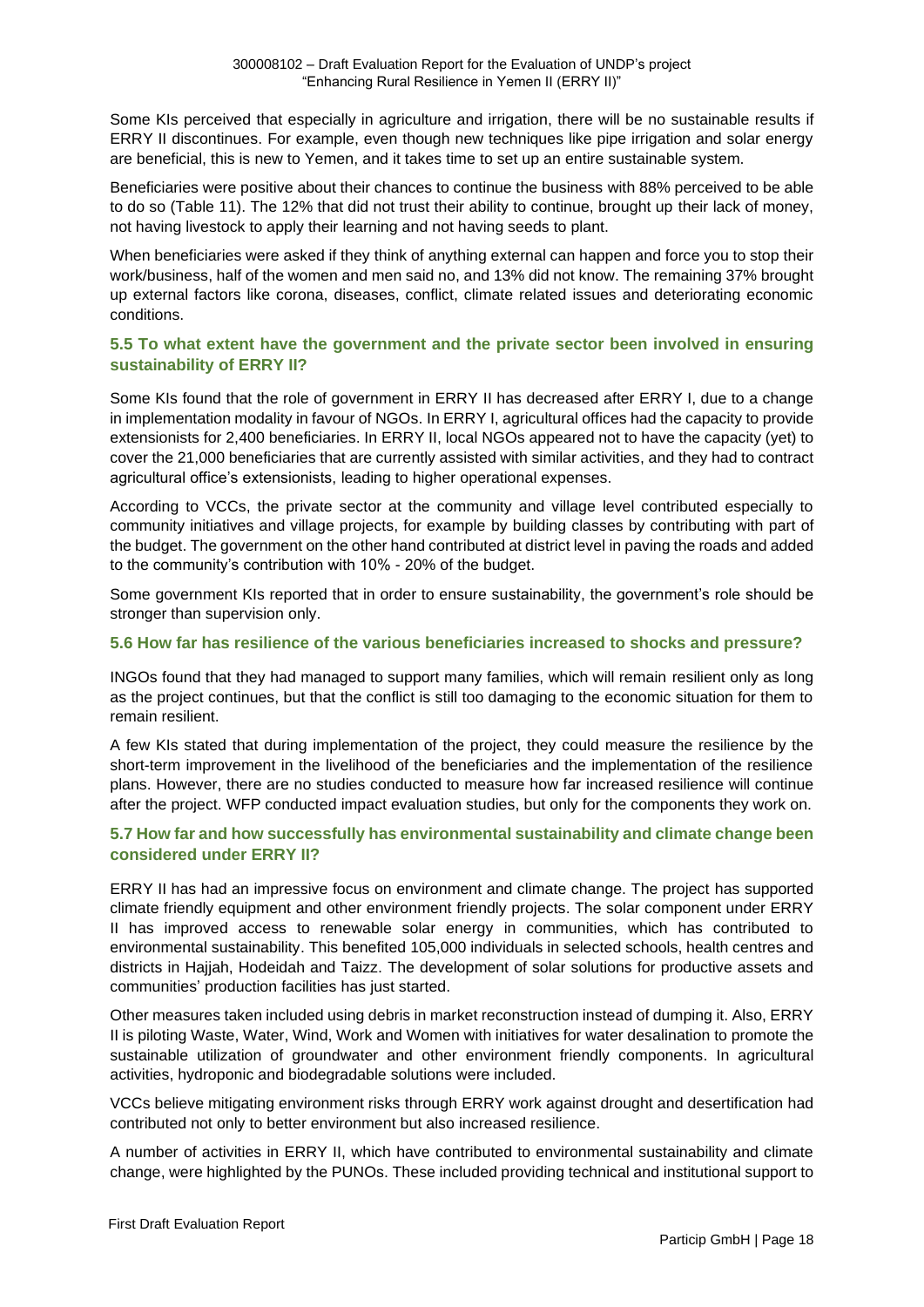WUAs established during ERRY I, by developing a mechanism to facilitate dialogues for water resource management, and sustainable crop production systems that require lower water input. Farmers' capacity and awareness to reduce groundwater exploitation had been strengthened. ERRY II works with WUAs to rehabilitate irrigation canals and equipping with solar pumps for irrigation in those communities.

During Farmer Field School sessions and other community trainings, awareness on environmental management and efficient use of water for agricultural practices is raised. Food for Asset activities on water and soil conservation, water harvesting, and building gabions contribute to environmental sustainability.

# <span id="page-28-0"></span>**3 Conclusion and Recommendations**

# <span id="page-28-1"></span>**3.1 Conclusions**

ERRY II is a joint programme implemented in Yemen, based on seven components.<sup>35</sup> ERRY II is implemented by four UN agencies and their international and local NGO partners. The relevance of the project was found good, as it addressed the needs to build resilience of vulnerable communities and households at local level and contributed to addressing the humanitarian needs in Yemen, aligned to national frameworks, be it that there are only few in place. The ERRY II design was found suitable to help people shift to resilience, so that they can meet their own food needs without relying on humanitarian aid.

The four agencies, based upon lessons learned from the preceding ERRY I, had acknowledged the need to operate in a truly joint manner and strive for synergy. This intended synergy, however, maximising impact in targeted communities by offering various forms of support in the same locations, did not always work well. This led to PUNOs working in different communities under the same districts or even in different districts. In 9 out of 17 districts, the synergy did not occur as planned. Moreover, complementarity between ERRY II and other interventions implemented by PUNOs was not always exploited, and the role of local authorities was seen as important but nonetheless limited.

The project had developed and used a well working targeting criteria, which had led to selecting the most vulnerable people at project level and the most suitable vulnerable people at components level. This was confirmed by half of the beneficiaries saying that their main challenge was being in financial difficulties and not being able to provide for their families, with ERRY II being designed to address basic needs. The approach was perceived as bottom-up, leading to beneficiaries being able to select their priority needs to be addressed.

Various types of assessments are used to inform ERRY II, even if some respondents observed that these were mainly smaller scale assessments, and that a comprehensive pre-implementation assessment was lacking. Nonetheless, the assessments were reasonably participatory, with almost half of beneficiaries having participated. There is no evidence, however, of strong assessments, having affected planning in an effective manner. Capacity assessments were done at various levels but did not lead to adaptations in the implementation. Even though gender is considered in the various assessment, there has not been a specific gender analysis.

There is no overall resilience policy, though cash for work approaches for instance are well aligned among the various implementers. ERRY II in general uses participatory resilience plans as a basis for implementation, but it happens that they start implementing before such plan is developed, and complementarity with other interventions is not always considered.

ERRY II adapted well to the changing context, firstly by adhering to conflict-sensitive programming, and secondly by developing and adhering to COVID-19 protocols, without having them affecting

<sup>35</sup> Cash for Work and Assets; crops and livestock value chains; micro-businesses; solar energy; social cohesion; local governance and skills development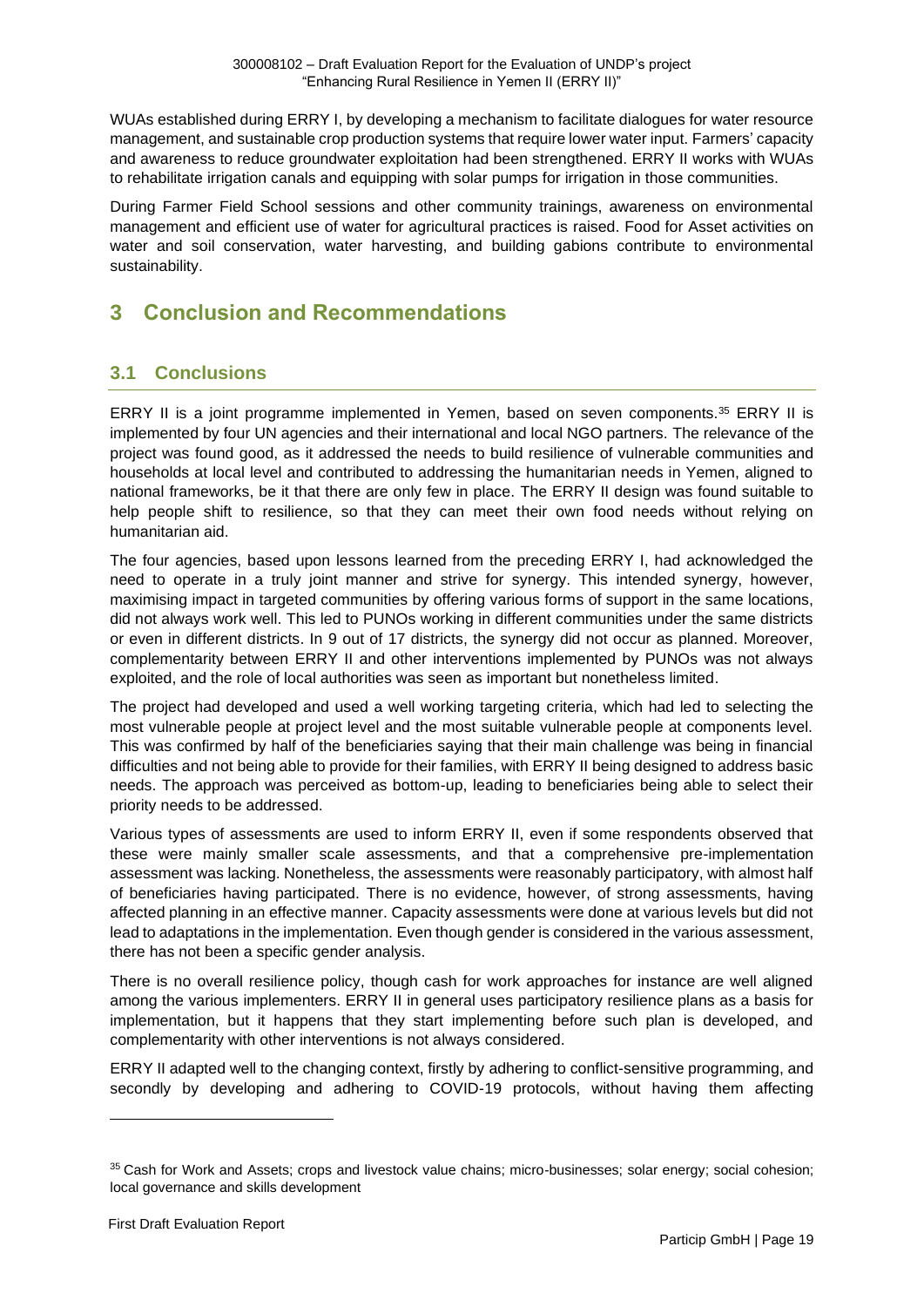implementation severely. Also, the integrated related to response to conflict and gender sensitive priorities including formation of WUAs were good assets to the community and helped adapting to changes as well.

Coherence was seen as reasonable, internally as well as external. Internally, the design had foreseen a strong coherence, but the reality had turned out slightly differently. Collaboration and coordination among the PUNOs and IDPs were found better than under ERRY I, as a result of the plan to achieve synergy. But even though a number of good examples were identified, most respondents found that this could be much further strengthened. ERRYII uses INGOs as well as local NGOs for the same type of work, with the same quality outputs and results. Local NGOs on the other hand were seen as much stronger in their ability to identify and implement innovative and locally acceptable solutions. It was observed that if local NGOs appear to be able to do this work just as well, a good opportunity for gradual localisation was found to present itself.

Internal and external coordination of ERRY II was found quite good, apart from the coordination between IPs and UN which was perceived as only taking place bilaterally with each UN agency. Also, it was observed that coordination and collaboration with the Ministry of Agriculture was limited, focusing mostly on livestock and much less so on seed distribution and crop production. The Ministry's agricultural extensionists were not used as selected partners any longer.

Efficiency of ERRY II was found good. Most services were provided efficiently and in the quality that was expected, and often based on local solutions. The activities have not faced much delay, and if delay was faced, for instance on account of long SCMCHA approval procedures for the north and the COVID-19 related challenges, the implementers were flexible enough to find mitigation measures. The project is seen as efficiently implemented in terms of cost and quality of human resources, and the monitoring is of good quality and gender sensitive. The capacity and knowledge of project staff was rated high, by KIs as well as beneficiaries.

ERRY II is already perceived as demonstrating some forms of early impact, which include enhanced resilience, income and skills of beneficiaries, and demonstrated capacity and skills of communities. Beneficiaries themselves were reasonably positive as well, as 58% said they receive a better income because of ERRY II, and 71% find that the project has contributed to a decent life.

When it comes to environmental sustainability and climate change, ERRY II has been very active in including measures and activities as well as piloting innovative solutions. Also, supported by ERRY II, solar panels already emerged in many communities and are foreseen in others. An environmental risk assessment however was not included as a basis for these activities.

Many respondents found that sustainability had been well considered in the approach and activities of ERRY II. Capacity building of partners, communities and beneficiaries is seen as a strong contributor to sustainability. Nonetheless, there is no documented exit strategy Most of the respondents from all categories believed that beneficiaries would be able to continue implementing their acquired skills and knowledge even under the difficult situation as it is. The skills and knowledge will continue to be available to them and their businesses are based on local needs. Maintenance mechanisms have been set up for local infrastructure and solar panels needs little investment but provide important savings. A minority cited the conflict, the climate and deteriorating economic conditions and personal risk of loss of income due to sickness or injury as potential threats to sustainability and lasting resilience.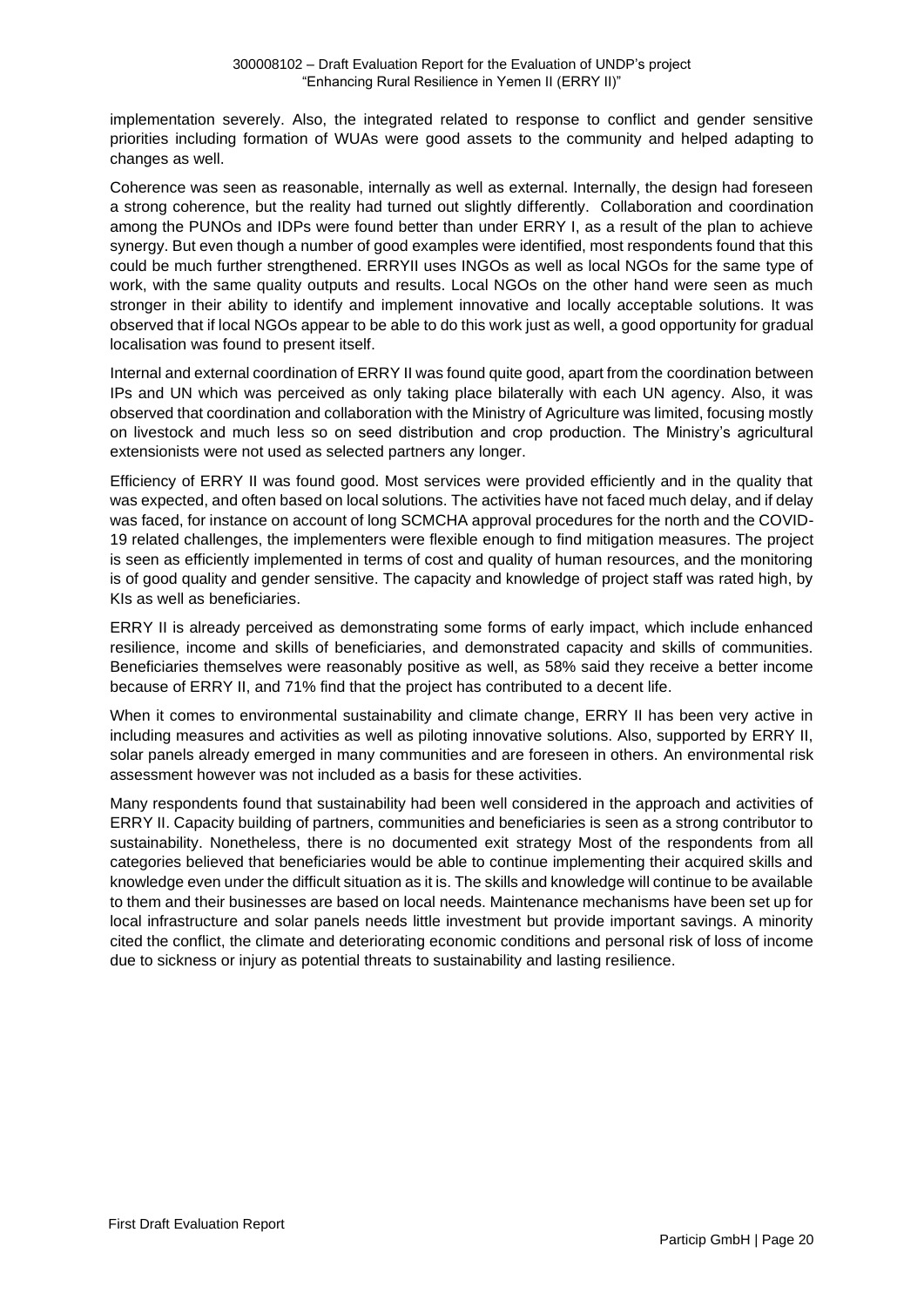### <span id="page-30-0"></span>**3.2 Recommendations**

#### **Recommendation 1: For the PUNOs to assess the possibilities to fully pursue the intended synergy and adapt implementation accordingly**

The evaluation team would like to bring out this recommendation as most important and urgent. The design of ERRY II brought out synergy at the community level as essential to ensure comparative advantages would be used to achieve the best results. Even though this was achieved partly, it only happened in eight districts, for various reasons.

It is recommended that ERRY II assesses, what challenges have led to the synergy having happened only partly or not at all in some locations. Based on the results, ERRY II should develop a strategy, that outlines how synergy can be truly achieved, and how challenges can be addressed and avoided from the onset, be it in terms of locations, beneficiary capacities of IPs. Before initialising activities in a new location, for instance, ERRY II needs to make sure that beneficiary households are eligible for all activities and IPs avail of the right capacity and knowledge. Good practice for planning and coordination approaches for resilience projects can be explored to serve as an example.

Following this, the synergy should be monitored, and adaptations made, as soon as only one of the PUNOs and their IPs appear to be implementing an activity or component. A shared database of the beneficiaries accessible by all IPs, which includes essential information would help operationalise the synergies and contribute to avoid potential issues of ineligibility. ERRY II also needs to find a way for their monitoring system to capture results of synergised efforts, so as to demonstrate the strong effects and encourage IPs to make it happen.

#### **Recommendation 2: For ERRY II to further improve external and internal planning and coordination**

The four PUNOs had regular bilateral meetings with their IPs, and they had a joint coordination unit for the project and its monitoring. It is recommended though, that coordination with the IPs does not take place bilaterally, but with all four PNUOs. In order to do so, the PUNOs may set up a group of people who are responsible for this internal coordination and meet with the IPs on a regular basis in the capital. Such mechanism will help promote the above-mentioned synergy, allow IPs to communicate with all PUNOs and find solutions for challenges in an efficient manner. Technical experts should also be included to enable addressing technical subjects in an in-depth manner. As part of the coordination between PUNOs, it is recommended to assess whether ERRY II activities can be linked to other interventions that are implemented by (one of the) the PUNOs.

Externally, it is recommended that ERRY II explore potential ways to extend the reach of its work with focus on developing inter-partner local and national level coordination and relationships with those it has not yet engaged with and consider forming platforms for coordination that include all formal and informal partners. Local authorities came up various times as a stakeholder that would require stronger coordination from ERRY II.

#### **Recommendation 3: For EU and the PUNOs to allow a stronger role for local NGOs under ERRY II**

ERRY II engages INGOs and local NGOs, and the work of both was perceived as very good. Local NGOs were seen as more cost-efficient though, and having more access to local sites, more knowledge of the people, the area and the language, and being better able to find locally driven solutions. It is therefore recommended to increase the proportion of local NGOs where possible.

This needs to be coupled with stronger coordination between IPs and capacity building, in line with the resilience framework that focuses on building local and rural capacities at the community level and enhancing structures that are accessible for local communities. Such an approach could help the PUNOs to gradually move to an approach that also includes not only NGOs that are based in Sana'a, but also those that reside in the project locations.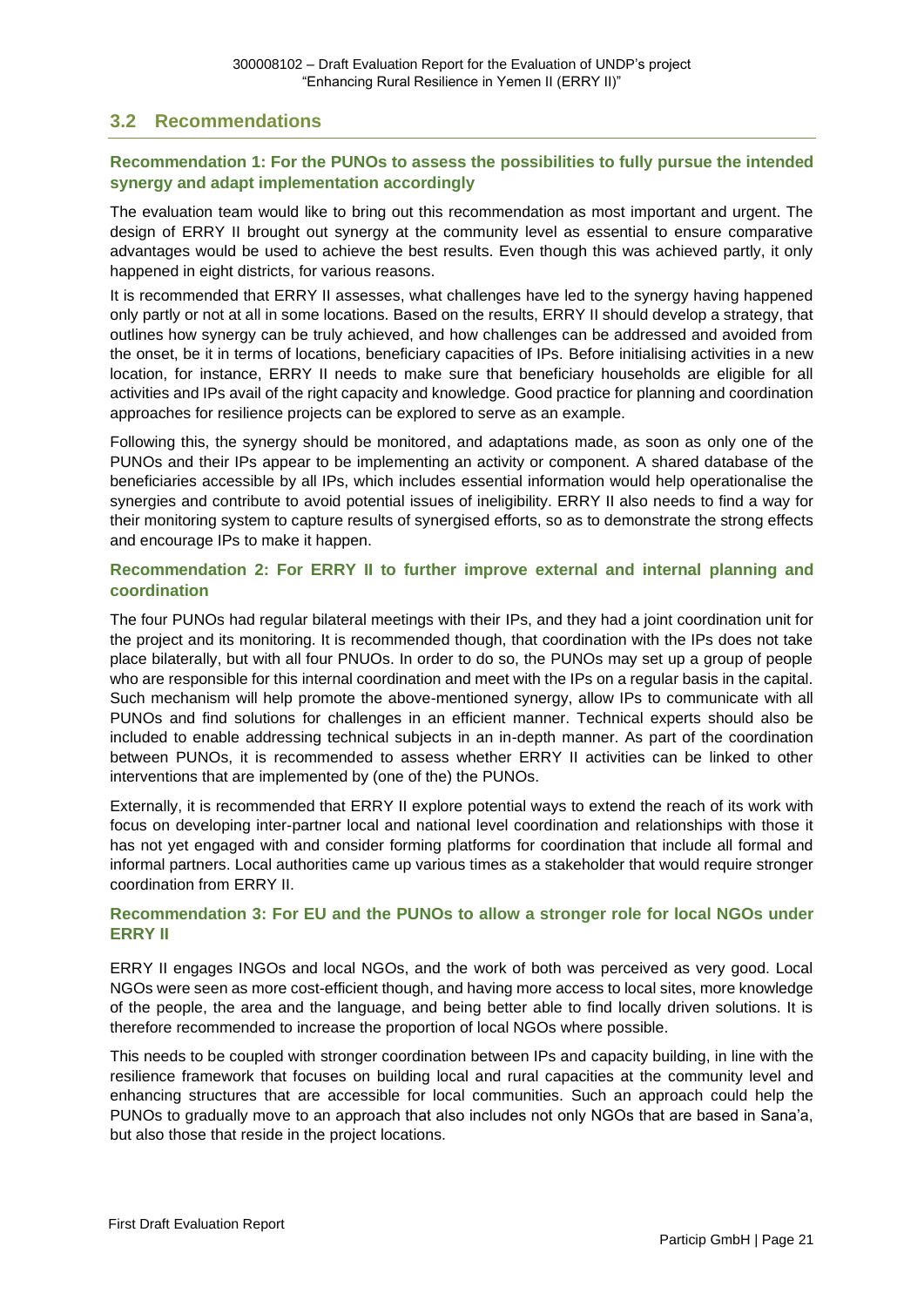#### **Recommendation 4: For ERRY II to re-engage agricultural extensionists in their crop related activities**

Extensionists reportedly had been engaged directly in ERRY I, but no longer in ERRY II, even if IPs still requested their input indirectly. Though it is understood that the implementation modality has changed under ERRY II in favour of NGOs, the role of government extensionists can be beneficial to the project when it comes to seed distribution and crop production. Moreover, such approach presents an opportunity to help strengthen gender equality, by encouraging women to enrol into such training and engaging female extensionists for the project, which is most suitable for female ERRY II participants as well.

In the evaluation, issues with seed quality came up a number of times. FAO is the designated agency for such activities and collaborates strongly with the Ministry of Agriculture and is working to resolve the issue. It is therefore important for both FAO as an agency, responsible for quality standards of distributed seeds, and for the results of ERRY II. Furthermore, engaging extensionists has the potential to increase sustainability, as extensionists can continue the work, including though Farmer Field Schools, after ERRY II (and/or ERRY III) have phased out.

#### **Recommendation 5: For the PUNOs to develop an exit strategy in a participatory manner, document and implement it**

The evaluation observed that, even though sustainability had been strong considered for the various components and activities and was promising, there is no documented exit strategy. If the EU and PUNOs embark on an ERRY III project, it is strongly recommended for the PUNOs to develop and document an exit strategy.

This strategy should be developed in a participatory manner, engaging all partners and also beneficiaries. It should describe how sustainability will be ensured, what will be the handover strategy and what are the roles and responsibilities of all stakeholders engaged in implementing the exit strategy and in implementing any post-finalisation support. The exit strategy should be gender, climate and conflict sensitive, and its implementation needs to be regularly monitored.

If ERRY III is to be conceived, the design can again be improved based on lessons from ERRY II and gather more learning through M&E and specific studies. Ultimately, this could inform national and localized planning phase, based on the OCHA-IASC resilience framework.

# <span id="page-31-0"></span>**3.3 Lessons Learnt**

The team identified an important lesson learned from ERRY II, related to innovation in humanitarian context. Innovation has been identified under the Grand Bargain as an important focus to help improve the effectiveness and efficiency of humanitarian aid. Still, many actors perceive themselves hampered by the difficult context they work in and the observation that innovations are "only" project based. In ERRY II, which operates in one of the most difficult contexts in the world, it has appeared possible to pilot and integrate a number of innovations successfully. This was driven by the approaches and solutions being fully locally owned and providing benefits for the end users. There were a number of innovations to promote environment sustainability, which will need some follow-up to be fully integrated, but yet already demonstrate potential. When it comes to solar energy in particular, this is already working very well and is suitable for and appreciated by the targeted communities and beneficiaries.

Furthermore, the approach and the project components can be seen as a pilot for resilience approach in Yemen, noting that has not been done before, and it contains many assets for further development. If considering the OCHA-IASC resilience framework and the OECD criteria, this approach has a considerable potential toward the triple nexus in Yemen.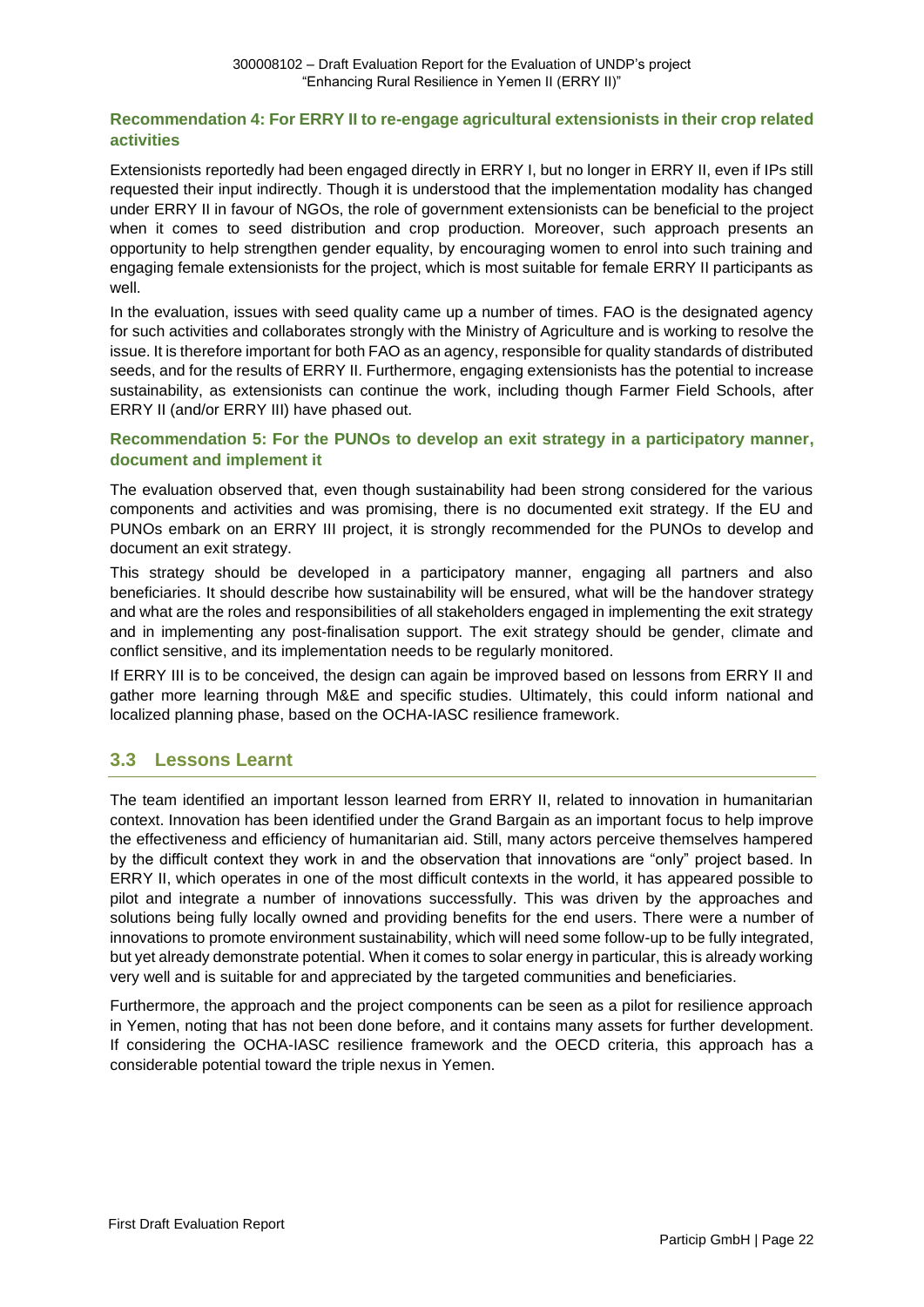# <span id="page-32-0"></span>**4 Annexes**

# <span id="page-32-1"></span>**Annex 1. Terms of Reference**

The Terms of Reference for Third-Party Monitoring and evaluation for EU-funded projects in Yemen, of which ERRY II is one, will be separately submitted. For ERRY II, the ToR requested one evaluation.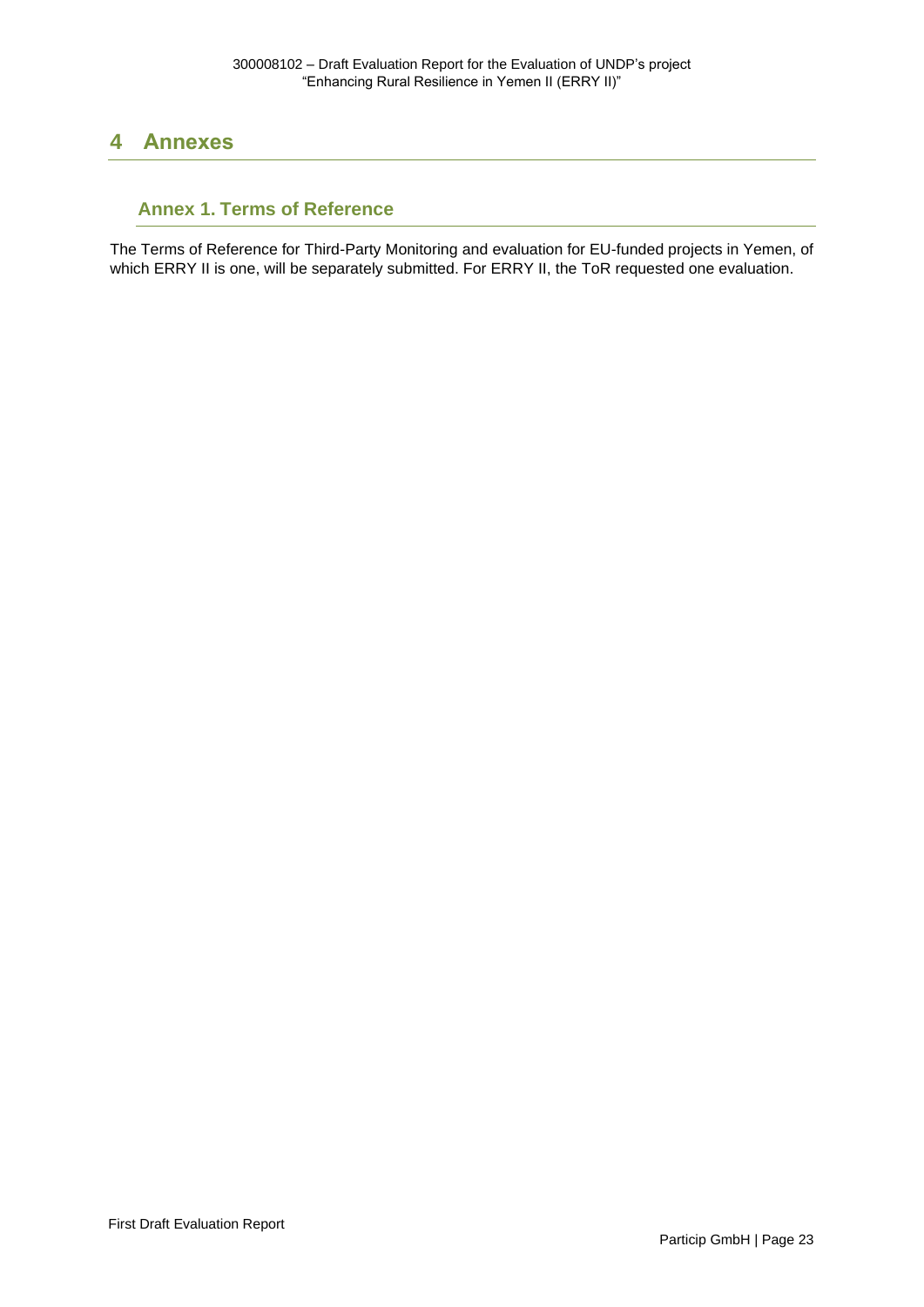# **Annex 2. Logframe**

| <b>Intended</b><br>Outcome /<br>Output                                                                                                              | <b>Indicators</b>                                                                                                                                     | <b>Baselines</b><br>incl. ref year)                  | <b>Targets</b>                                                   | <b>Immediate Results &amp; Indicative Activities</b> | <b>Sources and</b><br>means of<br>verification                       |
|-----------------------------------------------------------------------------------------------------------------------------------------------------|-------------------------------------------------------------------------------------------------------------------------------------------------------|------------------------------------------------------|------------------------------------------------------------------|------------------------------------------------------|----------------------------------------------------------------------|
| <b>Outcome:</b><br>Crisis<br>affected<br>communities<br>are better<br>able to<br>manage<br>local risks<br>and shocks<br>for increased<br>resilience | <b>Resilience</b>                                                                                                                                     |                                                      |                                                                  | All subsequent activities                            |                                                                      |
|                                                                                                                                                     | Average targeted<br>communities' level of<br>resilience (disaggregated<br>by district)                                                                | $1.8$ (on a<br>scale of 10)<br>in 2016 <sup>36</sup> | 2.8 by 2022<br>(level<br>before the<br>start of the<br>conflict) |                                                      | Survey, FGDs                                                         |
|                                                                                                                                                     | Average level of targeted<br>rural communities/HHs with<br>improved absorptive,<br>adaptive, and<br>transformative capacity to<br>cope up with crisis | TBD when<br>baseline is<br>complete                  | Will be set<br>after<br>baseline<br>assessmen                    |                                                      | FGDs, Klls,<br><b>Documents</b><br>Review<br>Annual<br>reviews, mid- |
|                                                                                                                                                     | % of targeted communities<br>reporting reduction in<br>frequency of conflicts                                                                         | <b>TBD</b>                                           | Will be set<br>after<br>baseline<br>assessmen                    |                                                      | term reviews.<br>evaluation                                          |
|                                                                                                                                                     | <b>Livelihood &amp; Food Security</b>                                                                                                                 |                                                      |                                                                  |                                                      |                                                                      |
|                                                                                                                                                     | Average level of<br>improved livelihoods and<br>income in targeted<br>communities<br>(disaggregated by district)                                      | 28%37                                                | TBD when<br>baseline is<br>completed                             |                                                      |                                                                      |

<span id="page-33-0"></span><sup>36</sup> ERRY Baseline Study, 2017. COBRA Resilience measurement framework applied to targeted districts. <sup>37</sup> ERRY Baseline Study, 2017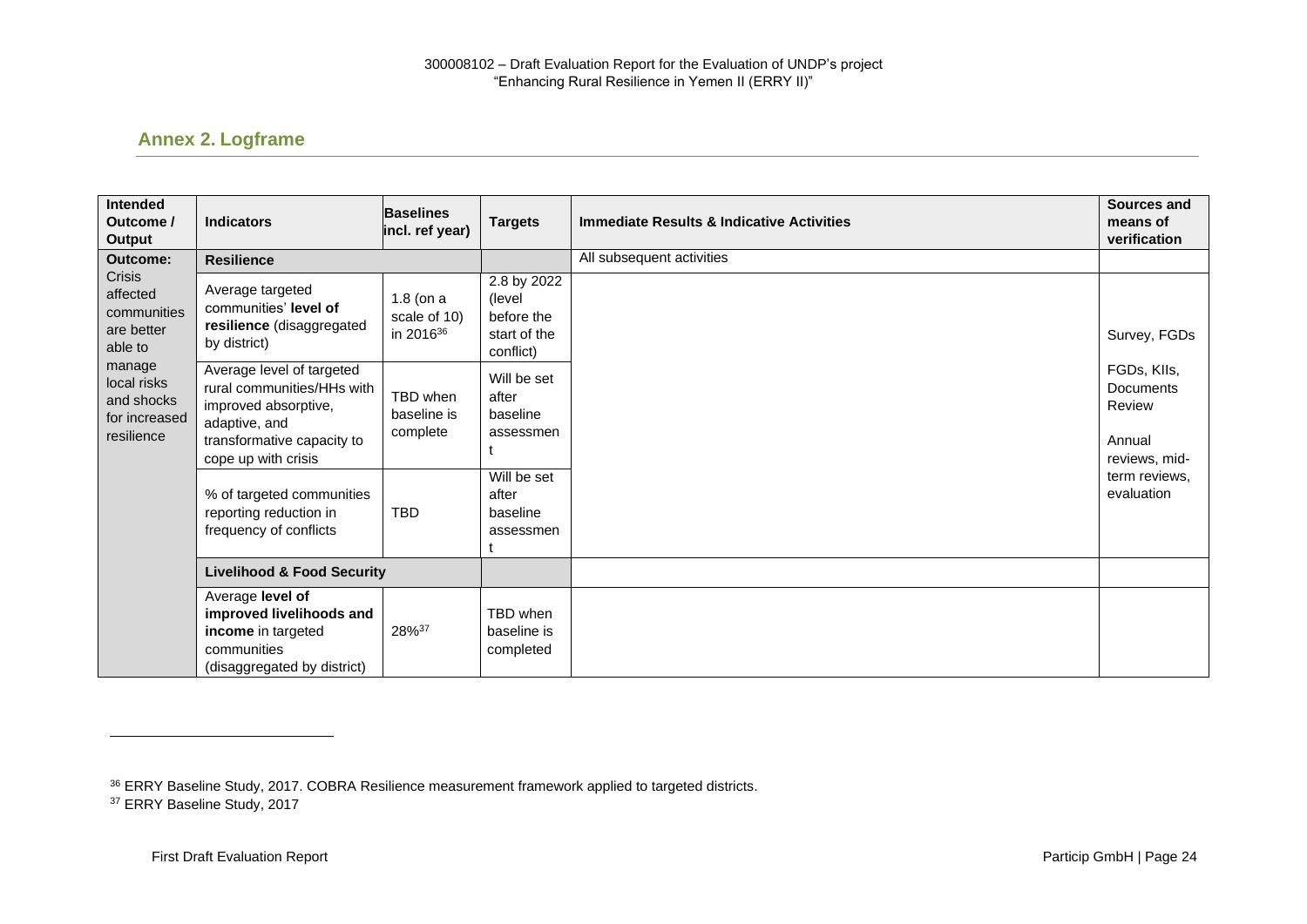| Intended<br>Outcome /<br>Output                                                                       | <b>Indicators</b>                                                                                                                                                                                | <b>Baselines</b><br>incl. ref year)  | <b>Targets</b>                                                                                       | <b>Immediate Results &amp; Indicative Activities</b>                                                                                                                                                                                                                                                                                                                                                                                                                                                                                                          | <b>Sources and</b><br>means of<br>verification                            |
|-------------------------------------------------------------------------------------------------------|--------------------------------------------------------------------------------------------------------------------------------------------------------------------------------------------------|--------------------------------------|------------------------------------------------------------------------------------------------------|---------------------------------------------------------------------------------------------------------------------------------------------------------------------------------------------------------------------------------------------------------------------------------------------------------------------------------------------------------------------------------------------------------------------------------------------------------------------------------------------------------------------------------------------------------------|---------------------------------------------------------------------------|
|                                                                                                       | % of households with<br>acceptable food<br>consumption score -<br>nutrition (FCS-N)                                                                                                              | TBD when<br>baseline is<br>complete  | 80%                                                                                                  |                                                                                                                                                                                                                                                                                                                                                                                                                                                                                                                                                               |                                                                           |
|                                                                                                       | % of decrease of<br>households' crisis coping<br>strategies                                                                                                                                      | TBD when<br>baseline is<br>completed | 10%                                                                                                  |                                                                                                                                                                                                                                                                                                                                                                                                                                                                                                                                                               |                                                                           |
| Output 1:<br>Community<br>livelihoods<br>and<br>productive<br>assets are<br>improved to<br>strengthen | # of farmers provided with<br>inputs to improve<br>sorghum/millet, tomato,<br>and coffee value chains<br>(disaggregated by gender)                                                               | 10,000 in<br>2018                    | 25,250<br>(19,000)<br>sorghum/<br>millet; 5,900<br>tomato; 350<br>coffee) by<br>2022, (30%<br>women) | 1.1: Skills developed, and food security improved for vulnerable farming<br>households (FAO and ILO)<br>1.1.1 Identification of key agricultural value chain opportunities through market<br>assessment and participatory community validation (FAO)<br>1.1.2 Support to farmers to improve sorghum/millet value chain through<br>provision of improved seeds and capacity building (FAO)<br>1.1.3 Support to farmers to improve tomato value chain development through<br>provision of improved seeds, fertilizers, marketing and capacity building<br>(FAO) | <b>PUNOs</b><br>Monitoring<br>Data, IPs                                   |
| resilience                                                                                            | # of farmers benefited from<br>FFS (disaggregated by<br>gender)                                                                                                                                  | 7,495 small<br>holders in<br>2018    | $6,500$ by<br>2022, (50%<br>women)                                                                   | 1.1.4 Support to farmers to improve livestock productivity through provision and<br>development of feed resources, fodders and capacity building (FAO)<br>1.1.5 Support to farmers to improve livestock productivity through provision of<br>veterinary services and vaccination campaign (FAO)                                                                                                                                                                                                                                                               | Progress<br>Reports, field<br>visit monitoring<br>reports,                |
|                                                                                                       | # of dairy producers<br>supported with inputs<br>(disaggregated by gender)                                                                                                                       | 2,206 in<br>2018                     | $6,000$ by<br>2022, (90%<br>women)                                                                   | 1.1.6 Support to dairy smallholders to improve milk value chain production<br>through provision of small dairy equipment, marketing and capacity<br>building, including empowering women-headed households for<br>processing and marketing of improved traditional dairy products (FAO)<br>1.1.7 Support to farmers to improve coffee value chain productivity and quality<br>(FAO)                                                                                                                                                                           | distribution<br>lists, during-<br>and post-<br>distribution<br>monitoring |
| Output 1:<br>Community                                                                                | # of farmers trained on<br>sorghum/millet, tomato,<br>milk and coffee value<br>chains, livestock fattening<br>and health, dairy product<br>processing and marketing<br>(disaggregated by gender) | 10,000 in<br>2018                    | 25,000 by<br>2022, (50%<br>women)                                                                    | 1.1.8 Empowering female-headed households' development of small-scale<br>backyard sheep/ goat fattening businesses, through provision of small<br>equipment, feeds, vaccines, drugs, marketing facilities and capacity<br>building (FAO)                                                                                                                                                                                                                                                                                                                      |                                                                           |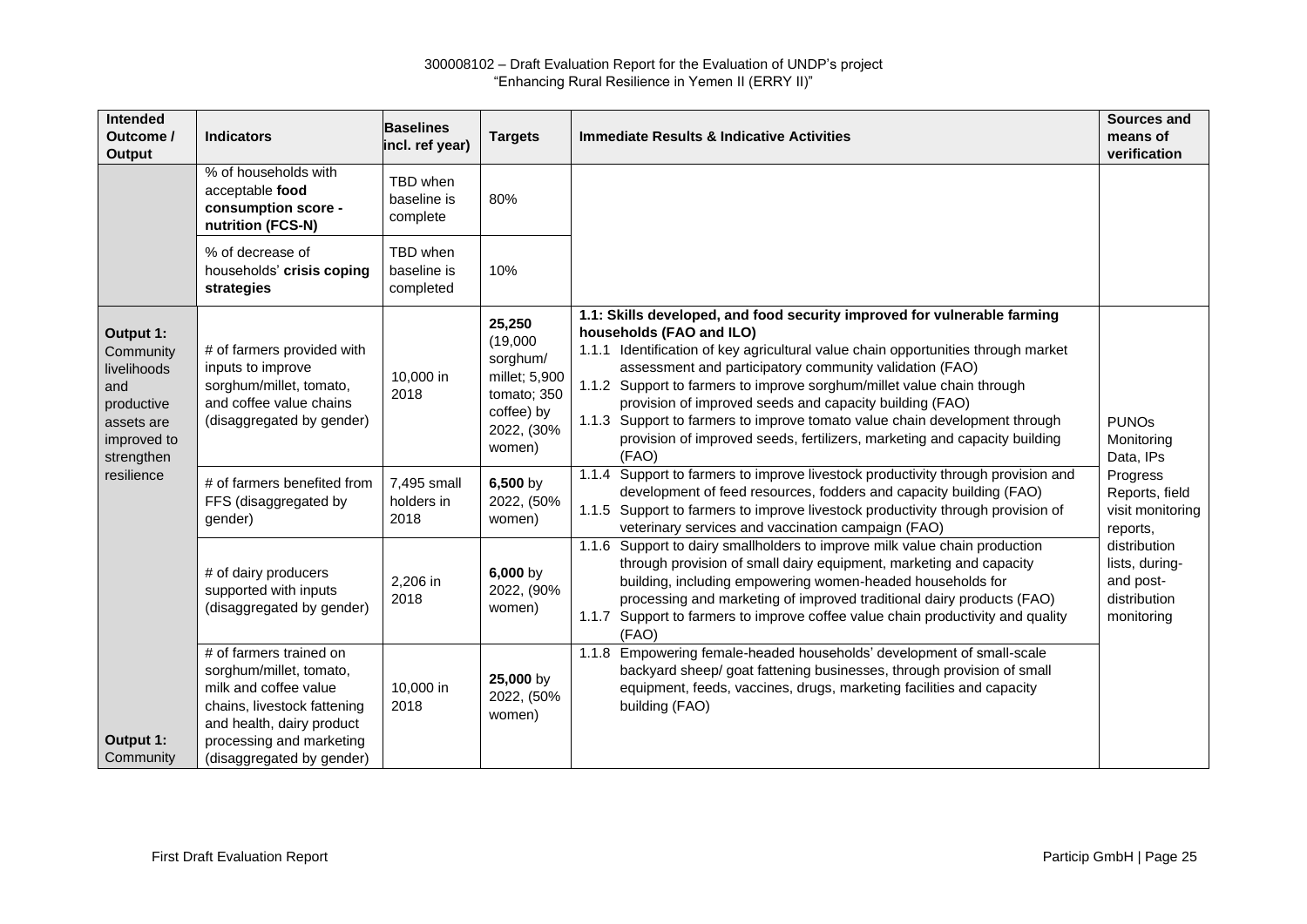| Intended<br>Outcome /<br><b>Output</b>                                      | <b>Indicators</b>                                                                                                                                                                               | <b>Baselines</b><br>incl. ref year)                          | <b>Targets</b>                           | <b>Immediate Results &amp; Indicative Activities</b>                                                                                                                                                                                                                                                                                                               | <b>Sources and</b><br>means of<br>verification                                        |
|-----------------------------------------------------------------------------|-------------------------------------------------------------------------------------------------------------------------------------------------------------------------------------------------|--------------------------------------------------------------|------------------------------------------|--------------------------------------------------------------------------------------------------------------------------------------------------------------------------------------------------------------------------------------------------------------------------------------------------------------------------------------------------------------------|---------------------------------------------------------------------------------------|
| livelihoods<br>and<br>productive<br>assets are<br>improved to<br>strengthen | # of farmers trained on<br>entrepreneurship skills and<br>financial literacy                                                                                                                    |                                                              | 1,200                                    | 1.1.9 Empowerment of rural small-scale private entrepreneurs (SSEs) to have<br>better access to markets (FAO)<br>1.1.10 Upgrading skills and knowledge of farmers/women through a<br>comprehensive training programme, FFS, extension materials and<br>demonstration to be developed side-by-side with project activities and<br>with the delivery of inputs (FAO) |                                                                                       |
| resilience                                                                  | # of rural farmers<br>associations providing<br>training to upgrade<br>members' technical and<br>entrepreneurship skill                                                                         |                                                              | 80                                       | 1.1.11 Train rural farmers and rural famer associations on entrepreneurship<br>skills, market information and financial literacy in selected value chains<br>and related sectors to provide effective avenues to upgrade members'<br>technical and entrepreneurship skills (ILO + FAO)                                                                             |                                                                                       |
|                                                                             | Proportion of the targeted<br>beneficiaries reporting<br>increase in their income<br>due to agriculture value<br>chain support                                                                  |                                                              | 70%                                      | 1.1.12 Provide training to women engaged in rural agriculture on business<br>development services, marketing skills, savings schemes, diversification of<br>livelihoods based on ILO/FAO-developed GET Ahead for Women in Enterprise:<br>Training Package and Resource Kit (ILO + FAO).                                                                            |                                                                                       |
|                                                                             | # of participants in<br>Food/Cash for Assets<br>interventions                                                                                                                                   | 2,800<br>individuals by<br>2018 through<br>ERRY              | 12,950<br>(30%<br>women)                 | 1.2: Livelihoods are stabilized, and community assets rehabilitated through<br>providing short-term income support for vulnerable households and<br>individuals (WFP and UNDP)<br>1.2.1 Validate selection criteria, select vulnerable beneficiaries and community                                                                                                 |                                                                                       |
|                                                                             | # of beneficiaries<br>benefitting from FFA<br>cash/food transfers<br>Proportion of the<br>population in targeted<br>communities reporting<br>benefits from an enhanced<br>livelihood asset base | 33,912<br>individuals by<br>2018 through<br><b>ERRY</b><br>0 | 90,650<br>individuals<br>by 20121<br>50% | assets for rehabilitation in coordination with VCC, communities and targeted<br>district representative bodies (WFP)<br>1.2.2 Conduct baseline surveys for target beneficiaries and community assets<br>(WFP)<br>1.2.3 Implement Food for Asset activities and community asset rehabilitation<br>(WFP)                                                             | <b>PUNO</b><br>Monitoring<br>Data, IPs<br>Progress<br>Reports<br>CfW Impact<br>Survey |
| Output 1:<br>Community<br>livelihoods<br>and productive<br>assets are       | through FFA using Asset<br><b>Benefit Index</b><br># of community-based<br>assets restored and/or<br>established (disaggregated<br>by type)                                                     | 371 assets<br>by 2018                                        | 325                                      | 1.2.4 Carry out screening and validating of community asset rehabilitation projects<br>through environmental protection criteria (WFP)                                                                                                                                                                                                                             |                                                                                       |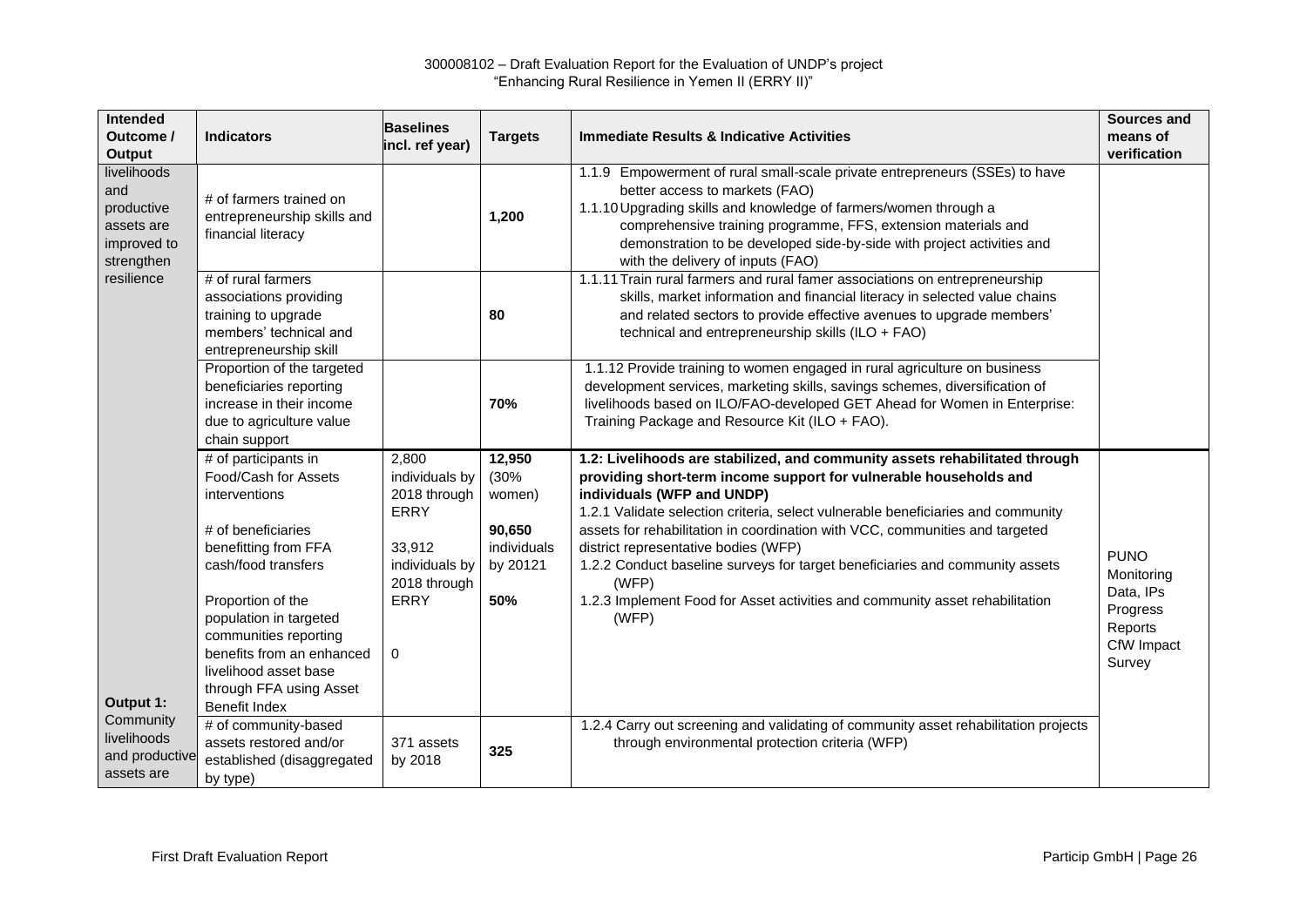| Intended<br>Outcome /<br><b>Output</b>  | <b>Indicators</b>                                                                                                                                                                                                                                           | <b>Baselines</b><br>incl. ref year)                     | <b>Targets</b>                                        | <b>Immediate Results &amp; Indicative Activities</b>                                                                                                                                                                                                                                                                                                                                                                                                                    | Sources and<br>means of<br>verification                     |
|-----------------------------------------|-------------------------------------------------------------------------------------------------------------------------------------------------------------------------------------------------------------------------------------------------------------|---------------------------------------------------------|-------------------------------------------------------|-------------------------------------------------------------------------------------------------------------------------------------------------------------------------------------------------------------------------------------------------------------------------------------------------------------------------------------------------------------------------------------------------------------------------------------------------------------------------|-------------------------------------------------------------|
| improved to<br>strengthen<br>resilience | Total amount of cash<br>transferred to targeted<br>beneficiaries                                                                                                                                                                                            | <b>USD</b><br>5,903,359 by<br>2018<br>through<br>ERRY I | <b>USD</b><br>6,992,500                               | 1.2.5 Monitor community asset rehabilitation and cash delivery to ensure quality<br>standards are met (WFP)                                                                                                                                                                                                                                                                                                                                                             |                                                             |
|                                         | # of community Market<br>assets restored through<br>3x6                                                                                                                                                                                                     | 0 in 2018                                               | 70 by 2020                                            | 1.2.6 Design and implement labour intensive CfW activities identifying key<br>community market assets to be restored; engage and select beneficiaries in<br>consultation with communities, VCC and local authorities (UNDP).                                                                                                                                                                                                                                            |                                                             |
|                                         | # of beneficiaries<br>participating in CFW<br>activities through 3x6                                                                                                                                                                                        | 0 in 2018                                               | 9,550<br>individuals<br>35%<br>women&<br>marginalized |                                                                                                                                                                                                                                                                                                                                                                                                                                                                         |                                                             |
|                                         | # of beneficiaries who<br>received business<br>development and life skills<br>training<br>% of beneficiaries who are<br>able to graduate to<br>sustainable livelihoods as<br>a result of post-CfW<br>activities of self-<br>employment and<br>employability | 2,693 in<br>2018                                        | $9,550$ by<br>2021<br>70%                             | 1.3: Sustainable livelihoods opportunities are created in the post-cash for<br>work phase to support self-employment through entrepreneurship<br>development for vulnerable households and individuals (UNDP, FAO and<br>ILO)<br>1.3.1 Provide life skills, business development and vocational training for identified<br>viable businesses (UNDP)<br>1.3.2 Provide post-cash for work technical training to farmers on promising<br>crop/livestock value chains (FAO) | Annual<br>reviews, mid-<br>term reviews,<br>evaluation, IPs |
|                                         | # of ToTs trained on<br>business training packages<br>(MFB & semiliterate)                                                                                                                                                                                  | 53                                                      | 125                                                   | 1.3.3 Strengthen training of the trainers and train business advisors adapting ILO's<br>Start and Improve Your Business (SiYB) for entrepreneurs in agricultural<br>businesses and viable businesses identified through the local market<br>assessments (ILO)<br>1.3.4 Finalize and institutionalize adapted MFB & semiliterate packages; at least<br>five national master trainers are certified (ILO)                                                                 | and PUNO<br>progress<br>reports                             |
|                                         | # of microbusinesses<br>established and operational<br>after 6 months                                                                                                                                                                                       | 1,624 by<br>2018                                        | 4,974 (35%)<br>women,<br>youth) by<br>2021            | 1.3.5 Conduct market assessment (integrating gender- and conflict-sensitivity) to<br>identify viable social business demands in a conflict context (UNDP)<br>1.3.6 Support business development and recovery with top up grants, generating<br>multiple impacts and job opportunities (UNDP)                                                                                                                                                                            |                                                             |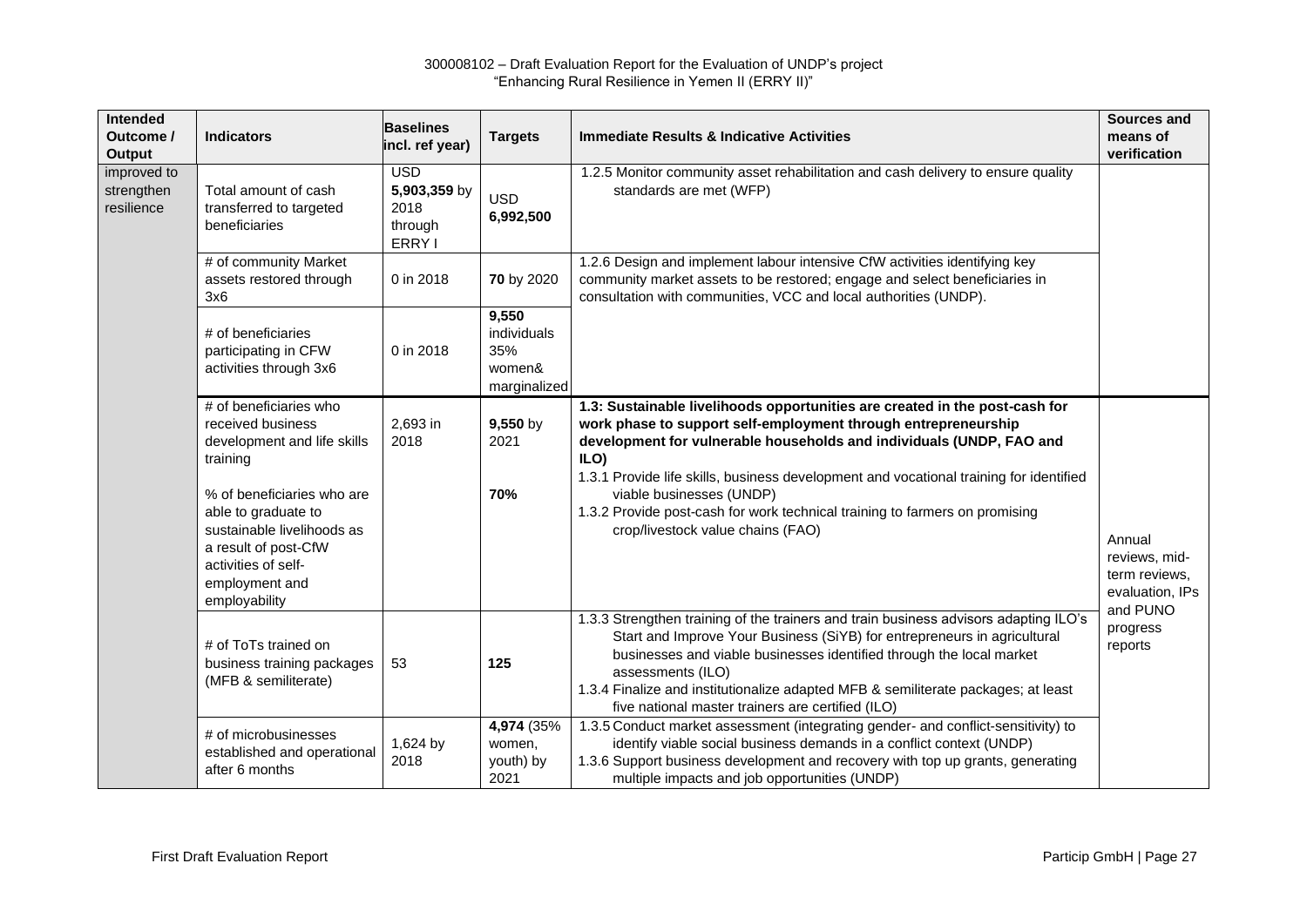| Intended<br>Outcome /<br><b>Output</b> | <b>Indicators</b>                                                                                                                                                                                                | <b>Baselines</b><br>incl. ref year) | <b>Targets</b>                                   | <b>Immediate Results &amp; Indicative Activities</b>                                                                                                                                                                                                                                                                                                                                                                                                                                                            | Sources and<br>means of<br>verification                                                                      |
|----------------------------------------|------------------------------------------------------------------------------------------------------------------------------------------------------------------------------------------------------------------|-------------------------------------|--------------------------------------------------|-----------------------------------------------------------------------------------------------------------------------------------------------------------------------------------------------------------------------------------------------------------------------------------------------------------------------------------------------------------------------------------------------------------------------------------------------------------------------------------------------------------------|--------------------------------------------------------------------------------------------------------------|
|                                        | # of targeted beneficiaries<br>who have improved access<br>to income, business<br>competency and have<br>improved their livelihoods<br>(disaggregated by gender &<br>age)                                        | 1,728 (70%<br>of the<br>targeted)   | 4,836<br>(90% of the<br>targeted) by<br>2021     |                                                                                                                                                                                                                                                                                                                                                                                                                                                                                                                 |                                                                                                              |
|                                        | # of trainees with improved<br>employability skills through<br>informal apprenticeship<br>scheme                                                                                                                 | 600 in 2018                         | 2,000<br>trainees                                | 1.4: Sustainable livelihoods opportunities area created in the post-Cash for<br>Work phase to support employability through on-the-job training (ILO).<br>1.4.1 Develop a laddered capacity building package to link cash for work<br>beneficiaries with sustainable economic opportunities                                                                                                                                                                                                                     | <b>PUNO</b><br>Monitoring                                                                                    |
|                                        | % of vulnerable<br>youth/women reporting<br>improved income at least<br>three months after<br>completion of the training                                                                                         | 60%                                 | 70%                                              | 1.4.2 Provide competency-based technical skills training to cash-for-work<br>beneficiaries interested in wage employment<br>1.4.3 Conduct competency-based assessment and certification of the beneficiaries<br>1.4.4 Link the beneficiaries to jobs through job placement opportunities in<br>collaboration with private sector<br>1.4.5 Provide follow up mentorship training to beneficiaries                                                                                                                | Data, IPs<br>Progress<br>Reports                                                                             |
|                                        | # of individuals from<br>private sector and<br>government institutions at<br>district and governorate<br>level build their capacity to<br>develop and implement<br>participatory business<br>continuity planning | 0                                   | 90                                               | 1.5: Private sector capacity is strengthened to contribute to emergency<br>crisis response and job creation (UNDP, ILO, FAO)<br>1.5.1 Develop the capacity of the private sector through training and follow up<br>support on participatory business continuity planning at district and<br>governorate levels based on ILO local economic recovery guidelines and<br>global practice (ILO)<br>1.5.2 Rapid Business capacity assessment for micro and small business<br>associations for Hajjah and Lahj (UNDP) | <b>PUNO</b><br>Monitoring<br>Data, IPs<br>Progress<br>Reports<br>distribution<br>lists, during-<br>and post- |
|                                        | # of SME networks<br>supported by the<br>programme reporting<br>improvement in their<br>capacity                                                                                                                 | 2 networks<br>by 2018               | 4 networks<br>by 2022                            | 1.5.3 Support establishment of local SME networks and capacity building via<br>Chambers of Commerce to share information and engage on coordination and<br>planning at the local level (District Recovery and Resilience Plans) and identify<br>diversification opportunities (UNDP)                                                                                                                                                                                                                            | distribution<br>monitoring,<br>field visit<br>monitoring<br>reports                                          |
|                                        | # of households provided<br>with small-scale productive<br>assets and training on<br>marketing                                                                                                                   | 0 in 2018                           | 1,000 by<br>2022,<br>including<br>40%<br>female- | 1.5.4 Reinforce and promote pilot rural small-scale entrepreneurs (SSEs)<br>supported by the Programme (milk collectors; women-headed households<br>producing home-processed healthy traditional dairy products, women-headed<br>households with backyard sheep/goat fattening businesses, producers of feed and<br>fodder, coffee producers and sorghum seed producers) with productive assets and<br>training on marketing (FAO, ILO)                                                                         |                                                                                                              |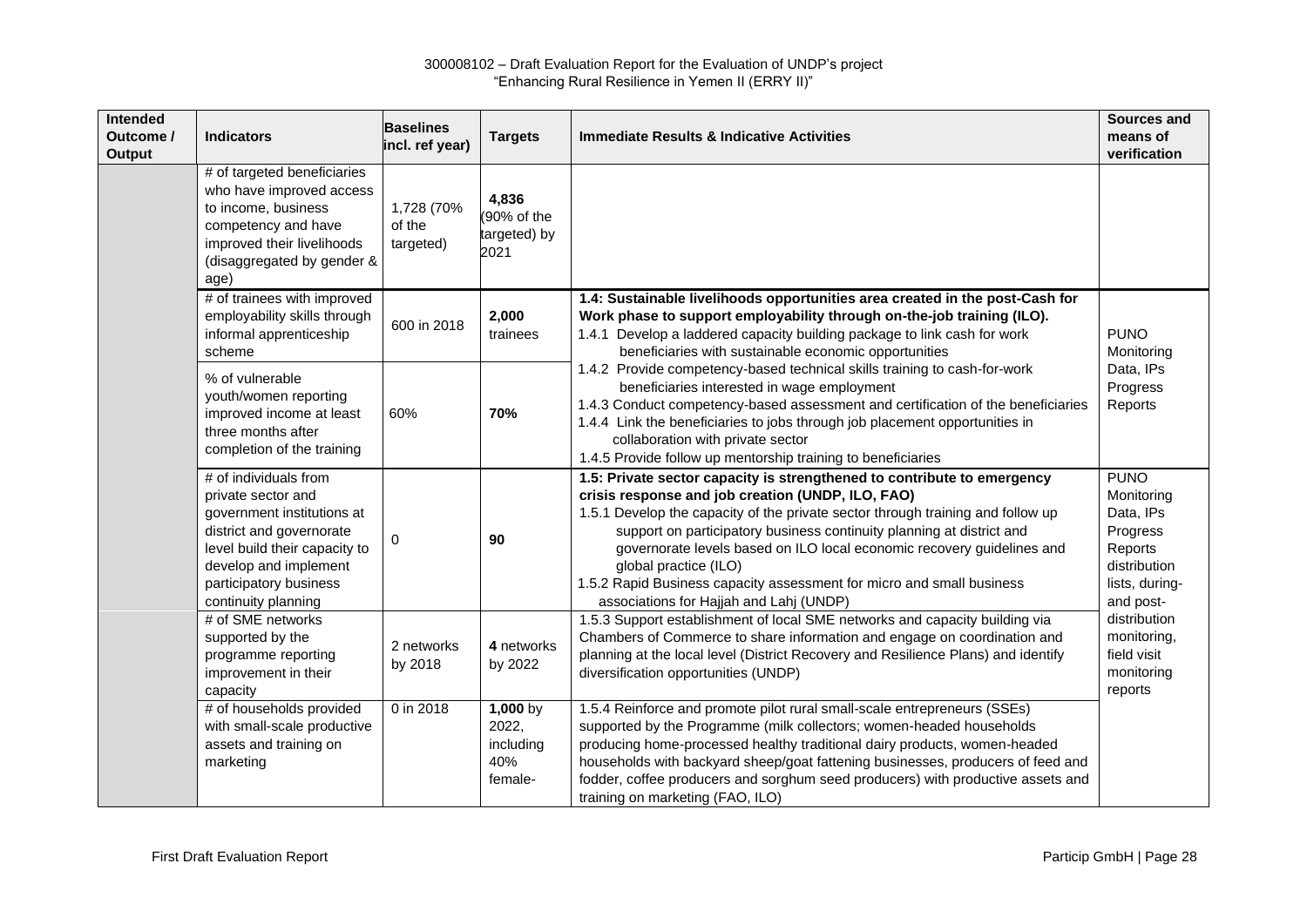| Intended<br>Outcome /<br><b>Output</b>                                                                                                                                     | <b>Indicators</b>                                                                                                                                                                                                                                                                                                      | <b>Baselines</b><br>incl. ref year) | <b>Targets</b>                                              | <b>Immediate Results &amp; Indicative Activities</b>                                                                                                                                                                                                                                                                                                                                                                                                                                                                                                                                                                                                         | <b>Sources and</b><br>means of<br>verification                           |
|----------------------------------------------------------------------------------------------------------------------------------------------------------------------------|------------------------------------------------------------------------------------------------------------------------------------------------------------------------------------------------------------------------------------------------------------------------------------------------------------------------|-------------------------------------|-------------------------------------------------------------|--------------------------------------------------------------------------------------------------------------------------------------------------------------------------------------------------------------------------------------------------------------------------------------------------------------------------------------------------------------------------------------------------------------------------------------------------------------------------------------------------------------------------------------------------------------------------------------------------------------------------------------------------------------|--------------------------------------------------------------------------|
|                                                                                                                                                                            |                                                                                                                                                                                                                                                                                                                        |                                     | headed<br>households                                        |                                                                                                                                                                                                                                                                                                                                                                                                                                                                                                                                                                                                                                                              |                                                                          |
| Output2:<br>Vulnerable<br>communities<br>benefit from<br>solar energy<br>solutions for<br>sustainable<br>livelihoods<br>opportunities<br>and<br>enhanced<br>social service | # of public institution<br>facilities (health, education<br>and district offices)<br>supported with solar<br>systems<br>% of targeted public<br>institution facilities (health,<br>schools and district offices)<br>and systems (water) have<br>resumed and improved<br>critical services<br># of community productive | 210 by 2018<br>through ERRY         | 182 by<br>2022<br>70% by<br>2022                            | 2.1 Energy resilience of key basic services (schools, health facilities, water,<br>local administration offices) strengthened through improved access to<br>reliable alternative sources of energy (UNDP)<br>2.1.1 Mapping of solar energy gaps and priorities for social services (households,<br>productive assets, health facilities, WASH, schools, and district offices),<br>mainstreaming gender considerations (UNDP)<br>2.1.2 Install solar energy systems for social services to improve service delivery<br>and reinforce livelihoods of vulnerable communities (UNDP)<br>2.1.4 Develop solar energy solutions for productive assets and community | <b>PUNO<sub>s</sub></b><br>monitoring<br>data, IP<br>progress<br>reports |
| delivery                                                                                                                                                                   | assets (MSME) supported<br>through introduction of<br>solar energy                                                                                                                                                                                                                                                     | 19 by 2018<br>through<br>ERRY I     | 41 by 2022                                                  | production facilities to reinforce livelihood resilience of vulnerable rural<br>communities (UNDP)                                                                                                                                                                                                                                                                                                                                                                                                                                                                                                                                                           | Annual<br>reviews, mid-<br>term reviews,                                 |
|                                                                                                                                                                            | # of HHs supported<br>through introduction of<br>solar energy<br>(disaggregated by female-<br>headed households)                                                                                                                                                                                                       | 5600 by 2018<br>through<br>ERRY I   | 11,000 by<br>2022                                           | 2.1.3 Install solar energy for vulnerable households (UNDP)                                                                                                                                                                                                                                                                                                                                                                                                                                                                                                                                                                                                  | evaluation, IPs<br>and PUNO<br>progress<br>reports                       |
|                                                                                                                                                                            | % of trained and certified<br>women and youth in solar<br>system installation who<br>have adopted solar<br>innovation                                                                                                                                                                                                  |                                     | 60% by<br>2022 (700<br>trainees)                            | 2.1.5 Capacity building and awareness training of communities on solar<br>applications and use of solar energy, and for engagement of youth and women in<br>community and district (UNDP)                                                                                                                                                                                                                                                                                                                                                                                                                                                                    |                                                                          |
|                                                                                                                                                                            | # of solar micro-enterprises<br>established (disaggregated<br>by gender                                                                                                                                                                                                                                                | 200 micro<br>businesses<br>in 2018  | 400 micro<br>business<br>by 2022<br>(60%<br>women,<br>youth | 2.2 Women and youth play an active role in the provision of solar energy in<br>their communities through solar microenterprises (UNDP, ILO)<br>2.2.1 Promote solar microbusiness, business connection and networking among<br>rural and urban dealers' communities, including youth and women (UNDP)                                                                                                                                                                                                                                                                                                                                                         | Annual<br>reviews, mid-<br>term reviews,<br>evaluation, IPs<br>and PUNO  |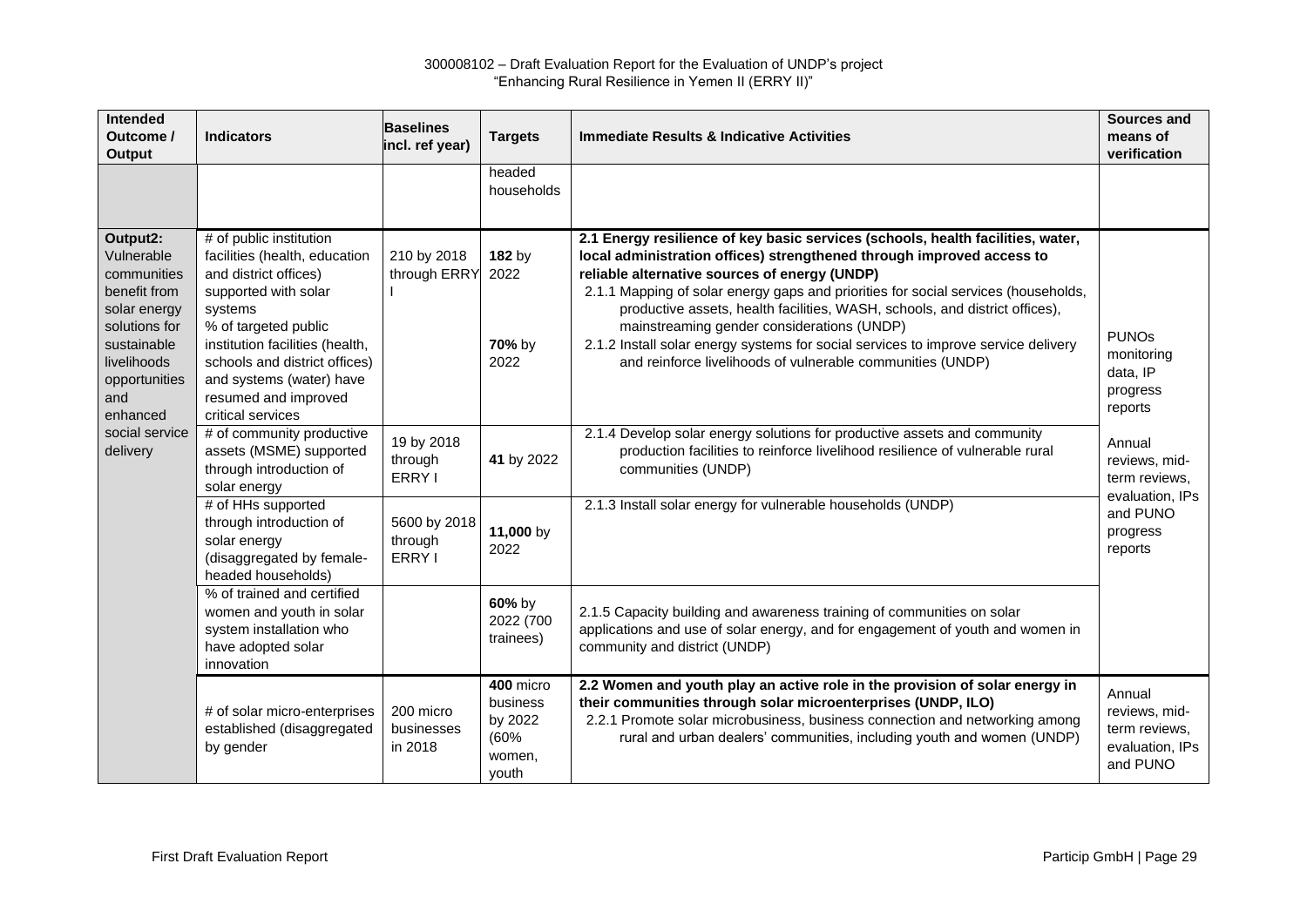| Intended<br>Outcome /<br>Output                                                                                                                | <b>Indicators</b>                                                                                                                                        | <b>Baselines</b><br>incl. ref year) | <b>Targets</b>                    | <b>Immediate Results &amp; Indicative Activities</b>                                                                                                                                                                                                                                                                                                                                                                                                                                                                                                                                                                                                                                                                                          | Sources and<br>means of<br>verification                      |
|------------------------------------------------------------------------------------------------------------------------------------------------|----------------------------------------------------------------------------------------------------------------------------------------------------------|-------------------------------------|-----------------------------------|-----------------------------------------------------------------------------------------------------------------------------------------------------------------------------------------------------------------------------------------------------------------------------------------------------------------------------------------------------------------------------------------------------------------------------------------------------------------------------------------------------------------------------------------------------------------------------------------------------------------------------------------------------------------------------------------------------------------------------------------------|--------------------------------------------------------------|
|                                                                                                                                                |                                                                                                                                                          |                                     | &marginaliz<br>ed)                |                                                                                                                                                                                                                                                                                                                                                                                                                                                                                                                                                                                                                                                                                                                                               | progress<br>reports                                          |
|                                                                                                                                                | # of trainees reporting<br>improvement in their<br>employability skills in solar<br>energy micro-enterprises                                             | 0 in 2018                           | 250                               | 2.2.2 Develop competency-based curricula based on the new and emerging<br>youth- and women-friendly solar technology occupations (ILO)<br>2.2.3 Provide vocational solar skills training to technicians (women and youth) in<br>order for them to play an active role in the provision of solar energy in their<br>communities through solar microenterprises (ILO)                                                                                                                                                                                                                                                                                                                                                                           |                                                              |
|                                                                                                                                                | % of targeted MSME have<br>benefitted through solar<br>energy solutions                                                                                  | 0 in 2018                           | 70% by<br>2022                    | 2.2.4 Enhance solar energy capacity building, including vocational training on<br>solar energy application uses, specifications design, installation and                                                                                                                                                                                                                                                                                                                                                                                                                                                                                                                                                                                      |                                                              |
|                                                                                                                                                | % of solar entrepreneurs<br>who are able to access<br>financial institutions and<br>have expanded their<br>businesses for profit                         | 0 in 2018                           | 20% by<br>2021                    | maintenance through microbusiness associations and private sector<br>(UNDP)                                                                                                                                                                                                                                                                                                                                                                                                                                                                                                                                                                                                                                                                   |                                                              |
| Output 3:<br>Communities<br>and local<br>authorities<br>have<br>enhanced<br>capacities to<br>respond to<br>conflict and<br>gender<br>sensitive | # of WUAs supported to<br>promote efficient water and<br>land management                                                                                 | 15 in 2018                          | 60 by 2022                        | 3.1 Water User Associations (WUA) established (FAO)<br>3.1.1 Support 30 WUAs by strengthening the existing fifteen (15) WUAs<br>established during ERRY Phase-I and creation / reactivation of 15 WUAs for<br>efficient water and land management (FAO)<br>3.1.2 Out of total 30 WUAs, support 20 WUAs using wells with 20 water solar<br>pumps and irrigation kits to promote efficient irrigation techniques for crops /<br>vegetables and fodders (productive assets) (FAO + UNDP)<br>3.1.3 Establish 30 pilot irrigation within targeted WUAs under LoAs to implement<br>activities aimed at the maintenance and rehabilitation of irrigation canals in<br>order to demonstrate water saving technologies to farming communities<br>(FAO) | IPs Progress<br>Reports                                      |
| priorities<br>needs                                                                                                                            | # of insider mediators<br>recruited and trained to<br>facilitate peaceful conflict<br>resolution (disaggregated<br>by gender)<br>% of target communities | 229 in 2018<br>60%                  | 120 IMs by<br>2022 (30%<br>women) | 3.2: Community-based organizations have enhanced capacities to develop<br>conflict- and gender- sensitive community resilience plans reflecting<br>community priority needs and actions (UNDP)<br>3.2.1 Insider mediators recruited and trained based on specific criteria and vetted<br>by IPs, LC representatives and other community leaders and VCCs                                                                                                                                                                                                                                                                                                                                                                                      | <b>PUNO</b><br>monitoring<br>data, IP<br>progress<br>reports |
|                                                                                                                                                | with improved access to<br>basic services due to                                                                                                         |                                     | 70%                               | (UNDP)                                                                                                                                                                                                                                                                                                                                                                                                                                                                                                                                                                                                                                                                                                                                        | Annual<br>reviews, mid-                                      |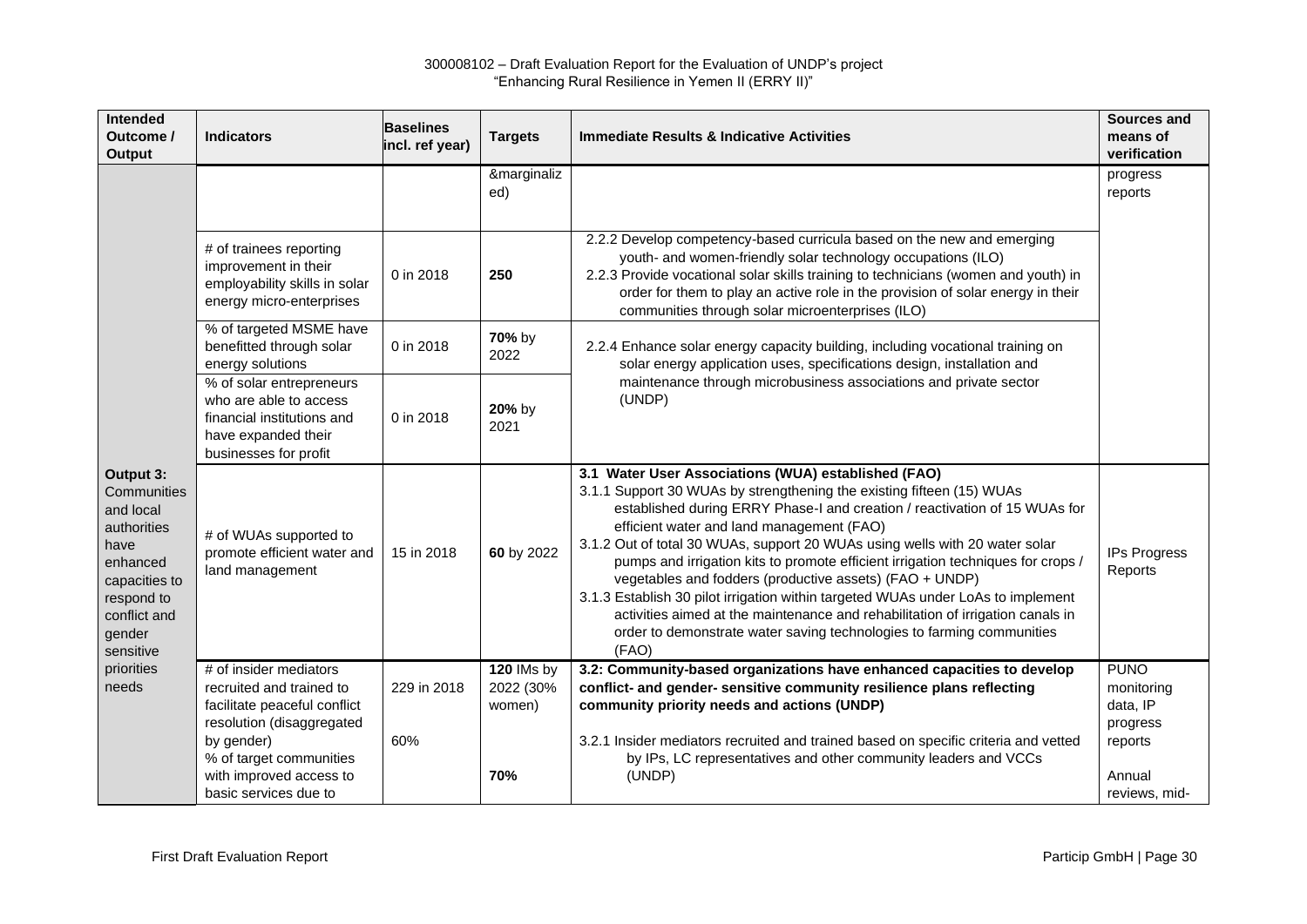| Intended<br>Outcome /<br>Output                              | <b>Indicators</b>                                                                                                                                          | <b>Baselines</b><br>incl. ref year) | <b>Targets</b>             | <b>Immediate Results &amp; Indicative Activities</b>                                                                                                                                                                                                                                                                                                         | Sources and<br>means of<br>verification                            |
|--------------------------------------------------------------|------------------------------------------------------------------------------------------------------------------------------------------------------------|-------------------------------------|----------------------------|--------------------------------------------------------------------------------------------------------------------------------------------------------------------------------------------------------------------------------------------------------------------------------------------------------------------------------------------------------------|--------------------------------------------------------------------|
| Output 3:<br>Communities<br>and local<br>authorities<br>have | conflict mitigating<br>interventions                                                                                                                       |                                     |                            | 3.2.2 Capacity building of partners (implementing partners, VCCs, LCs/DMTs and<br>PUNOs) on gender, conflict sensitive approaches and social cohesion<br>(UNDP)                                                                                                                                                                                              | term reviews,<br>evaluation, IP<br>and PUNO<br>progress<br>reports |
| enhanced<br>capacities to<br>respond to                      | # of gender-sensitive<br>conflict analysis conducted                                                                                                       | 4 by 2018                           | <b>7</b> by 2022           | 3.2.3 Conflict analysis and scans produced with engagement of DMTs, VCCs, IMs<br>and community representatives, including four validation workshops<br>(UNDP)                                                                                                                                                                                                |                                                                    |
| conflict and<br>gender<br>sensitive<br>priorities<br>needs   | # of selected priority<br>interventions identified<br>under the community<br>resilience plans which have<br>been implemented                               | 0                                   | 135 and 53<br>respectively | 3.2.4 Provide block grants based on community compact for priority community<br>initiative identified under community resilience plans (UNDP)                                                                                                                                                                                                                |                                                                    |
|                                                              | (disaggregated by village<br>and sub-district)<br>% target communities have<br>enhanced service delivery<br>support through<br>participatory approach (LG) | 60%                                 | 70%                        |                                                                                                                                                                                                                                                                                                                                                              |                                                                    |
|                                                              | # of SDCs established and<br>operational<br># of conflict-mitigating<br>initiatives supported                                                              | 0                                   | 49<br>31                   | 3.2.5 Community committees established, and community dialogues facilitated by<br>IMs around priority conflicts, with participation of community, VCC and<br>LCs/DMTs to implement small-scale block grants (UNDP)<br>3.2.6 VCCs established and operational through training and technical support<br>(UNDP)                                                |                                                                    |
|                                                              | # of community resilience<br>plans developed (and<br>operationalized) at sub-<br>district level                                                            | 0                                   | 49                         | 3.2.7 Develop community resilience plans based on conflict scans, prioritizing<br>gender- and conflict- sensitive community initiatives (UNDP)                                                                                                                                                                                                               |                                                                    |
|                                                              | # and % of targeted local<br>authorities that are able to<br>revitalize service delivery<br>by implementing and                                            | 8 in 2018                           | 8 in 2022                  | 3.3: Local authorities are better able to plan, monitor and coordinate gender-<br>and conflict-sensitive resilience and recovery priorities and respond at the<br>district level through a participatory approach (UNDP)<br>3.3.1 Conduct public service damage assessment by citizen and a develop citizen<br>monitoring systems in target districts (UNDP) | <b>PUNO</b><br>monitoring<br>data, IP<br>progress<br>reports       |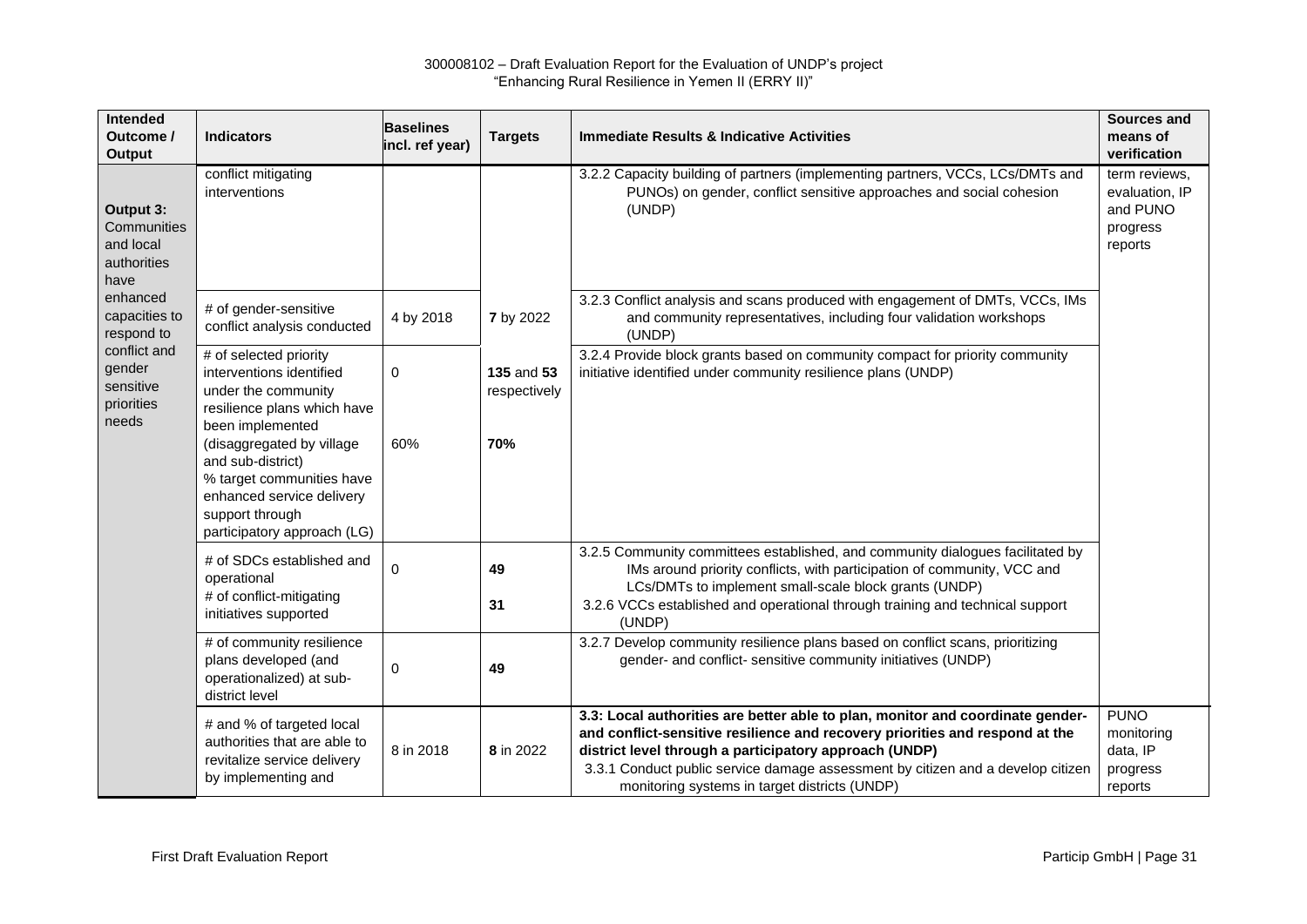| <b>Intended</b><br>Outcome /<br>Output | <b>Indicators</b>                                                      | <b>Baselines</b><br>incl. ref year) | <b>Targets</b> | <b>Immediate Results &amp; Indicative Activities</b>                                                                                                                                                                                                                                                                                                                                                         | <b>Sources and</b><br>means of<br>verification                         |
|----------------------------------------|------------------------------------------------------------------------|-------------------------------------|----------------|--------------------------------------------------------------------------------------------------------------------------------------------------------------------------------------------------------------------------------------------------------------------------------------------------------------------------------------------------------------------------------------------------------------|------------------------------------------------------------------------|
|                                        | operationalizing recovery<br>plans                                     |                                     |                | 3.3.2 Organize meetings with communities and local authorities to showcase<br>priority interventions on conflict-sensitive livelihoods, solar and self-help<br>interventions (including those from conflict resolution) with all key<br>stakeholders (UNDP)<br>3.3.3 Develop conflict- and gender-sensitive district recovery plans with<br>monitoring framework and implement priority interventions (UNDP) | Annual<br>reviews, mid-<br>term reviews,<br>evaluation, IP<br>and PUNO |
|                                        | # of DMTs reactivated to<br>restore public service<br>delivery         | 8 in 2018                           | 8 in 2020      | 3.3.4 (Re)activate district management teams to restore minimum public service<br>delivery (UNDP)                                                                                                                                                                                                                                                                                                            | progress<br>reports                                                    |
|                                        | # of local authority<br>members trained on<br>planning and development | 80 in 2018                          | 200 in 2020    | 3.3.5 Provide technical capacity building to local authorities to plan and implement<br>recovery plans (UNDP)                                                                                                                                                                                                                                                                                                |                                                                        |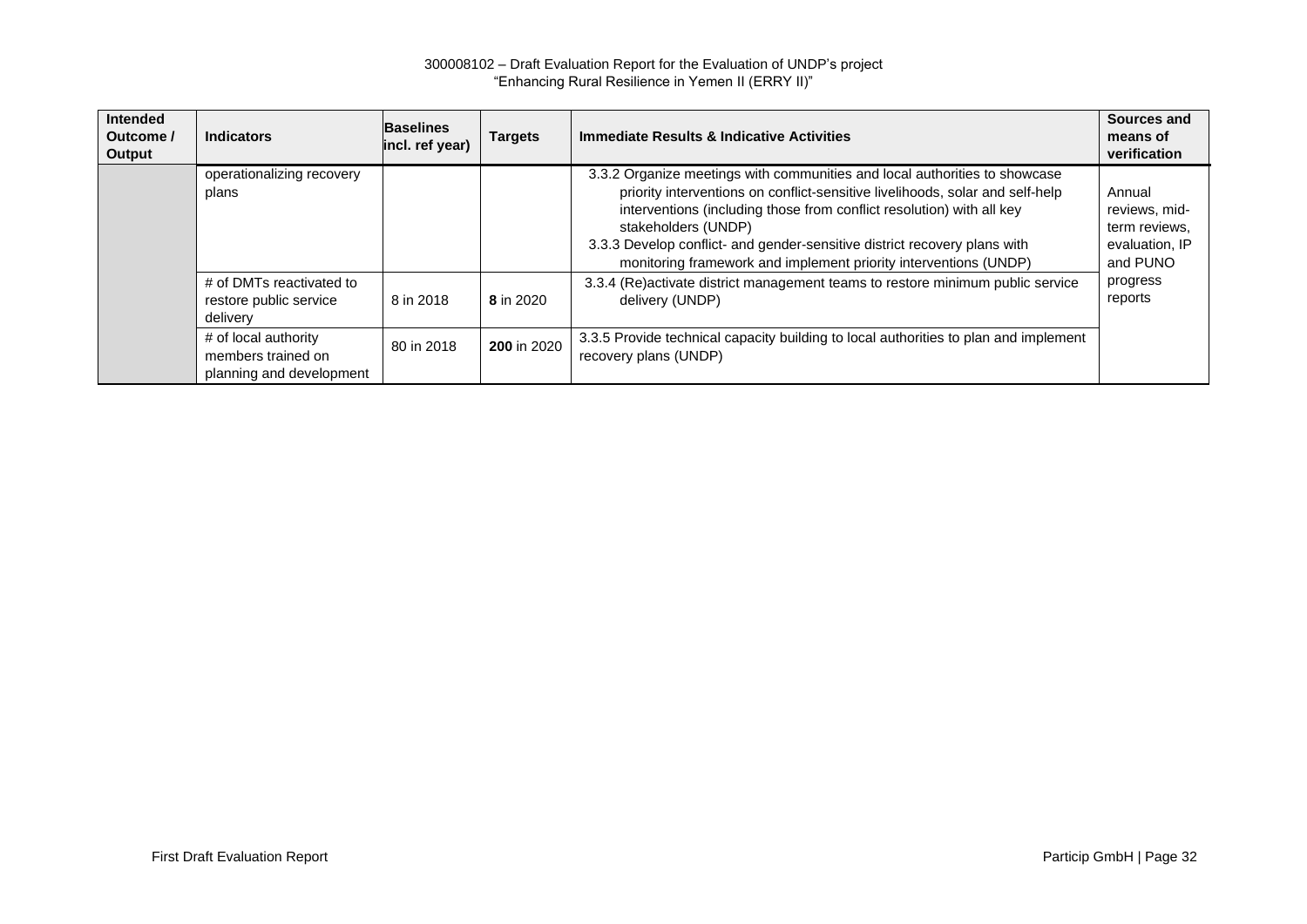# <span id="page-42-0"></span>**Annex 3. Evaluation questions**

#### **1. Relevance**

To what extent do the project objectives and design correspond to the needs and rights of the beneficiaries and the policies and priorities of partners at the different levels?

- 1.1. Were the most suitable beneficiaries targeted and how vulnerable were they? What were the targeting criteria? Is there a targeting strategy, if yes, what does it say?
- 1.2. Is the collaboration and task distribution between collaborating UN partners and potential implementing partners adequate?
- 1.3. What kinds of assessments have been conducted? Have beneficiaries been engaged in the assessment? Has a gender analysis been conducted and has gender been considered in other assessments? Have the assessment /analysis findings been used to inform the ERRY II? If not, why not?
- 1.4. What are the policies and strategies of government and humanitarian/development partners working on resilience? Is the ERRY II aligned to these?
- 1.5. How has ERRY II adapted itself to the changing context, i.e., the COVID pandemic, the conflict situation or natural disasters?
- 1.6. Is the approach/implementation method the most appropriate for the beneficiaries and local capacities?
- 1.7. Is there a complaint mechanism for beneficiaries? Is it working well?
- 1.8. Does ERRY II have any influence on conflict risks, conflict dynamics, violence, lack of human security and other dimensions of fragility?

#### **2. Coherence**

To what extent is the project coherent with other relevant interventions at the local or supra-local level, financed by the EU or by other donors?

- 2.1. Does the beneficiary coordinate sufficiently in terms of providing support (internally with implementing partners and externally), to avoid duplication and overlap?
- 2.2. To what extent is the action coherent with actions of other development partners (including EU and inter-agency) and government?
- 2.3. What is the comparative advantage/added value of the four UN agencies in implementing this intervention?
- 2.4. Is ERRY II/its beneficiaries likely to benefit or benefiting from complementarity/synergies with other interventions funded by the EU and other entities (donors, public and private)

#### **3. Efficiency**

To what extent are resources being efficiently allocated to achieve the expected results?

- 3.1. Has ERRY II faced any delays or postponements? What was the reason? What has been/is being done to mitigate this?
- 3.2. Does ERRY II efficiently provide the expected services to the ultimate beneficiaries in an inclusive manner?
- 3.3. What other actors in Yemen implement similar interventions? How do the costs of these interventions compare to the costs of ERRY II?
- 3.4. Could ERRY II have used alternative options to decrease costs?
- 3.5. Did ERRY II have the right mix of human resources to support the action? If not, what capacity or expertise was insufficiently available, including adequate and sufficient female staff and gender experts?
- 3.6. Do monitoring systems use gender and age-related disaggregation and gender-sensitive questions? Are monitoring systems inclusive when it comes to marginalized people (IDPs, returnees) and vulnerabilities women-headed household, pregnant and lactating women)?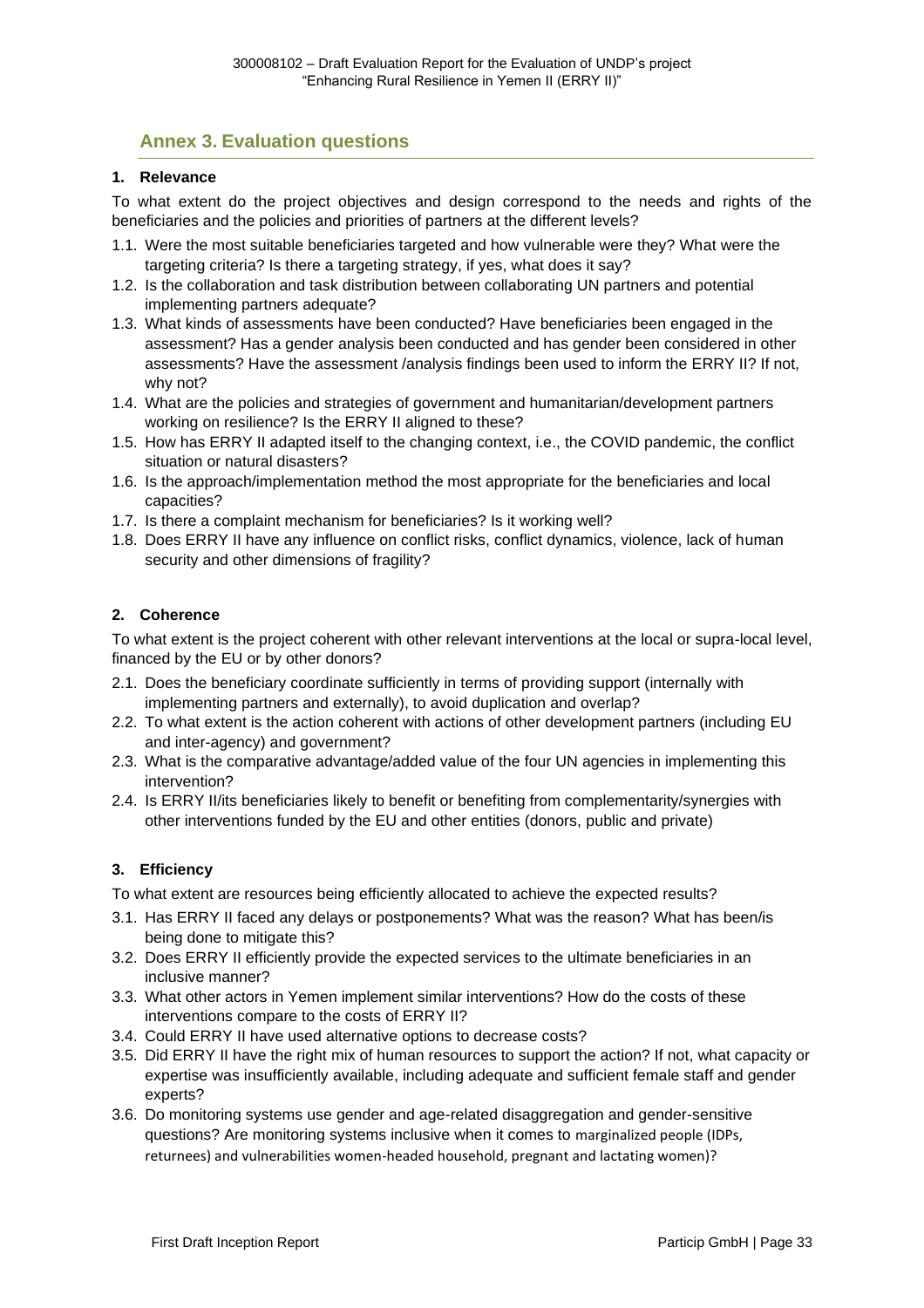3.7. Have the results of monitoring systems been analysed and used to inform adaptations to the action?

#### **4. Effectiveness**

To what extent are the project outputs achieved, what was their quality and how far are they contributing to achieve the expected results?

- 4.1. To what extent has ERRY II currently achieved its planned objectives, outputs and outcomes? What was the quality?
- 4.2. What is the likelihood that planned objectives, outputs and outcomes will be fully achieved by ERRY II's end date? Which ones are unlikely to be met? Why?
- 4.3. Are there indications for early impact or that such impact is likely to be achieved?
- 4.4. To what extend are result inclusive for all vulnerable groups, including from a gender perspective?
- 4.5. Were there any positive or negative unintended effects?
- 4.6. What factors have driven results, and what factors have hampered achieving results? Results will be disaggregated by vulnerable people, boys/girls, women and men.

#### **5. Sustainability**

Is an appropriate exit strategy planned and implemented? To what extent are context-specific factors addressed by this strategy?

- 5.1. Does ERRY II avail of a documented exit strategy? What is its quality? To what extent is it gender-sensitive? Was it developed in a participatory manner, and if so, which stakeholders had been involved? Is it being implemented?
- 5.2. To what extent and how has the capacity of beneficiaries and stakeholders increased under ERRY II? Does it enable them to sustain results obtained under ERRY II?
- 5.3. Are funds needed the phasing out and to continuations of services post-project? Are these budgeted and available, or have sources been identified?
- 5.4. Can the results of ERRY II be maintained by beneficiaries if economic or other external factors change? Are solutions provided by the project suitable for longer-term?
- 5.5. To what extent have the Government and the private sector been involved in ensuring sustainability of ERRY II?
- 5.6. How far has resilience of the various beneficiaries increased to shocks and pressure?
- 5.7. How far hand how successfully has environmental sustainability and climate change been considered under ERRY II?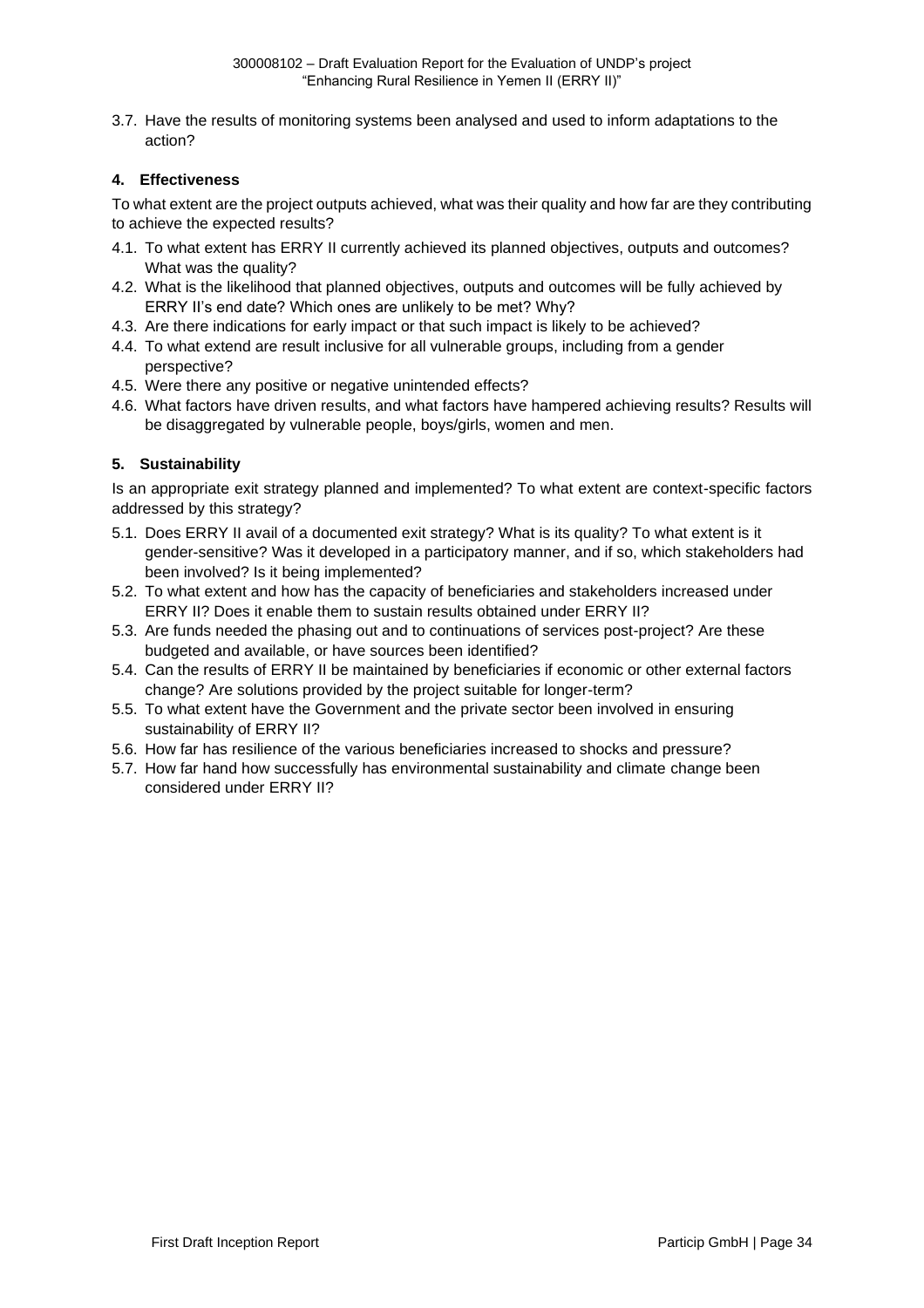# <span id="page-44-0"></span>**Annex 4. Questionnaires for various target groups**

The below protocol is proposing strategic/formal questions drawn directly from the Evaluation Questions. It will be used for all semi-structured interviews. Questions will be selected or elaborated, given the respondent's role, organization, and relationship with UNDP. In total, it is expected that the interview will not take more than 60 minutes.

Efforts will be made to engage appropriately and respectfully with participants, upholding the principles of confidentiality and anonymity; dignity and diversity; human rights; gender equality; and the avoidance of harm, as per UNEG Ethics standards.<sup>38</sup>

#### **Introduction: purpose, process, outcome**

Thank you for agreeing to meet with us. We will try not to take more than an hour or so of your time.

My name is ……………..

I am part of a team recruited by the European Union to look into the evaluation of the "*Support Resilient Livelihoods and Food Security in Yemen (ERRY II)*" implemented by UNDP and partners.

I should emphasise, however, that I do not work for the EU and that I am an independent consultant.

We are genuinely interested in what you have to say, and will be taking notes so that we capture your views. There is no audio recording. The notes will only be seen by our team and will not be shared with anyone else.

All information is confidential, and you will never be quoted in the report/ have your name attached or referenced to any statement.

Is that all ok with you?

Can we start by asking your name and role in your organisation? How long have you been working in that role?

What type of relationship do you/your organisation have with UNDP and the mentioned project?

<sup>38</sup> Norms and Standards for Evaluation, UNEG 2017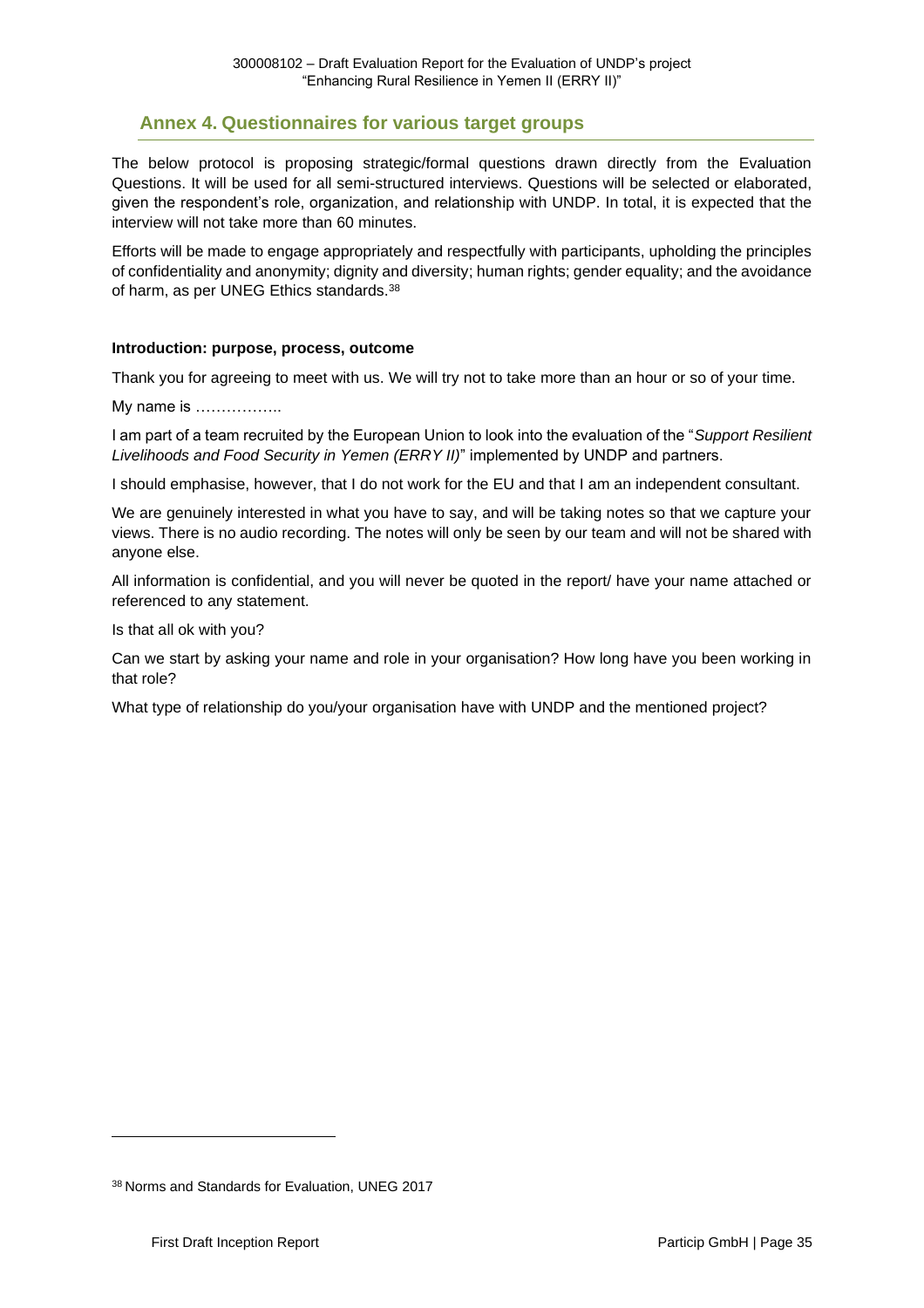#### **Template for respondents with relationship to Implementing Partner**

|           | Name interviewer:                                                                                                                                                                           | Date:                           |
|-----------|---------------------------------------------------------------------------------------------------------------------------------------------------------------------------------------------|---------------------------------|
|           | Name respondent:                                                                                                                                                                            | Designation:                    |
|           | Gender:                                                                                                                                                                                     | Organisation:                   |
|           | Governorate:                                                                                                                                                                                | <b>Engagement with ERRY II:</b> |
| Location: |                                                                                                                                                                                             |                                 |
| 1.1       | What were the targeting criteria?                                                                                                                                                           |                                 |
|           | Is there a targeting strategy, if yes, what<br>does it say?                                                                                                                                 |                                 |
|           | Do you think the targeting helped including<br>the most vulnerable people? If yes, why? If<br>not, why not?                                                                                 |                                 |
| 1.2       | How are the tasks between the four UN<br>agencies and their implementing partners<br>divided?                                                                                               |                                 |
|           | Do you think this is adequate? Are there<br>gaps?                                                                                                                                           |                                 |
| 1.3       | What kinds of assessments have been<br>conducted?                                                                                                                                           |                                 |
|           | (Probe for gender sensitive needs<br>assessment, a market assessment, and a<br>conflict analysis)                                                                                           |                                 |
|           | What were the findings?                                                                                                                                                                     |                                 |
|           | Have these findings been used to inform<br>the intervention? If no, why not?                                                                                                                |                                 |
| 1.4       | Do you know of any policies and strategies<br>of development and humanitarian partners<br>or government agencies in the area of<br>youth entrepreneurship and financial<br>inclusion exist? |                                 |
|           | If yes, which ones?                                                                                                                                                                         |                                 |
|           | Has the project taken them into<br>consideration? If yes, how? If not, what is<br>missing?                                                                                                  |                                 |
| 1.5       | Do you think the project has adapted to<br>challenges like the COVID pandemic, the<br>conflict situation or natural disasters?                                                              |                                 |
|           | If yes, how?                                                                                                                                                                                |                                 |
|           | If not, what were the gaps? What should<br>have been done?                                                                                                                                  |                                 |
| 1.6       | Do you think that ERRY's approach and<br>activities are the most suitable for<br>beneficiaries and local capacities?                                                                        |                                 |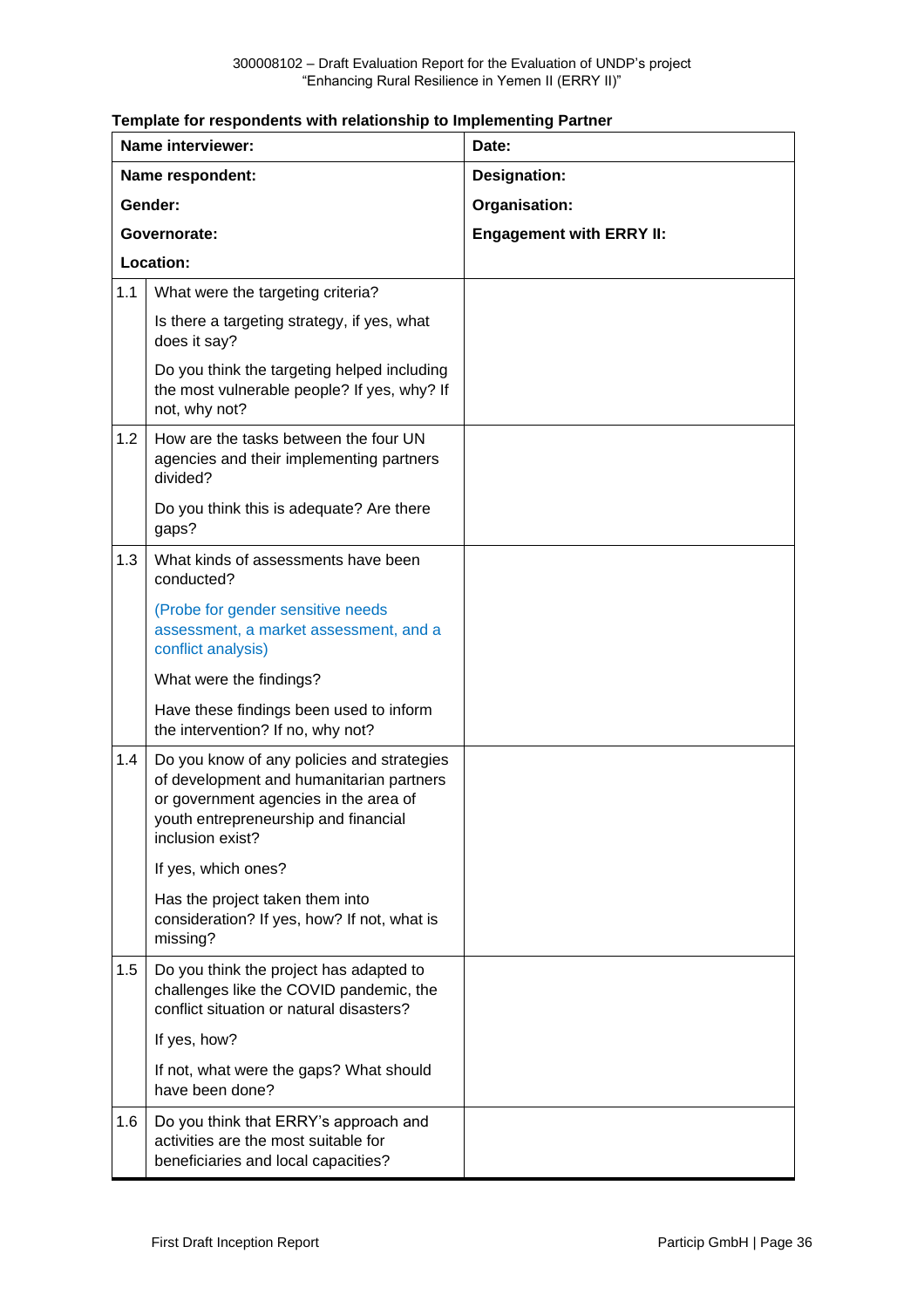|     | If not, what could have been different?                                                                                                                                            |  |
|-----|------------------------------------------------------------------------------------------------------------------------------------------------------------------------------------|--|
| 1.7 | Do you know about the complaint<br>mechanism under the Customer Relation<br>Management (CRM)                                                                                       |  |
|     | Do people use it?                                                                                                                                                                  |  |
|     | Is feedback used to make required<br>adjustments?                                                                                                                                  |  |
| 1.8 | Do you think ERRY II helps or has the<br>potential to help mitigating conflict risks,<br>conflict dynamics, violence, lack of human<br>security and other dimensions of fragility? |  |
| 2.1 | Are you aware of any coordination<br>mechanisms or working groups that UNDP<br>and partner UN agencies participate in?                                                             |  |
|     | What do they address?                                                                                                                                                              |  |
| 2.2 | Are there other projects that are similar to<br>this one (EU, UN, government, others)? If<br>so, which ones?                                                                       |  |
|     | If yes do you think there is any<br>collaboration between these projects? Do<br>you think there is duplication or overlap?                                                         |  |
| 2.3 | Do you think UNDP and its partner<br>agencies are the best organisations in<br>implementing this intervention? If yes, why<br>so? If not, why not?                                 |  |
| 2.4 | Is there any synergy or complementarity<br>that you can think of with other<br>interventions that may benefit ERRY II<br>beneficiaries?                                            |  |
| 3.1 | Did ERRY II face any delays or<br>postponement? If yes, what and when, and<br>what was the reason? Could it have been<br>avoided? Was anything done to correct the<br>delay?       |  |
| 3.2 | Does the project efficiently provide the<br>expected service to the ultimate<br>beneficiaries? If not, what could have been<br>done better?                                        |  |
| 3.3 | What other actors in Yemen implement<br>similar interventions? Do you know how the<br>costs of these interventions compare to the<br>costs of this project?                        |  |
| 3.4 | Can you think of alternative options that the<br>project could have used to decrease costs?                                                                                        |  |
| 3.5 | Did the project have the right staff on board<br>to support the action (also in terms of                                                                                           |  |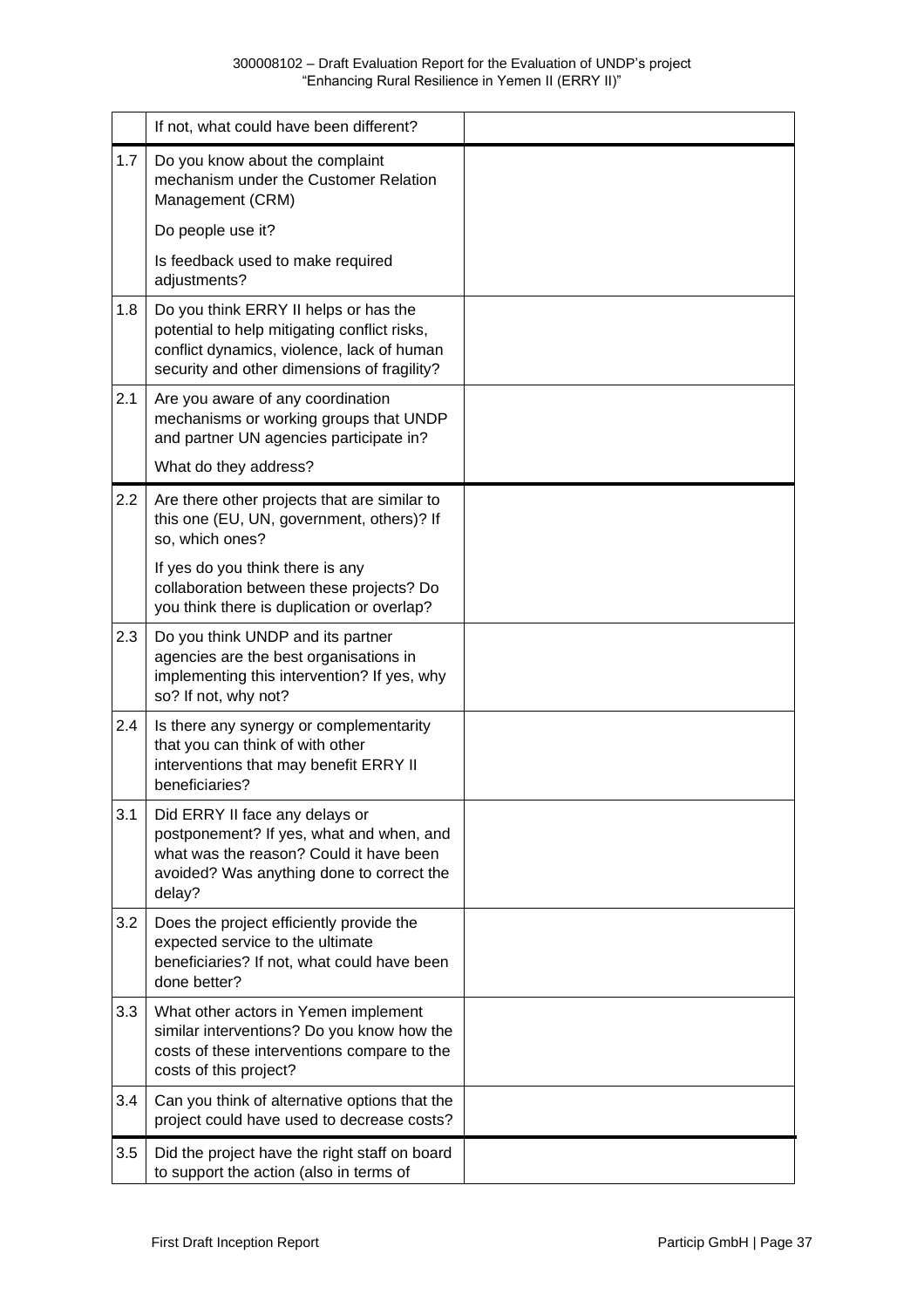|     | female staff/gender experts)? If not, what<br>capacity or expertise was insufficiently<br>available?                                                                          |  |
|-----|-------------------------------------------------------------------------------------------------------------------------------------------------------------------------------|--|
| 3.6 | Does the monitoring system use gender<br>and age-related disaggregation, measure<br>inclusiveness and does it have gender-<br>sensitive questions?                            |  |
| 3.7 | Have the results of monitoring systems<br>been analysed and used to inform<br>adaptations to the action?                                                                      |  |
| 4.1 | To what extent has ERRY II currently<br>achieved its planned objectives, outputs<br>and outcomes?                                                                             |  |
| 4.2 | What is the likelihood that planned<br>objectives, outputs and outcomes will be<br>fully achieved by the project's end date?                                                  |  |
|     | Which ones are unlikely to be met?                                                                                                                                            |  |
| 4.3 | Are there indications for early impact or that<br>such impact is likely to be achieved?                                                                                       |  |
| 4.4 | Do you think all vulnerable groups (IDPs,<br>returnees, women headed households etc)<br>had equal access to the project activities?                                           |  |
| 4.5 | Were there any positive or negative<br>unintended effects? If yes, which ones?                                                                                                |  |
| 4.6 | What factors have driven results, and what<br>factors have hampered achieving results?                                                                                        |  |
| 5.1 | Does the project avail of a documented exit<br>strategy? What is its quality? Will it be<br>implemented?                                                                      |  |
|     | Have you been/are you involved in the<br>design/implementation?                                                                                                               |  |
| 5.2 | Has the capacity of stakeholders and<br>beneficiaries changed as a result of ERRY<br>II? If yes, how? If yes, will the increased<br>capacity help to sustain ERRY II results? |  |
| 5.3 | Are funds needed the phasing out and to<br>continuations of services post-project?                                                                                            |  |
|     | Are these budgeted and available, or have<br>sources been identified?                                                                                                         |  |
| 5.4 | Can the results of the project be maintained<br>by beneficiaries if economic or other<br>external factors change?                                                             |  |
| 5.5 | Have government and private sector been<br>engaged in ERRY II to ensure<br>sustainability? If yes, how did it contribute?<br>If no, what are the gaps?                        |  |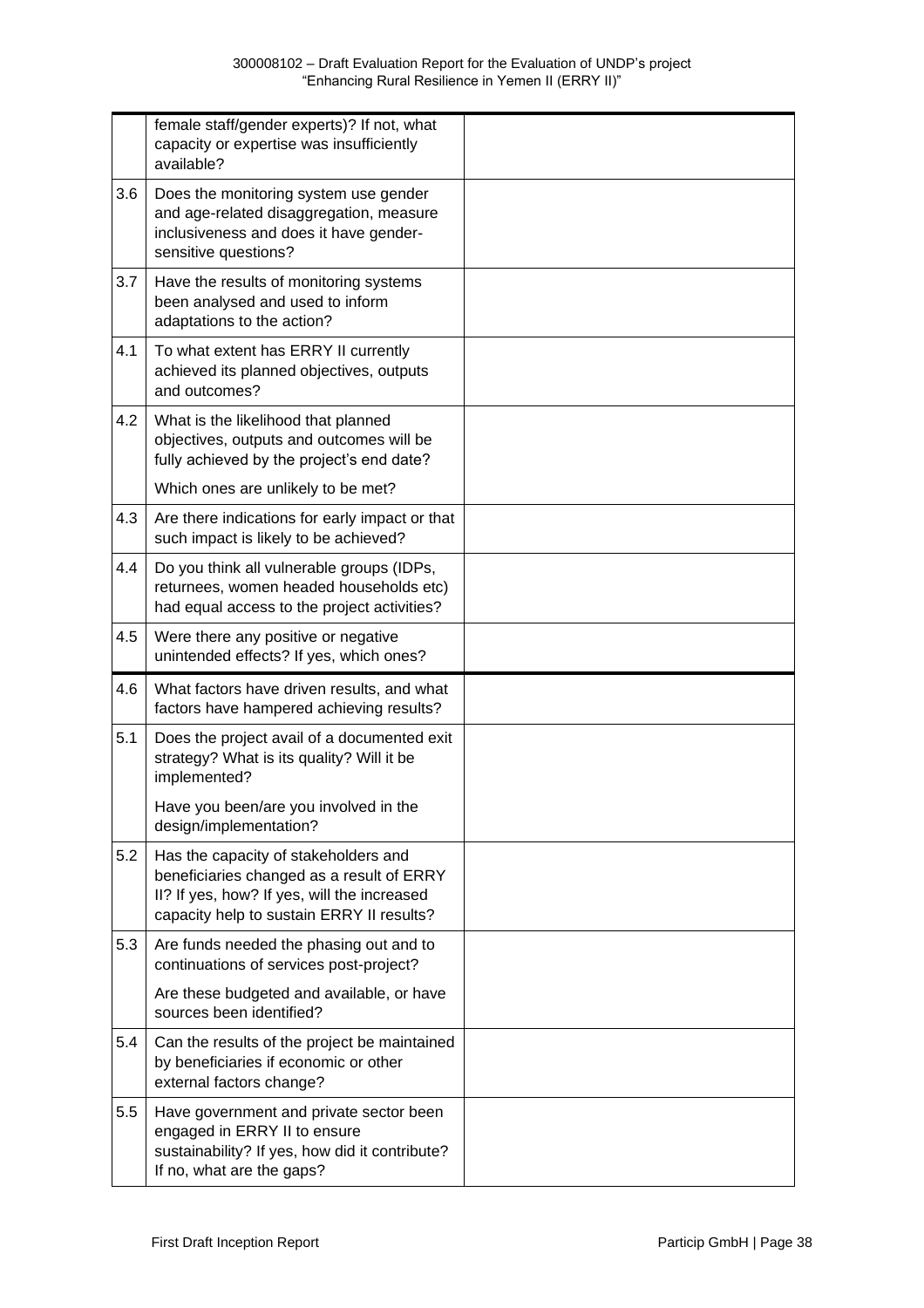The below protocol is proposing questions drawn directly from the Evaluation Questions. It will be used for all surveys with beneficiaries. Most questions are close ended, with a view open ended questions for clarification purpose

In total, it is expected that the interview will not take more than 60 minutes.

Efforts will be made to engage appropriately and respectfully with participants, upholding the principles of confidentiality and anonymity; dignity and diversity; human rights; gender equality; and the avoidance of harm, as per UNEG Ethics standards.<sup>39</sup>

#### **Introduction: purpose, process, outcome**

Thank you for agreeing to meet with us. We will try not to take more than an hour or so of your time.

My name is ……………..

I am part of a team recruited by the European Union to look into the evaluation of the "*Support to youth's entrepreneurship and financial inclusion project*" implemented by Silatech and partners

I should emphasise, however, that I do not work for the EU and that I am an independent consultant.

We are genuinely interested in what you have to say, and will be taking notes so that we capture your views. There is no audio recording. The notes will only be seen by our team and will not be shared with anyone else.

All information is confidential, and you will never be quoted in the report/ have your name attached or referenced to any statement.

Is that all ok with you?

Can we start by asking your name, age and gender?

How have you been engaged with Silatech and the mentioned project?

<sup>39</sup> Norms and Standards for Evaluation, UNEG 2017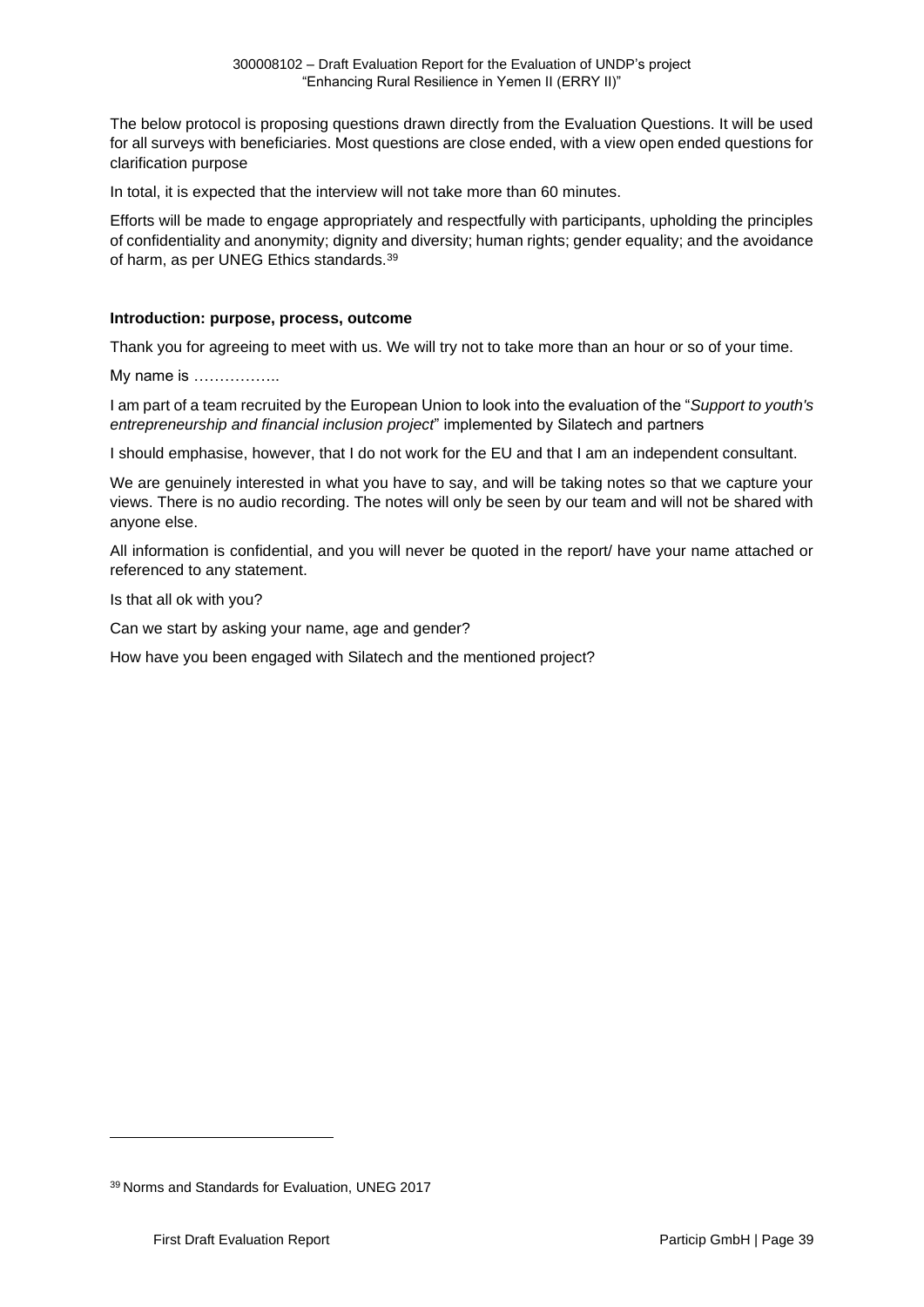**Template for beneficiary respondents** 

|            | Name interviewer:                                                                                  | Date:                                      |
|------------|----------------------------------------------------------------------------------------------------|--------------------------------------------|
|            | Age respondent:                                                                                    | <b>Business or work:</b>                   |
|            | Gender:                                                                                            | <b>Engagement in project:</b>              |
|            | Governorate:                                                                                       |                                            |
| Location:  |                                                                                                    |                                            |
| 1.1<br>1.3 | What ERRY II related activity/ activities have<br>you participated in?                             | П                                          |
|            | Please name the most important challenge<br>that you/your household has faced in the<br>past year. | $\bullet$<br>$\Box$                        |
|            | Have you participated in any assessment for                                                        | $\Box$ Yes                                 |
|            | ERRY II?                                                                                           | No<br>$\Box$                               |
|            |                                                                                                    | Don't know                                 |
| 1.3        | If yes, what was it about?                                                                         | O.                                         |
| 1.3        | Was receiving a grant for you the best                                                             | $\Box$ Yes                                 |
|            | option to address the above challenge??                                                            | <b>No</b><br>П.                            |
|            |                                                                                                    | I did not participate in ERRY II<br>$\Box$ |
|            |                                                                                                    | Don't know<br>П                            |
| 1.5        | If not, why not?                                                                                   | $\Box$                                     |
| 1.5        | Did anything happen that made it more                                                              | $\Box$ Yes                                 |
|            | difficult to implement what you have<br>learned/acquired under ERRY II??                           | <b>No</b><br>П.                            |
|            |                                                                                                    | I did not participate in ERRY II<br>$\Box$ |
|            |                                                                                                    | Don't know<br>П                            |
| 1.6        | If yes, what was it?                                                                               | 0                                          |
| 1.6        | (Probe for COVID, conflict, disease, family<br>circumstances)                                      |                                            |
|            | Do you think the ERRY II support/activities                                                        | □ Yes                                      |
|            | were suitable for you?                                                                             | Partly<br>$\Box$                           |
|            |                                                                                                    | <b>No</b><br>П.                            |
|            |                                                                                                    | I did not participate in ERRY II<br>П      |
|            |                                                                                                    | Don't know<br>П                            |
|            | If not, or partly, can you give a reason?                                                          | $\Box$                                     |
| 3.2<br>1.7 | What else would you have like to engage<br>in, that was more suitable for you?                     | П                                          |
| 3.2        | Do you know whether a complaint                                                                    | Yes                                        |
|            | mechanism exists?                                                                                  | $\Box$ No                                  |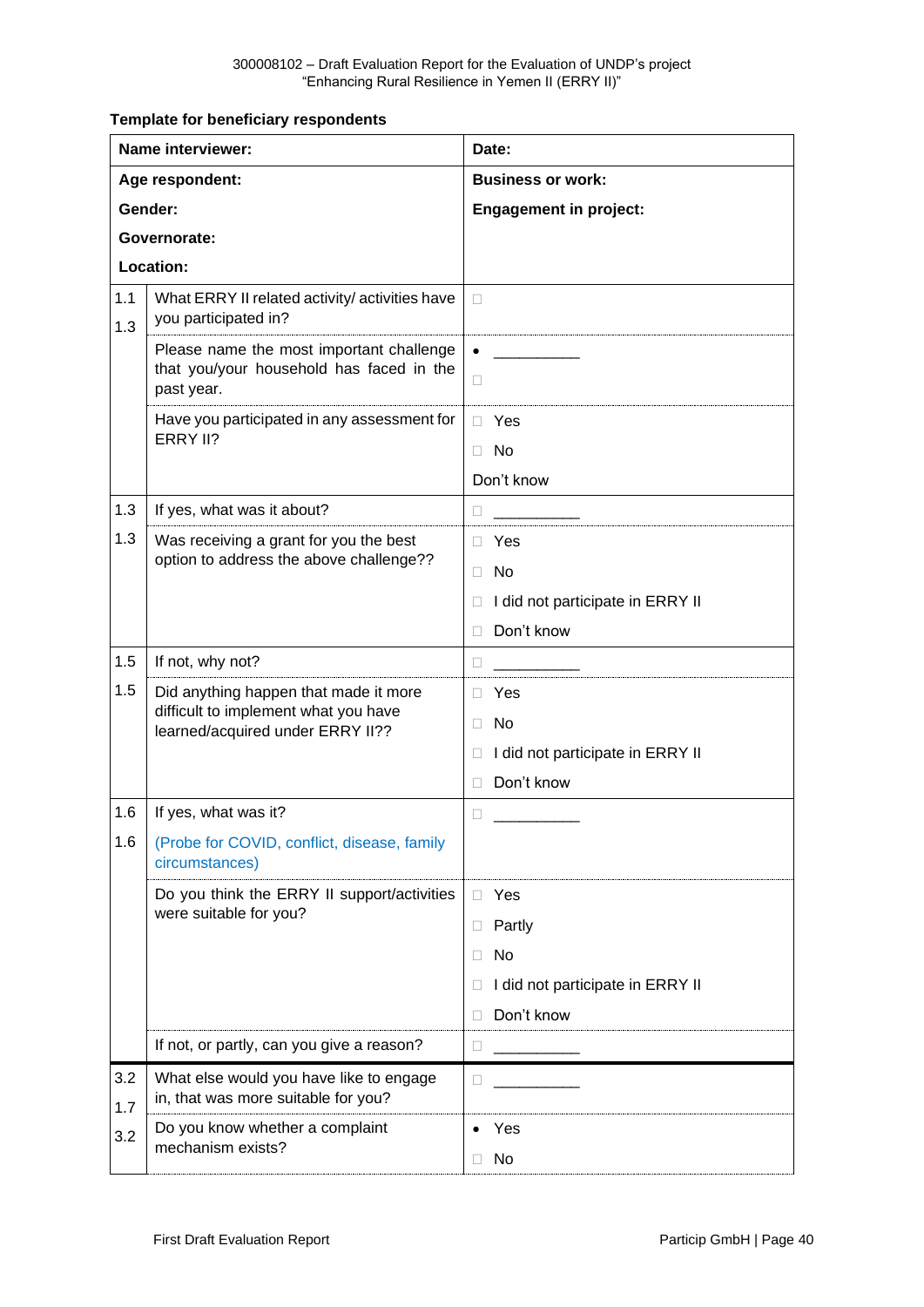|     | Have you ever used it?                                                                              | Yes<br>П                         |
|-----|-----------------------------------------------------------------------------------------------------|----------------------------------|
|     |                                                                                                     | No<br>Ш                          |
|     |                                                                                                     | Don't know<br>П                  |
|     | If yes, did you get feedback?                                                                       | Yes, it was helpful<br>П         |
|     |                                                                                                     | Yes, but it was not helpful<br>Ц |
|     |                                                                                                     | No<br>$\mathbf{L}$               |
|     |                                                                                                     | Don't know<br>□                  |
|     |                                                                                                     | N.a.<br>П                        |
|     | How would you rate the services of ERRY                                                             | Good<br>0                        |
|     | 11?                                                                                                 | Reasonable<br>$\mathbf{L}$       |
|     | Interviewees to explain who the<br>implementing agencies are so that                                | <b>Neutral</b><br>□              |
|     | respondents understands                                                                             | Limited<br>П                     |
|     |                                                                                                     | Poor<br>□                        |
|     |                                                                                                     | Don't know<br>П                  |
|     |                                                                                                     | N.a.<br>П                        |
|     | If limited or poor, can you describe what                                                           | $\mathbf{L}$                     |
|     | was not so good?                                                                                    |                                  |
| 4.3 | How would you rate the capacity and<br>knowledgeability of the staff that you were<br>engaged with? | Good<br>П                        |
| 4.1 |                                                                                                     | Reasonable<br>П                  |
|     |                                                                                                     | <b>Neutral</b><br>$\mathbf{L}$   |
|     |                                                                                                     | Limited<br>□                     |
|     |                                                                                                     |                                  |
|     |                                                                                                     | Poor<br>⊔                        |
|     |                                                                                                     | Don't know<br>П                  |
|     |                                                                                                     | $\Box$<br>N.a.                   |
|     | If limited or poor, can you describe what<br>was not so good?                                       | □                                |
|     | Did participation have any effect on you                                                            | Yes, we are better off<br>П.     |
|     | and/or your household?                                                                              | Yes, we are worse off<br>□       |
|     |                                                                                                     | No<br>П                          |
|     |                                                                                                     | I don't know<br>П                |
|     |                                                                                                     | Not applicable<br>□              |
|     | If yes, can you give a reason?                                                                      | □                                |
| 4.8 | Are you and your family able to live a                                                              | □ Yes                            |
|     | decent live?                                                                                        | <b>No</b><br>□                   |
|     |                                                                                                     | Don't know<br>П                  |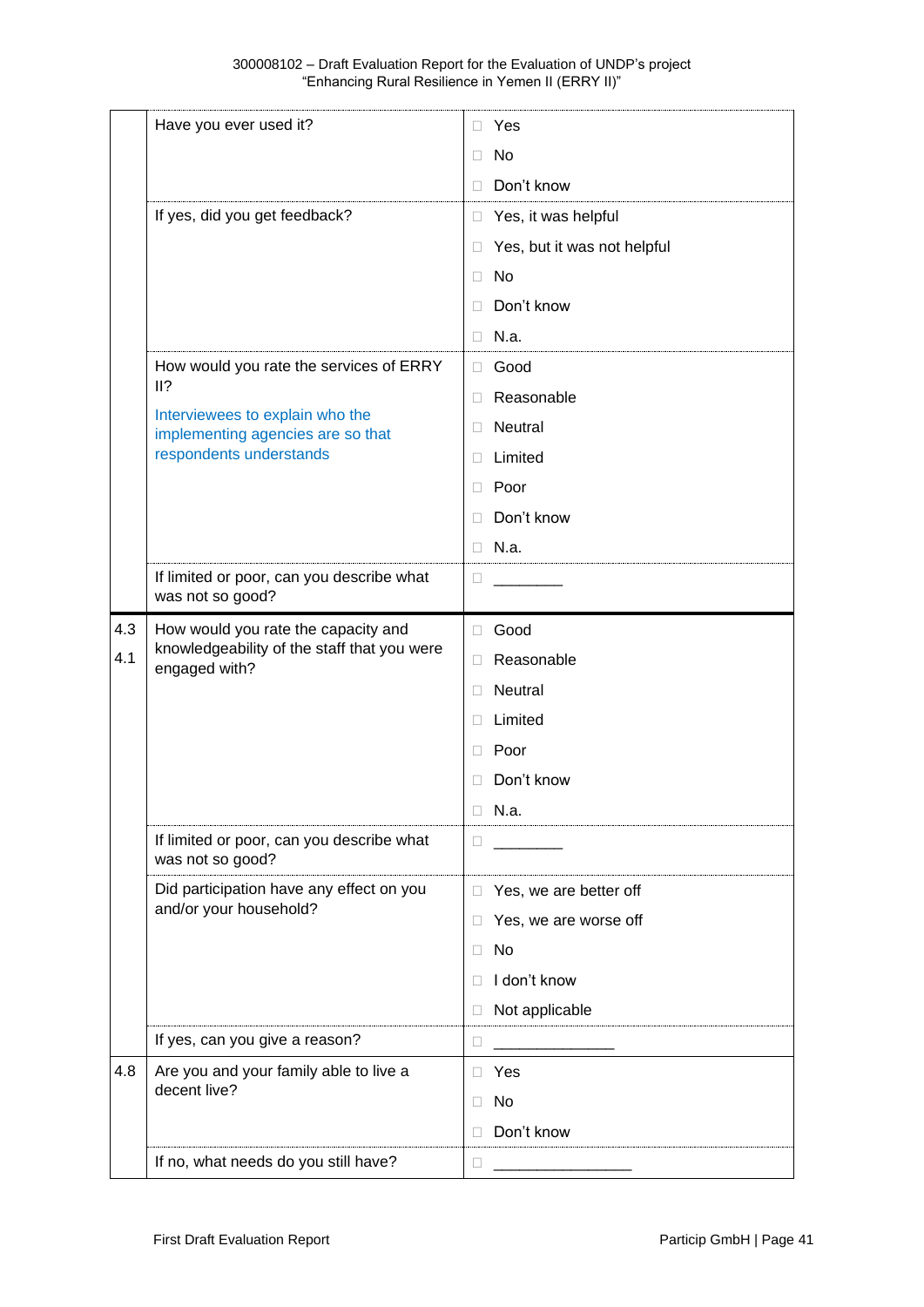| 4.3 | Were you able to generate a better income<br>through ERRY II?                                              | Yes<br>П.<br><b>No</b><br>П |
|-----|------------------------------------------------------------------------------------------------------------|-----------------------------|
|     |                                                                                                            | I did not get a grant<br>П  |
|     |                                                                                                            | Don't know<br>П             |
|     | If yes, how?                                                                                               | $\Box$                      |
|     | If not, why not?                                                                                           | П                           |
| 5.6 | Do you think you will be able to continue the<br>work/business you have started under the<br>project?      | Yes<br>$\Box$               |
|     |                                                                                                            | Partly<br>$\Box$            |
|     |                                                                                                            | No<br>П                     |
|     |                                                                                                            | Don't know<br>П             |
|     |                                                                                                            | N.a.<br>п                   |
|     | If no or partly to the above, what is the<br>reason?                                                       | $\mathbf{L}$                |
| 5.5 | Can you think of anything external that can<br>happen, that would force you to stop your<br>work/business? | $\Box$                      |
|     | (Probe for conflict, disease,<br>natural<br>disasters, economic circumstances, etc.)                       |                             |
|     | Related to your observation above, what is<br>your plan if this happens?                                   | П                           |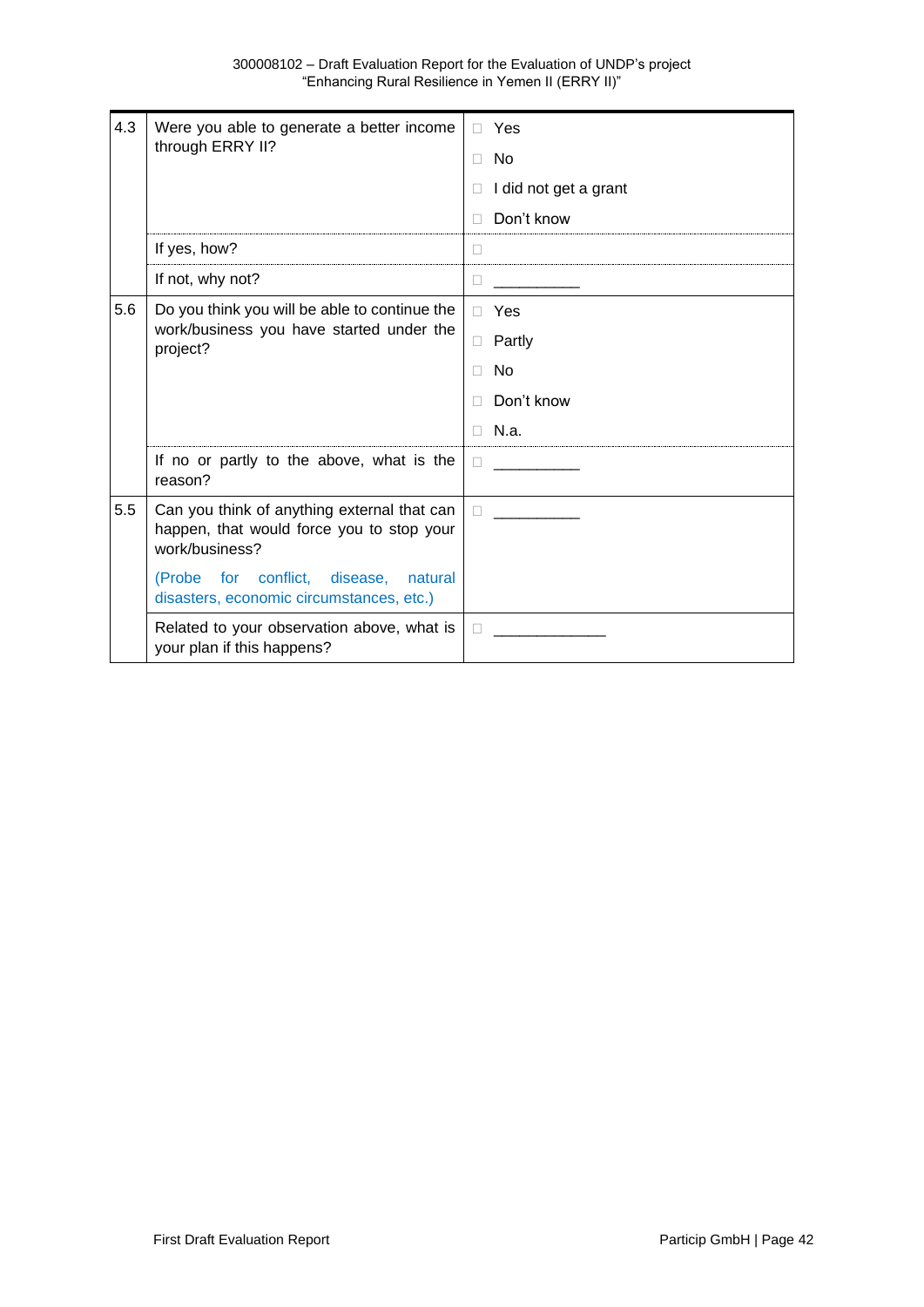### <span id="page-52-0"></span>**Annex 5. Bibliography**

- EU, SIDA, UNDP, ILO, FAO, WFP, March 2019. European Union Contribution Agreement. MIDEAST/2019/405-606
- UNDP, 2020. Business Continuity Plan (COVID-19). Supporting Resilient Livelihoods and Food Security in Yemen (ERRY II).
- EU, SIDA, UNDP, ILO, FAO, WFP. Supporting Resilient Livelihoods and Foods Security in Yemen (ERRY II). Revised logframe
- EU, SIDA, UNDP, ILO, FAO, WFP. Supporting Resilient Livelihoods and Foods Security in Yemen (ERRY II). M&E Framework
- EU, SIDA, UNDP, ILO, FAO, WFP. Supporting Resilient Livelihoods and Foods Security in Yemen (ERRY II). Targeting and selection guideline
- EU, SIDA, UNDP, ILO, FAO, WFP, November 2019. Supporting Resilient Livelihoods and Foods Security in Yemen (ERRY II). Minutes of the Steering Committee Meeting
- EU, SIDA, UNDP, ILO, FAO, WFP, October 2020. Supporting Resilient Livelihoods and Foods Security in Yemen (ERRY II). Minutes of the Steering Committee Meeting
- EU, SIDA, UNDP, ILO, FAO, WFP, August 2020. Supporting Resilient Livelihoods and Foods Security in Yemen (ERRY II). Baseline Study, Abyan, Lahj, and Ash Shamayatayn in Taiz
- EU, SIDA, UNDP, ILO, FAO, WFP, 2 April 2019. Supporting Resilient Livelihoods and Foods Security in Yemen (ERRY II). ERRY II Introduction Workshop Report
- EU, SIDA, UNDP, ILO, FAO, WFP, 10 September 2019. Supporting Resilient Livelihoods and Foods Security in Yemen (ERRY II). ERRY II Induction Workshop Report
- EU, 20 August 2019. Projects and ProgrammesC-405606 Support Resilient Livelihoods and Food Security in Yemen (ERRY II). ROM Report
- EU, SIDA, UNDP, ILO, FAO, WFP. Supporting Resilient Livelihoods and Foods Security in Yemen (ERRY II). Fact Sheet
- EU, SIDA, UNDP, ILO, FAO, WFP, September 2019. Supporting Resilient Livelihoods and Foods Security in Yemen (ERRY II). ERRY II Highlights
- EU, SIDA, UNDP, ILO, FAO, WFP, March 2020. Supporting Resilient Livelihoods and Foods Security in Yemen (ERRY II). Programme Brief
- EU, SIDA, UNDP, ILO, FAO, WFP, June 2020. Supporting Resilient Livelihoods and Foods Security in Yemen (ERRY II). Progress 2020
- EU, SIDA, UNDP, ILO, FAO, WFP, December 2020. Supporting Resilient Livelihoods and Foods Security in Yemen (ERRY II). Progress 2020
- EU, SIDA, UNDP, ILO, FAO, WFP, April 2020. Supporting Resilient Livelihoods and Foods Security in Yemen (ERRY II). Annual Report March-December 2020.
- EU, SIDA, UNDP, ILO, FAO, WFP, n.d. Supporting Resilient Livelihoods and Foods Security in Yemen (ERRY II). Annual Report 2020
- EU, SIDA, UNDP, ILO, FAO, WFP, January 2021. Supporting Resilient Livelihoods and Foods Security in Yemen (ERRY II). Update as of December 2020
- EU, 2020. ROM Report. Supporting Resilient Livelihoods and Foods Security in Yemen (ERRY II).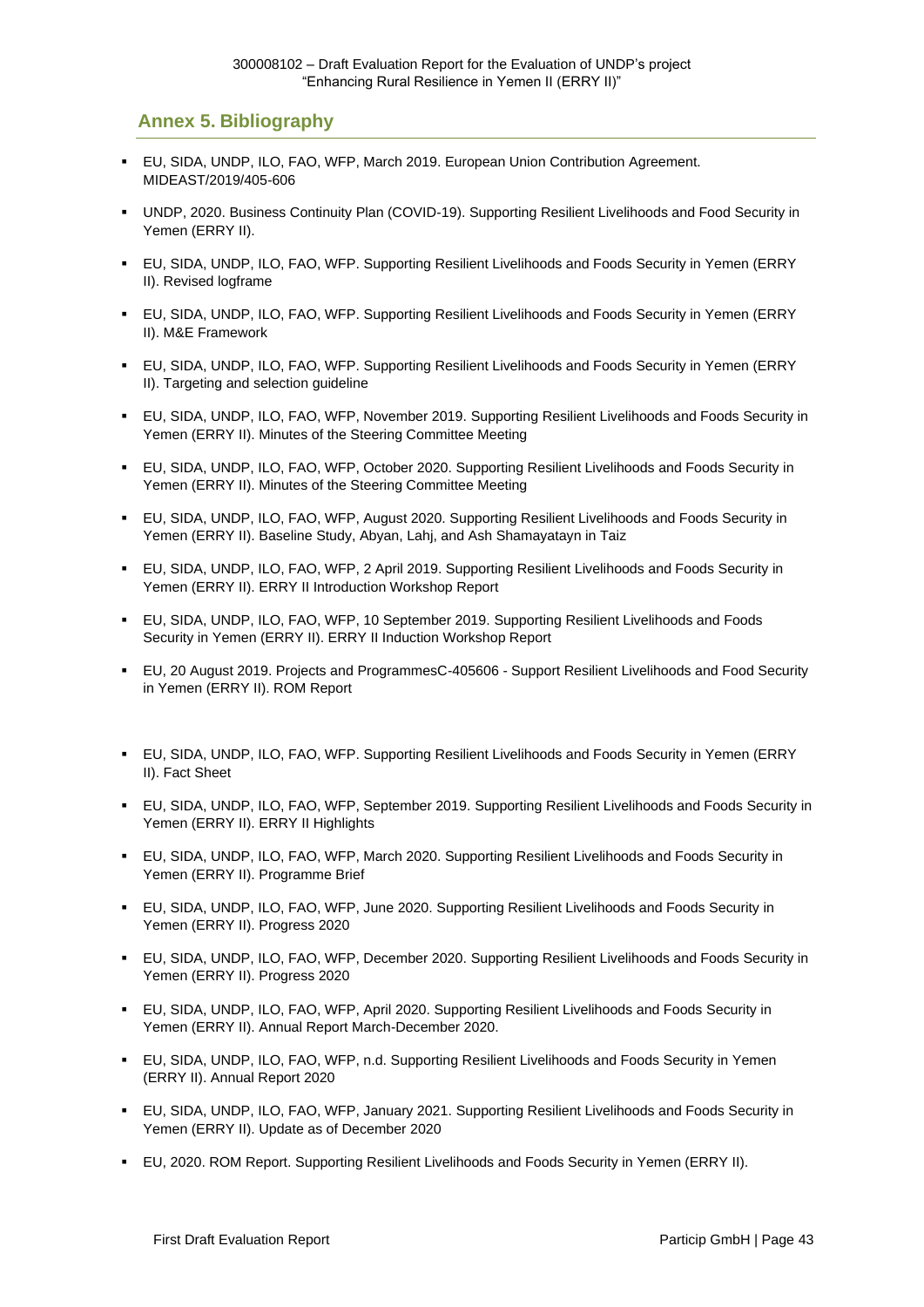- EU, SIDA, UNDP, ILO, FAO, WFP, 9-12 January 2020. Supporting Resilient Livelihoods and Foods Security in Yemen (ERRY II). Field visit report Abyan and Lahj
- EU, SIDA, UNDP, ILO, FAO, WFP, 9-12 October-November 2020. Supporting Resilient Livelihoods and Foods Security in Yemen (ERRY II). Field visit report Al Shamayatain, Tuban and Almusaimeer districts and Aden
- EU, SIDA, UNDP, ILO, FAO, WFP, 5 August 2020. Supporting Resilient Livelihoods and Foods Security in Yemen (ERRY II). Solar Energy Systems Value Chain Report
- EU, SIDA, UNDP, ILO, FAO, WFP, 23 June 2020. Supporting Resilient Livelihoods and Foods Security in Yemen (ERRY II). Supporting Resilient Livelihoods and Foods Security in Yemen (ERRY II). Handloom and Textile Value Chain Report
- EU, SIDA, UNDP, ILO, FAO, WFP, 23 July 2020. Supporting Resilient Livelihoods and Foods Security in Yemen (ERRY II). Pottery Value Chain Report
- EU, SIDA, UNDP, ILO, FAO, WFP, 6 July 2020, Supporting Resilient Livelihoods and Foods Security in Yemen (ERRY II). Fishery Value Chain – A Market Study
- EU, SIDA, UNDP, ILO, FAO, WFP, 26 July 2020. Supporting Resilient Livelihoods and Foods Security in Yemen (ERRY II). Meat and Poultry Value Chain Report
- EU, SIDA, UNDP, ILO, FAO, WFP, 9 August 2020. Supporting Resilient Livelihoods and Foods Security in Yemen (ERRY II). Food Industry Value Chain Report
- EU, SIDA, UNDP, ILO, FAO, WFP, 5 August 2020, Supporting Resilient Livelihoods and Foods Security in Yemen (ERRY II). Beekeeping Value Chain Report.
- EU, SIDA, UNDP, ILO, FAO, WFP, May 2020. Supporting Resilient Livelihoods and Foods Security in Yemen (ERRY II). A Synthesis Report on Micro, Small and Medium Enterprises in Yemen with potential COVID-19 Analysis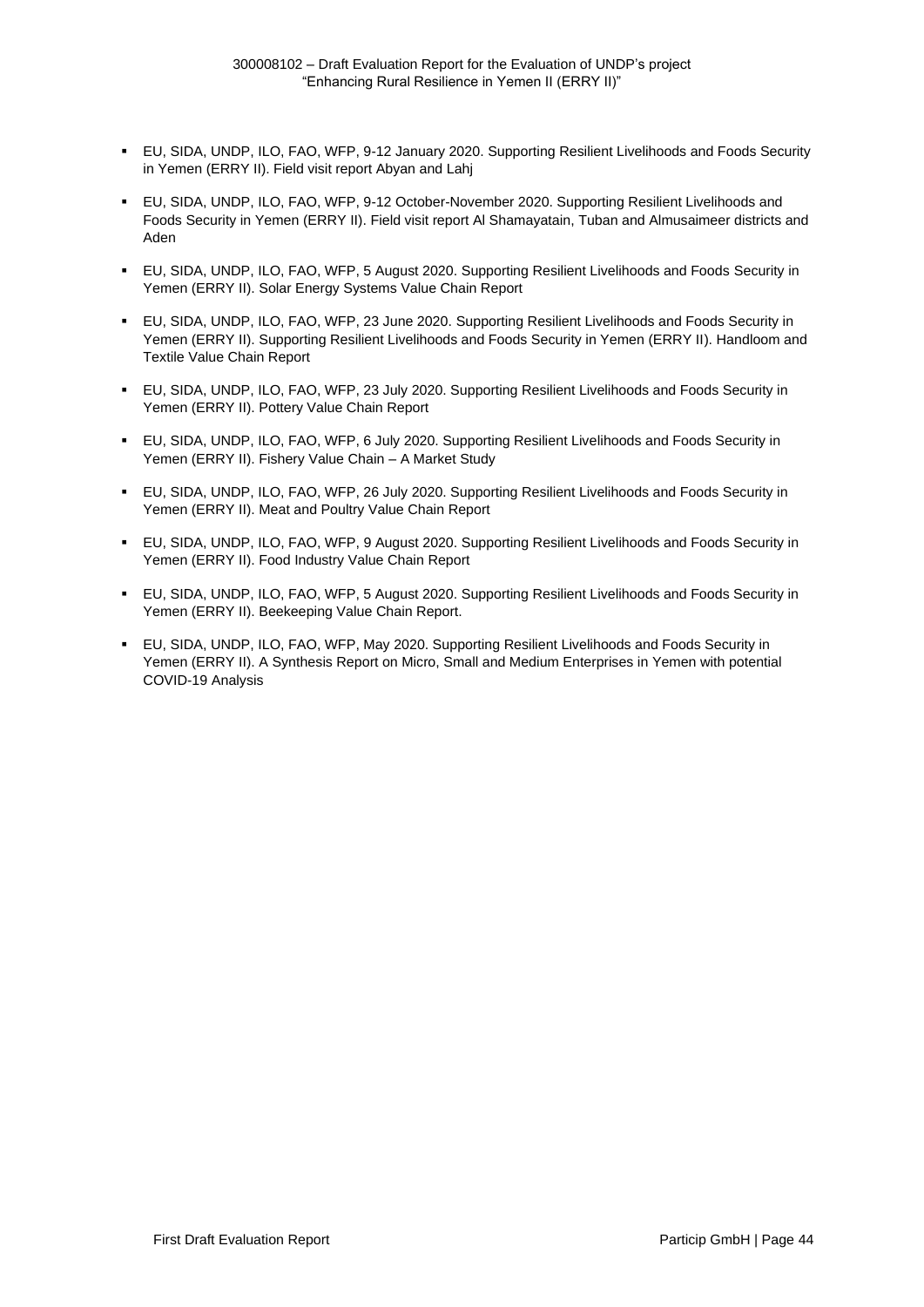# <span id="page-54-0"></span>**Annex 6. List of respondents**

| <b>Name</b>                                                   | M              | F        | <b>Total</b> |
|---------------------------------------------------------------|----------------|----------|--------------|
| PUNOs (project managers, M&E officers, national coordinators) | 9              | 0        | 9            |
| JCU (project managers, M&E officers)                          | $\overline{2}$ | $\Omega$ | 2            |
| <b>IPs/Local NGOs</b>                                         | 4              | 4        | 8            |
| <b>IPs/International NGOs</b>                                 | 3              | 2        | 5            |
| Community & LA Stakeholders                                   | 10             | 2        | 12           |
| SFD                                                           | 1              | $\Omega$ | 1            |
| <b>Beneficiaries</b>                                          | 10             | 14       | 24           |
| <b>Total</b>                                                  | 39             | 22       | 61           |